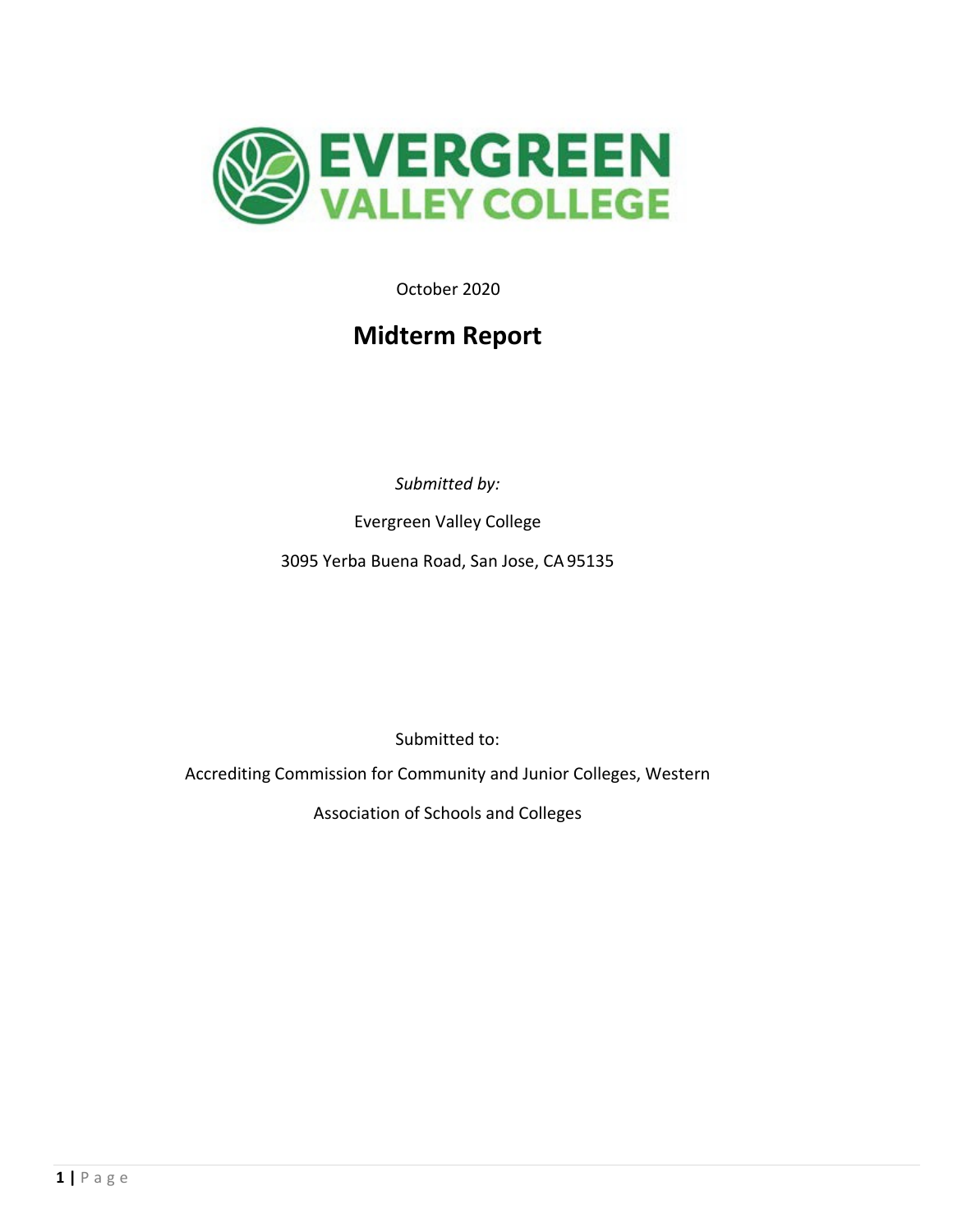## **Certification of Midterm Report**

**To:** Accrediting Commission for Community and Junior Colleges, Western Association of Schools andColleges

**From:** President Evergreen Valley College 3095 Yerba Buena Road San Jose, CA 95135

I certify there was broad participation/review by the campus community and believe this report accurately reflects the nature and substance of this institution.

#### **Signatures:**

YAHANNUNGUYA

Dr. Tammeil Gilkerson, President, Evergreen Valley College

mengy 2. Ho

Wendy Ho, Board President, San José Evergreen Community College District

rron D. Clift Breland

Dr. Byron D. Clift Breland, Chancellor, San José Evergreen Community College District  $QLx$ [Randy Pratt \(Sep 23, 2020 12:06 PDT\)](https://sjeccd.na2.documents.adobe.com/verifier?tx=CBJCHBCAABAAgYPS1nJBeNIdhJ0IARcM7VThYIQ8y4u8)

Randy Pratt, Academic Senate President<br>
Rianca Lopez (Sep x4, 2020 10:16 PDT)

z (Sep 24, 2020 10:16 PDT)

Bianca Lopez, Classified Senate President



\_

Satwik Modi, Associated Students President

 $\mathcal{L}$ 

Lynette Apen, Accreditation Liaison Officer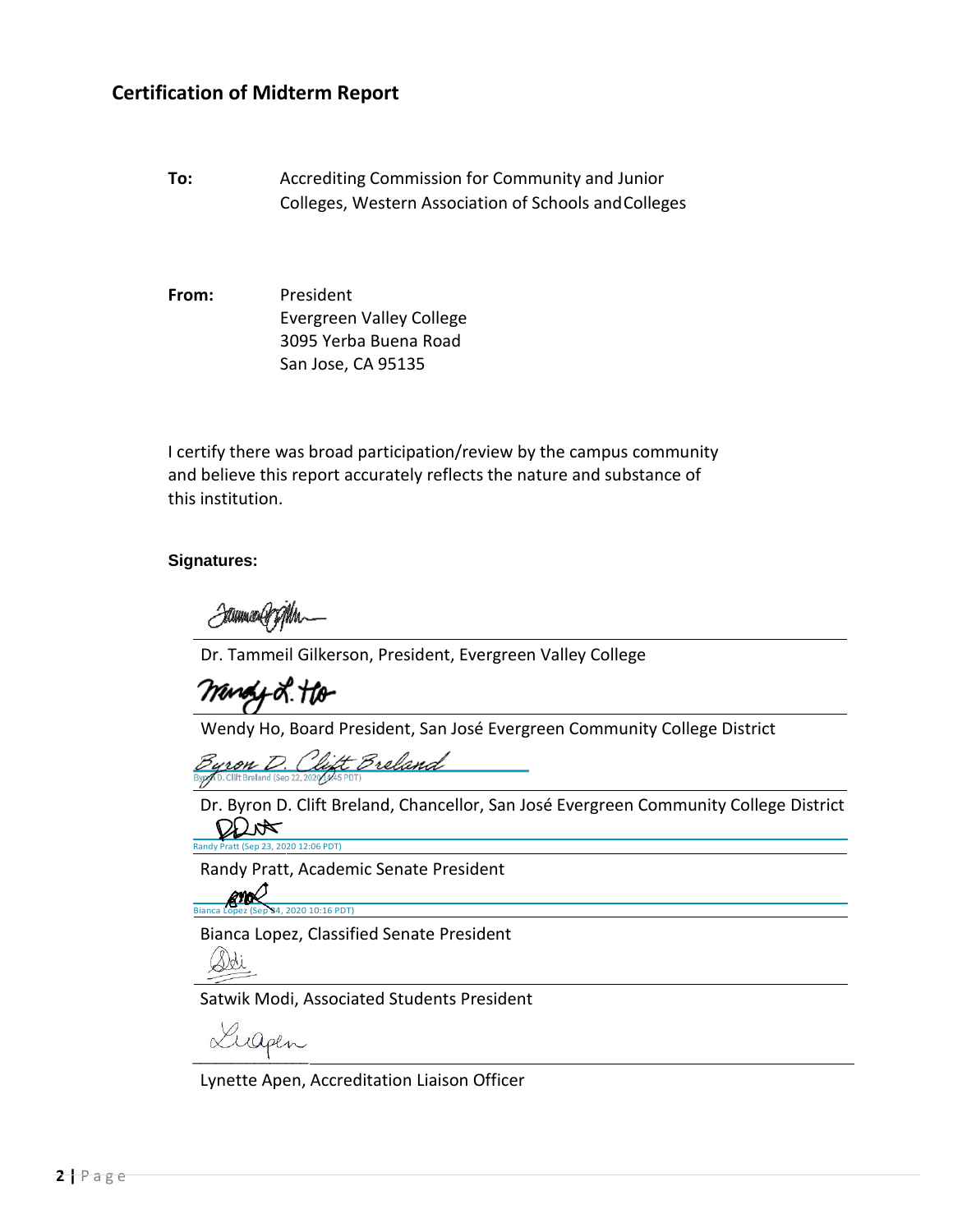# **Table of Contents**

| College Progress on Plans Arising Out of the 2016 Self Evaluation Process  6     |  |
|----------------------------------------------------------------------------------|--|
|                                                                                  |  |
|                                                                                  |  |
| Reflection on Improving Institutional Performance: Student Learning Outcomes and |  |
|                                                                                  |  |
|                                                                                  |  |
|                                                                                  |  |
|                                                                                  |  |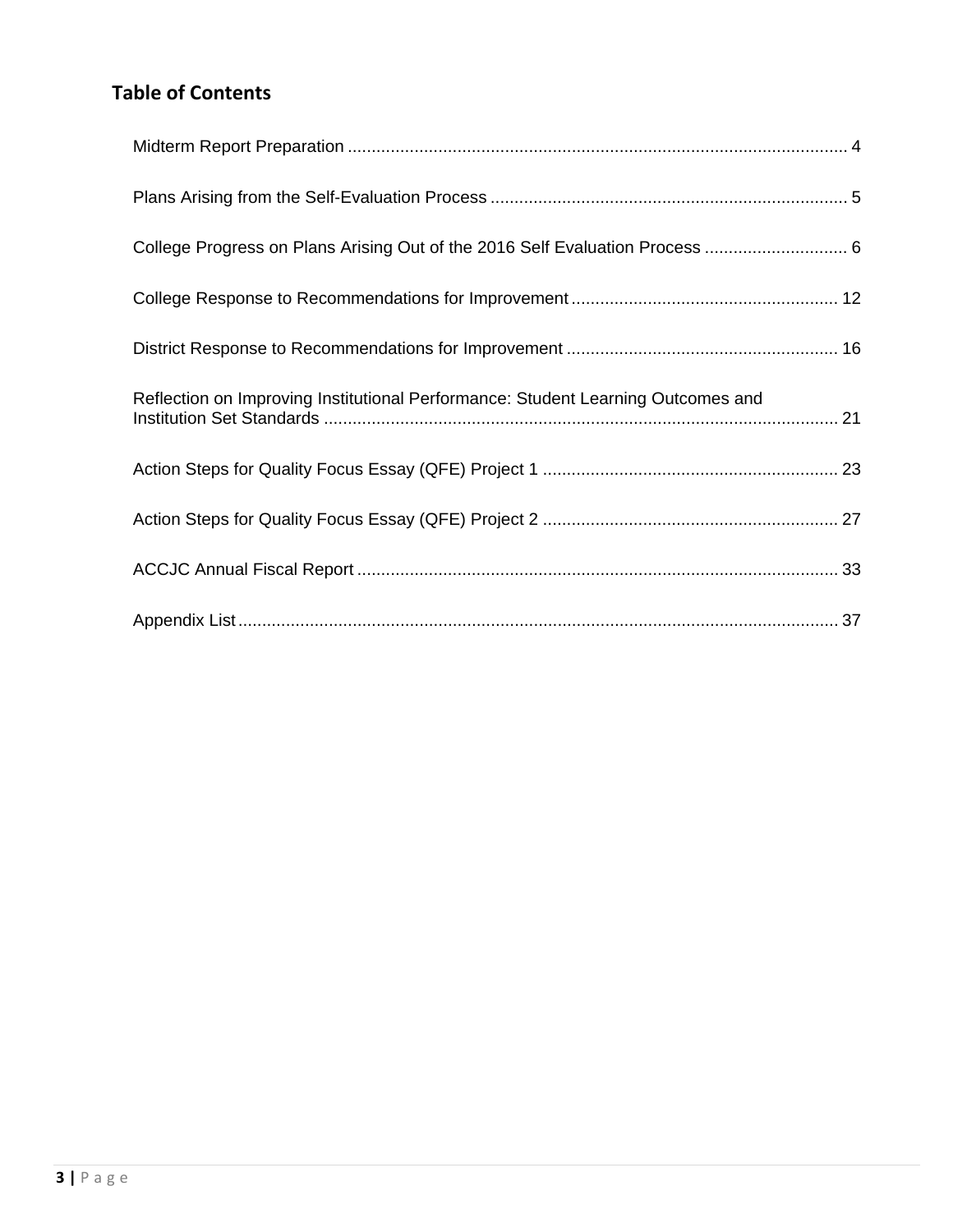# <span id="page-3-0"></span>**Midterm Report Preparation**

The San José-Evergreen Community College District (SJECCD) Board of Trustees approved the College's Comprehensive Self Evaluation Report for Accreditation Reaffirmation in July 12, 2016. An [External](http://www.evc.edu/AcademicAffairs/Documents/EVC_Accreditation_2016-self-evaluation-report.pdf) Evaluation Team visited Evergreen Valley College (EVC) on October 10-13, 2016, issuing a report to the College and Commission. EVC's President at the time, Henry Yong, received the [Action Letter from the Commission](http://www.evc.edu/AcademicAffairs/Documents/Evergreen_Valley_College_Accreditation_Reaffirmation_Letter_02_03_2017.pdf) on February 13, 2017, reaffirming accreditation and required a Follow-Up Report by March 15, 2018 addressing the team's findings on noncompliance at the campus.

The Follow-Up Report addressed one noncompliance area, recommending that the College further develop and implement a policy requiring increased regular and substantive contact for Distance Education (DE) courses, and subsequently evaluate DE courses for policy compliance.

The College was also given recommendations (1, 3, 4, 6, 7, and 8) to improve Institutional Effectiveness.

In the [Reaffirmation Letter](http://www.evc.edu/AcademicAffairs/Documents/ACCJC-Reaffirmation-Letter_06_13_2018.pdf) on June 13, 2018, the Commission acted to reaffirm accreditation for the remainder of the cycle. The Commission found that the College had addressed the compliance recommendation and met all other standards, with no other action required and a Midterm Report due October 15, 2020.

Evergreen Valley College's Midterm Report addresses progress on plans arising from ISER, recommendations for improvement in the External Evaluation Team Report, Institutional Set Standards and Student Learning Outcomes (SLO). The campus also addressed the goals and outcomes of the Quality Focus Essay (QFE), which consisted of two goals:

- 1) Strengthen the structure and processes for Institutional Effectiveness; and
- 2) Strengthen communication to facilitate a more cohesive college community.

After the QFE and Accreditation Self Evaluation were confirmed and approved, the EVC Vice President and Accreditation Liaison Officer created a timeline and process for evaluating the Quality Focus Essay. The EVC College President reported the vision for and progress on the QFE action projects at the beginning of the academic year at the Opening Session of Professional Development Day. The assessment of the plan included working with the newly established Institutional Effectiveness office and research analyst to solicit feedback and assess progress toward achieving the stated goals and using data to make decisions regarding the improvement in student learning and success in an ongoing and systematic way.

The Accreditation Steering Committee met in the summer of 2019 to discuss the Quality Focus Essay areas and decided to create two writing teams, one to address each focus of the QFE. The writing took place during the fall 2019 semester, and the writers submitted the first draft December 1, 2019. The first draft was then distributed widely throughout campus, governance committees and senates, and suggestions and edits were collected through a google form on the Accreditation website. After seeking input from the campus at large, the Midterm Report was taken through college governance and then submitted to the San Jose Evergreen Community College Board of Trustees for final approval on September 8, 2020 (board minutes).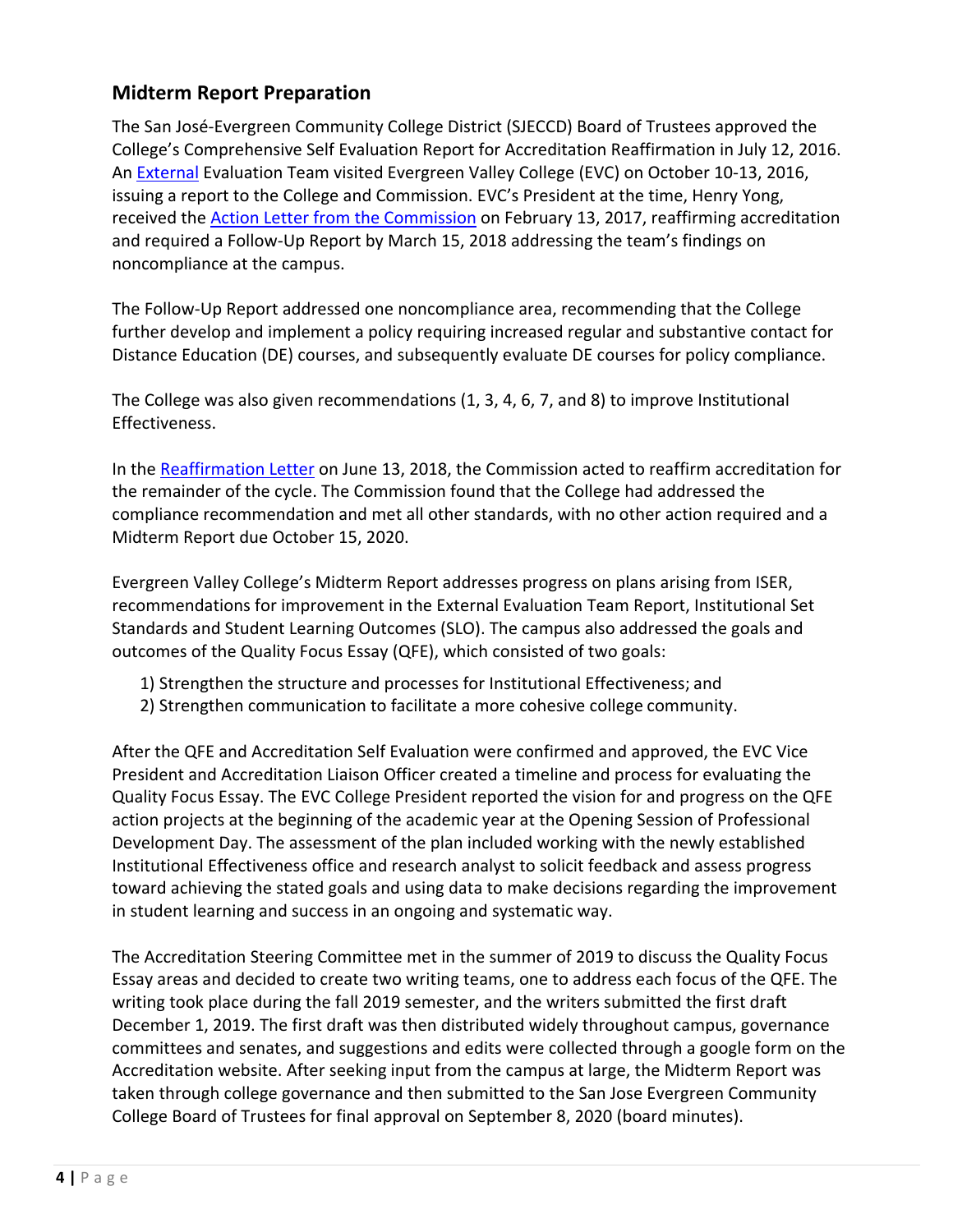# <span id="page-4-0"></span>**Plans Arising from the Self-Evaluation Process**

The College is required to respond to the Action Plan submitted in the Self-Evaluation Process in EVC's Self-Study in 2016. Areas of improvement to strengthen alignment to the standards were identified in the plans arising out of the self-evaluation process. The following table provides the college's status on completing the 2016 plans. For activities that are ongoing, the timeline and responsible party are included in the narrative that follows which provides greater information and evidence supporting the college's efforts.

| Change, Improvement and<br>Innovation                                                                                                     | <b>Standard</b> | <b>Status</b> |
|-------------------------------------------------------------------------------------------------------------------------------------------|-----------------|---------------|
| Once per year, committee and council meetings review the mission and<br>the committee/council's role in the helping the college get there | 1A.1            | Complete      |
| <b>Administrative Unit SLOs and Program Review</b>                                                                                        | 1B.2<br>1B.5    | Ongoing       |
| Disaggregate SLO Assessment for Distance education courses                                                                                | 1B.2            | Complete      |
|                                                                                                                                           |                 |               |
| Disaggregate data by delivery modality                                                                                                    | 1B.5            | Complete      |
| <b>CurricUnet SLO Assessment Module</b>                                                                                                   | 2A.3            | Complete      |
| <b>Increase SLO resources</b>                                                                                                             | 2A.3            | Complete      |
| Program outcomes assessment                                                                                                               | 1B.2;<br>2A.3   | Ongoing       |
| New common assessment and multiple measures for student<br>placement                                                                      | 2A.4;<br>2C.7   | Complete      |
| GE/ILO campus wide assessment                                                                                                             | 2A.12           | Ongoing       |
| <b>Student support services for DED</b>                                                                                                   | 2C.3            | Complete      |
| During joint deans meetings, sharing SSSP and Equity plan findings<br>with academic affairs                                               | 2C.2            | Complete      |
| <b>Additional collaboration between Outreach and instructional</b><br>deans and Faculty                                                   | 2C.6            | Complete      |
| <b>Professional Development Plan</b>                                                                                                      | 3A.14           | Complete      |
| <b>Cover vacancies in Maintenance and Operations</b>                                                                                      | 3B.2            | Complete      |
| <b>Shared Governance Handbook</b>                                                                                                         | 4A.5            | Complete      |
| Notifying campuses of BP/AP revisions                                                                                                     | 4C.1            | Complete      |
| Joint district accreditation meetings                                                                                                     | 4D.6            | Complete      |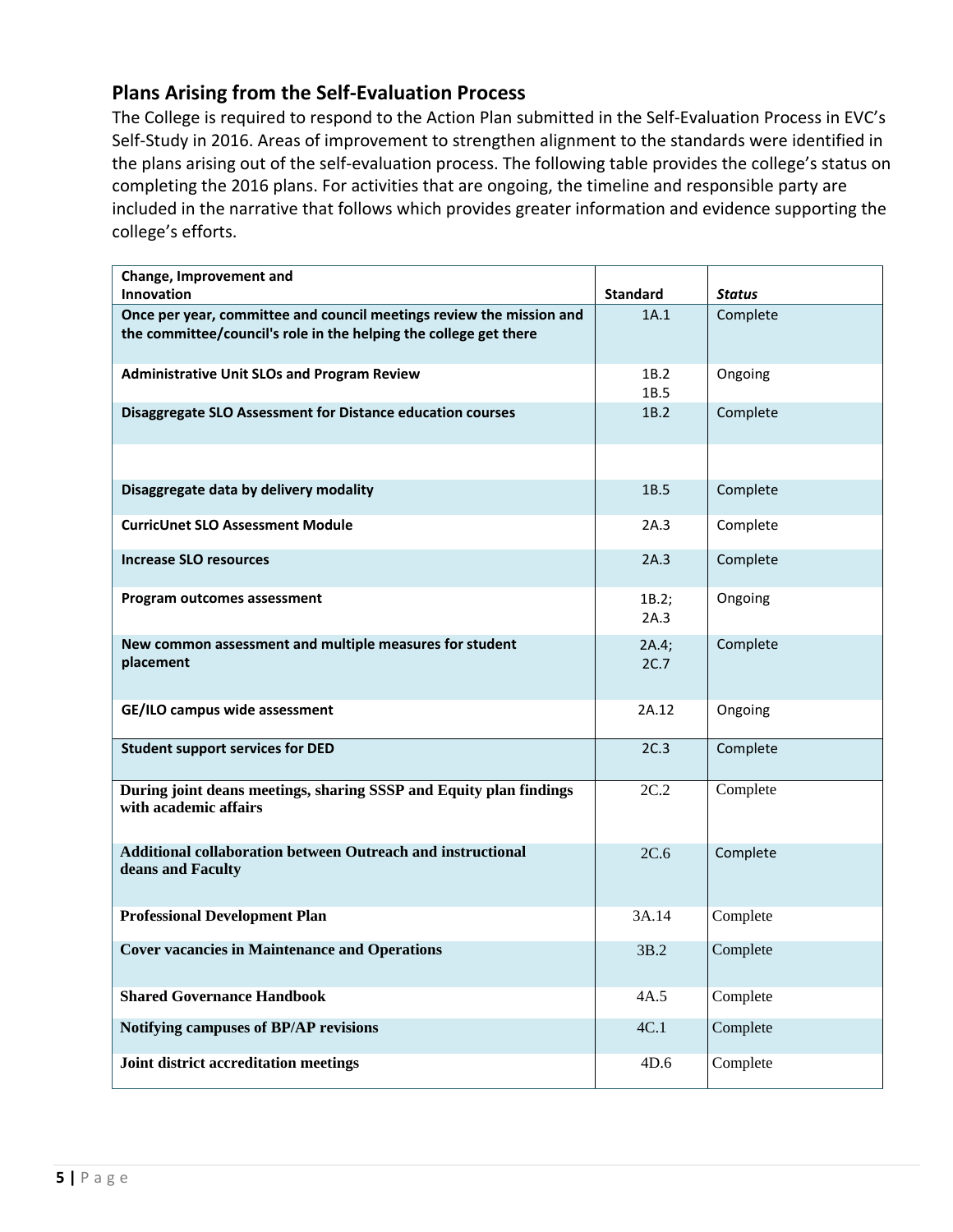# <span id="page-5-0"></span>**College Progress on Plans Arising Out of the 2016 Self Evaluation Process**

## **Mission and Committee Review**

The College comprehensively reviews and updates the mission every three years or more frequently if needed. The updated mission statement is then circulated for approval through all governance committees and sent to College Council for final approval. The mission statement was updated in the Integrated Planning Manual in 2019-20 and approved by all governance committees, including college council on [December 9, 2019. F](https://www.evc.edu/AcademicAffairs/Documents/College-Council-Minutes-December-9-19.pdf)ollowing college approval, the revised mission statement was approved by the SJECCD Board of Trustees on [February 11,](https://www.evc.edu/AcademicAffairs/Documents/BOT-ApprovalEVCMissionRevision-feb-11-2020.pdf) [2020. T](https://www.evc.edu/AcademicAffairs/Documents/BOT-ApprovalEVCMissionRevision-feb-11-2020.pdf)o ensure shared governance committee work is aligned with the college mission and strategic priorities, the committees undergo annual goal setting based on the committee charge and evaluate accomplishment of the goals at the end of the year. The process isoutlined in the [Integrated Planning](https://www.evc.edu/AcademicAffairs/Documents/EVCIntegratedPlanningManual-2019.pdf) Manual.

## **Administrative Unit SLOs and Program Review**

The Institutional Effectiveness Committee (IEC) worked with the college Vice-Presidents, Administrative Services, Academic Affairs, and Student Affairs, to create an Administrative Program Review Template and schedule areas not conducting program review in the instructional or student services areas. Once the Administrative unit areas were identified, they are establishing administrative unit SLOs, undergoing assessment and then presenting the analysis in their Administrative Program Reviews. Campus Technology and Support Services [\(CTSS\)](https://www.evc.edu/AcademicAffairs/Documents/CTSS-AUO-PR.pdf) is an example of an administrative program review completed during the 19/20 academic year. The college maintains a yearly [schedule](https://www.evc.edu/AcademicAffairs/Documents/PR_Schedule_all_June22_2020.xlsx) for all program reviews including administrative, instructional and student services.

# **Disaggregated SLO Assessment for Distance Education (DE) Courses**

Through the curriculum development process, in CurrIQunet SLOs are created for courses, regardless of instructional modality. Through faculty assessment activities, the outcomes for Distance Education and face-to-face classes are compared. If there is disproportionate impact, faculty explore why students perform better in one modality over another. This is part of faculty's ongoing SLO analysis and is embedded in the program review process. An example of disaggregated analysis is noted in the excerpt of the [Distance Education 18-19 program](https://www.evc.edu/AcademicAffairs/Documents/DED-19-19-PR.docx) review.

# **Disaggregated data by delivery modality**

All program review data can be disaggregated by delivery modality, allowing programs to analyze distance education course enrollments and success with face to face campus offerings. This data is delivered to all programs undergoing program review by the Office of Institutional Effectiveness. [\(Distance Education 18-19 program review](https://www.evc.edu/AcademicAffairs/Documents/DED-19-19-PR.docx)[\)](https://www.evc.edu/AcademicAffairs/Documents/19-20-PR-ESL-DataSet.xlsx) In addition, disaggregated learning outcomes by distance education and off-campus sites have been added to student learning outcome assessment module in CurriQunet. Similarly, [CurriQunet](https://www.evc.edu/AcademicAffairs/Documents/CurriQunet-Diasag-data-CurriculumDevelopment.docx) has incorporated disaggregated data for day verses evening/weekend classes and 16-week verses three, six, or eight-week classes.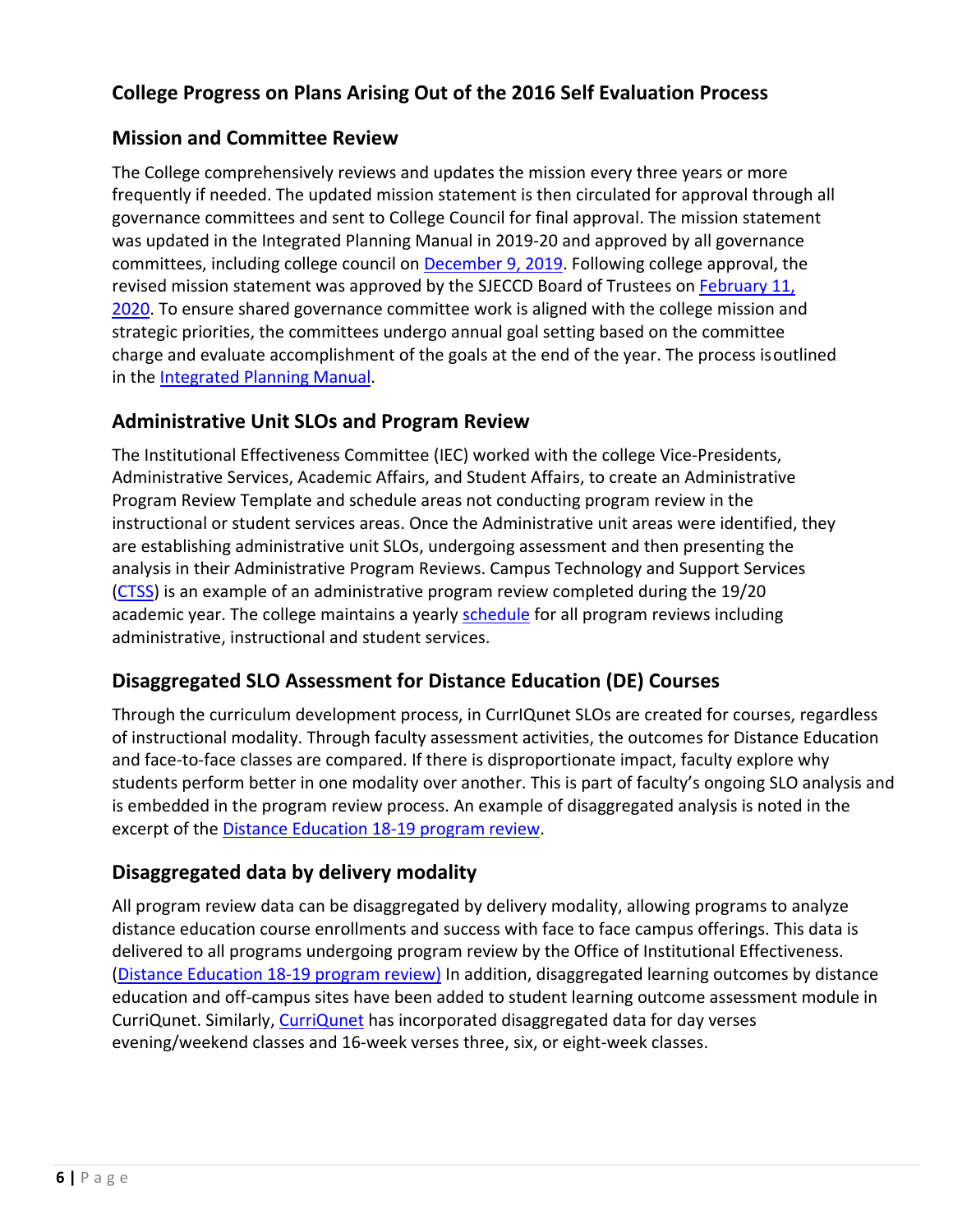# **CurriQunet Assessment Module**

CurriQunet will be used to house all assessment at EVC. The curriculum module was under development beginning in Spring 2015. Due to complexity in adapting the module to align with the college's current SLO assessment practices, the Student Learning Outcomes Assessment Committee (SLOAC) worked thoughtfully with the vendor to create a module that worked for the colleges' assessment documentation. Since all curriculum approval goes through CurriQunet, the college will utilize the system to document assessment of student and service-learning outcomes [\(CurrIQunet-AJ\).](https://www.evc.edu/AcademicAffairs/Documents/CurrIQunet-AJ.-SLO-Assessment-Sample.docx) This creates a seamless process and guarantees that both curriculum and learning assessment drive the program review and resource allocation process.

During the roll out phase, [assessment](https://www.evc.edu/AcademicAffairs/Documents/assessment-matrix_NURS_002A.pdf) of student learning outcomes took place on the assessment [matrix](https://www.evc.edu/AcademicAffairs/Documents/assessment-matrix_NURS_002A.pdf) and is housed on the SLO website. In spring 2020, the college hosted [institution-wide training](https://www.evc.edu/AcademicAffairs/Documents/institution-wide-CurriQunet-training-PDD-Spr2020-Agenda.pdf) for faculty, by division, to train faculty on documenting SLO assessment in CurriQunet. Since the training in January 2020, the faculty are now utilizing CurriQunet for SLO assessment documentation, which is being supported by the SLO Coordinator and Student Learning Outcomes Assessment Committee (SLOAC), a shared governance committee of the Academic Senate.

# **Increase Student Learning Outcomes (SLO) Resources**

The [SLO Handbook](https://www.evc.edu/AcademicAffairs/Documents/SLO%20Handbook%20Fall%202017.docx) was completed in Fall 2017 and includes resources for SLO, PLO, and ILO assessment. The SLO Coordinator is a faculty member who chairs the SLO Assessment Committee with stakeholders from all divisions present. This position has a 40% release time from teaching. The Coordinator works with the Curriculum Committee to assure that all courses have measurable outcomes, chairs the Student Learning Outcomes Assessment Committee (SLOAC), and provides training and guidance throughout the year on submitting assessments.

# **Program Outcomes Assessment**

All programs have program learning outcomes (PLOs). The courses that are included in the degree or certificate, have SLOs mapped to the PLOs. Therefore, the course SLO assessment populates and informs PLO assessment. Students must meet the program level outcomes to complete their studies and earn a certificate or degree. Prior to 2019, programs reported their outcomes on the [college PLO assessment matrix](https://www.evc.edu/AcademicAffairs/Documents/college-PLO-matrix-Engineering-PLO-18.docx) and [program review.](https://www.evc.edu/AcademicAffairs/Documents/program-review_Nursing-PartC.pdf) Beginning 2020, [PLO assessment is captured in](https://www.evc.edu/AcademicAffairs/Documents/PLO-Assessment-CurrIQunet.docx) [CurrIQunet,](https://www.evc.edu/AcademicAffairs/Documents/PLO-Assessment-CurrIQunet.docx) as well as during the Comprehensive Program Review process.

# **Multiple Measures for Course Placement**

The College began using Multiple Measures for course placement in 2017 then moved to using a [Guided Self-Placement](https://www.evc.edu/current-students/evc-first-stop/self-guided-placement) model in Spring 2019. This requirement by the State Chancellor's Office came through in 2017 as part of the Multiple Measures Assessment Program (MMAP). As part of the MMAP colleges were to utilize high school GPA, transcripts, and self-reported data to place students in appropriate courses. Now with the inception of Assembly Bill 705 (AB 705), MMAP is used to triangulate placement into transfer level English and Math, as required by AB 705.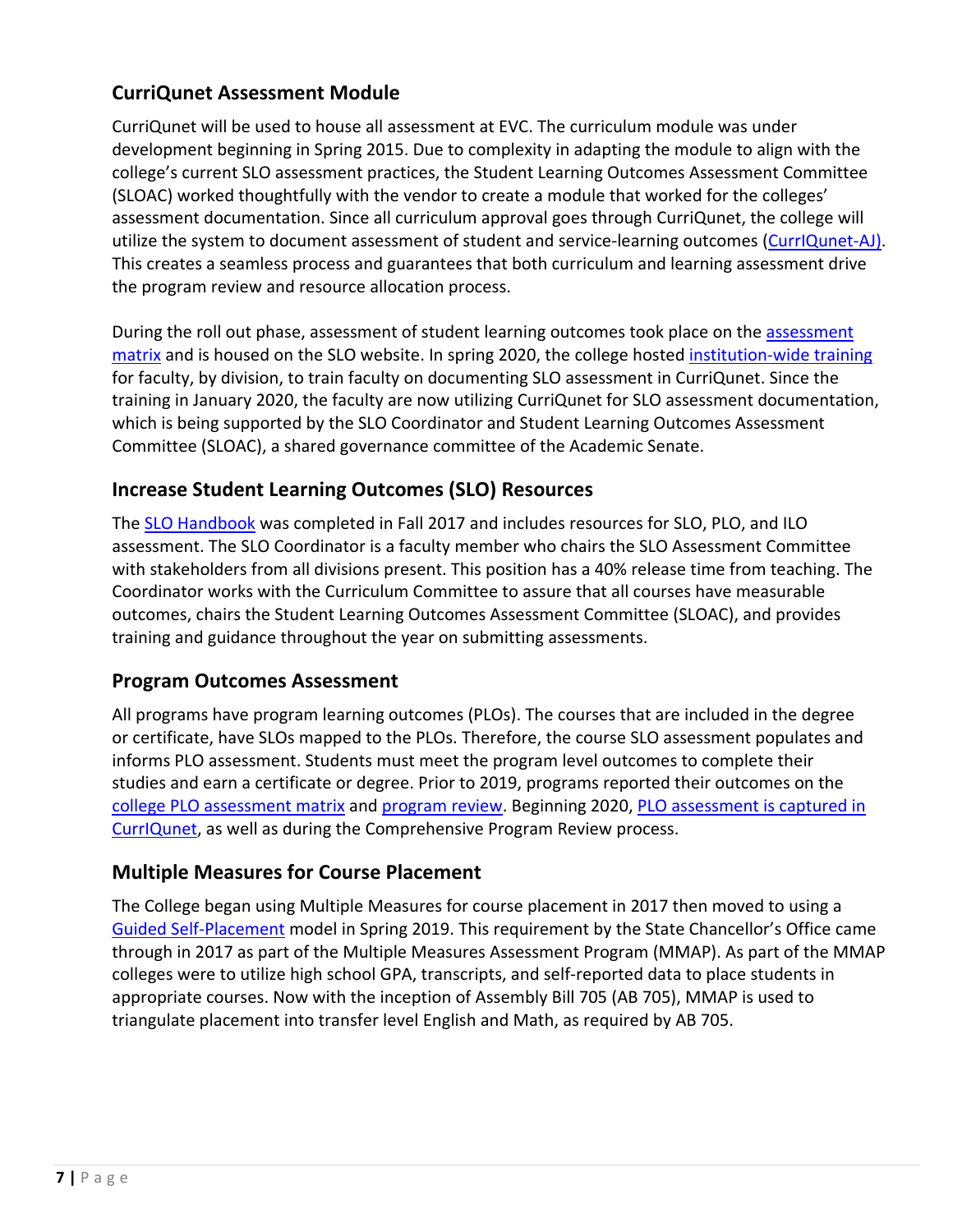# **GE/Institutional Learning Outcomes**

The Dean of Research, Planning and Institutional Effectiveness, in collaboration with the SLOAC committee and SLO Coordinator, facilitate the college progress on GE/ILO assessment. Through spring 2018, the college's assessment of the ILOs was documented on the [ILO Assessment Matrix.](https://www.evc.edu/AcademicAffairs/Documents/ILO_Assessment-Matrix.docx) Since the college ISER and ACCJC team visit in 2016, the college has continued progress to ensure students are meeting the ILOs. In fall 2016, for indirect measurement of ILO assessment, the college reviewed disaggregated CCSSE data that aligned with the campus GE/ILOs. In four out of the five college GE/ILOs- Communication, Inquiry/Reasoning, Information Competency and Personal Development, students reported the college contributed to their knowledge. The three CCSSE prompts related to the remaining college GE/ILO- Social Responsibility, indicated areas needing improvement across all groups of students. The results of the SLO disaggregation were shared with the academic senate on [November 1, 2016. B](https://www.evc.edu/AcademicAffairs/Documents/November-2016-AS-agenda-ILO-Evidence-SLO-DisagReport.pdf)ased on the CCSSE results, the college attempted to develop a standardized rubric to assess the Social Responsibility GE/ILO. However, the college could not gain momentum for agreement and adoption of a campus-wide rubric. Instead interdisciplinary faculty collaborated to foster student experiences and learning with regards to the Social Responsibility ILO. For example, in Summer and fall 2017, psychology faculty collaborated with statistics faculty to engage students in social responsibility. The students in seven sections of psychology wrote a 1,000-word plan of action that would improve EVC student connection with the community. Then, the students from the statistics course created a student survey based on the psychology students' reports and analyzed the results. The process and findings for the social responsibility ILO Assessment were shared at the SLOAC Committee meetings in [October and December 2017](https://www.evc.edu/AcademicAffairs/Documents/Oct-and-Dec-SLOAC-minutes.pdf) and documented on the college [ILO assessment](https://www.evc.edu/AcademicAffairs/Documents/ILO_Assessment-Matrix.docx) matrix.

Additional campus-wide learning activities have continued that align with all five of the GE/ILOs. Some examples of [campus activities](https://www.evc.edu/AcademicAffairs/Documents/CampusActivities-ILOEvidence-2018.pdf) supporting student achievement of the GE/ILOs from 2018 include student presentations at the campus research symposium, honors program debates on varied topics and campus discussion panels held during Women's History Month, including Title IX training (Communication, Inquiry/Reasoning, Information Competency, & Personal Development GE/ILOs). Similarly, the EVC Associated student government sponsored events regarding teen domestic violence, monthly food distribution and blood drives (Social Responsibility GE/ILO).

In addition to campus-wide activities, course and program SLOs and associated assessments are mapped to the campus GE/ILOs therefore rolling up into GE/ILO assessment findings. Faculty document SLO and PLO assessments and aggregate the results in [program review.](https://www.evc.edu/AcademicAffairs/Documents/program-review_Nursing-PartC.pdf) As a followup to the student feedback from the 2016 CCSSE, in fall 2019, EVC surveyed students to assess their learning and the level met for the [Institutional Learning Outcomes.](http://www.evc.edu/AcademicAffairs/Documents/evc_ilos_defined.pdf) The five learning outcomes were embedded and mapped to the outcomes in the answers:Communication, Inquiry & Reasoning, Information Competency, Social Responsibility and PersonalDevelopment. The surveys showed that more than 80% of students mastered the five ILOs. The results are below and are mapped to each Institutional Learning Outcome: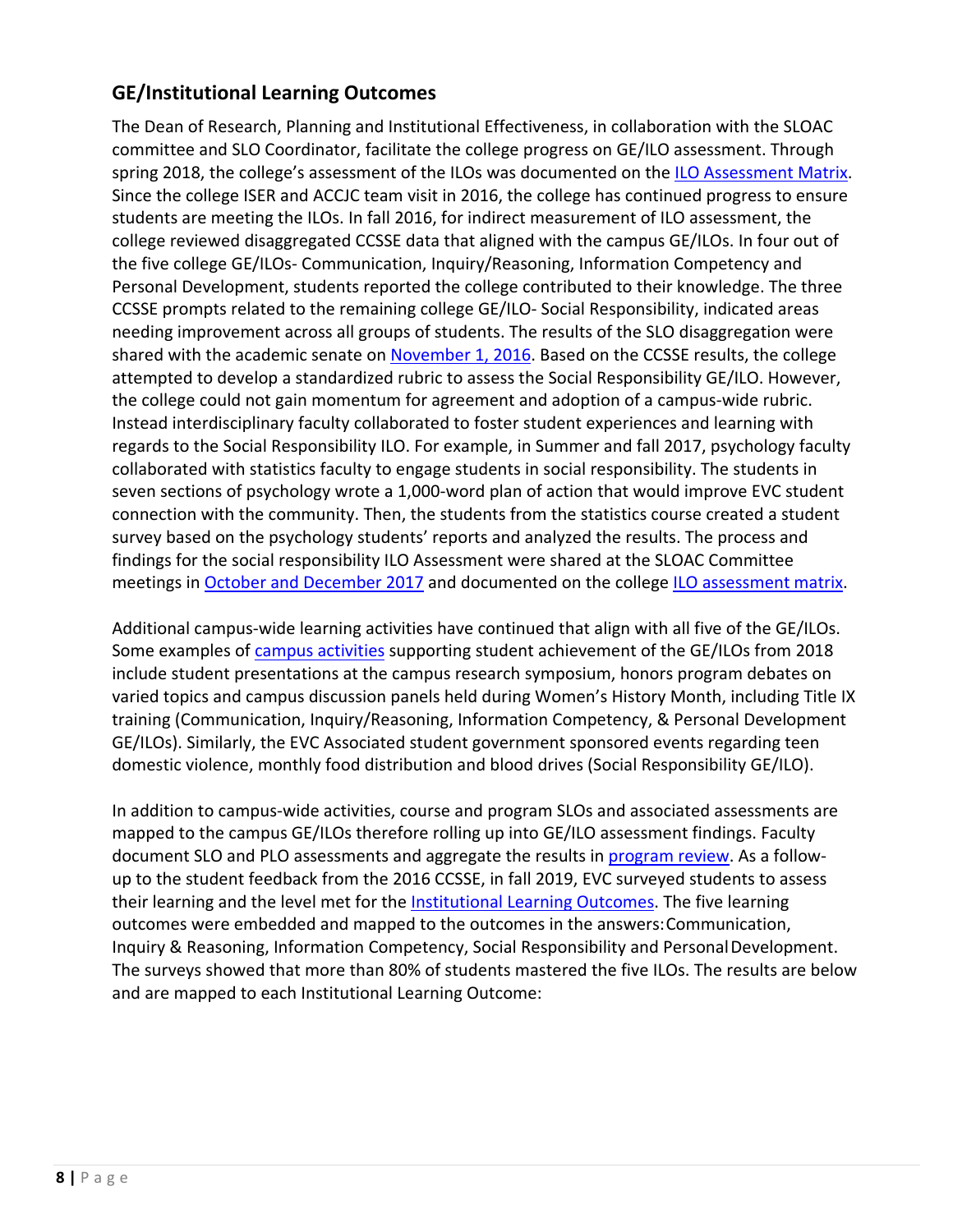| $\mathbf{1}$   | Listening actively and respectfully                                                       | A lot/some | A little/None |
|----------------|-------------------------------------------------------------------------------------------|------------|---------------|
| 1              | Speaking coherently and effectively                                                       | 89%        | 11%           |
| 3              | Analyzing and evaluating relevant information                                             | 85%        | 16%           |
| 2              | Making better decisions and solving problems                                              | 89%        | 11%           |
| $\overline{2}$ | Being creative                                                                            | 87%        | 13%           |
| 4              | Understanding and demonstrating social and<br>civic responsibility                        | 79%        | 21%           |
| 5.             | Understanding personal responsibility                                                     | 83%        | 17%           |
| 4              | Understanding environmental responsibility                                                | 88%        | 12%           |
| 5              | Becoming a more productive citizen                                                        | 82%        | 17%           |
| 4              | Respecting individual and cultural diversity                                              | 81%        | 19%           |
| 1              | Gaining interpersonal and intercultural<br>communication skills                           | 89%        | 11%           |
| 4              | Respecting ideas and values in other cultures                                             | 88%        | 12%           |
|                | Managing resources (such as time and money)<br>in order to advance my personal and career |            |               |
| 5.             | goals                                                                                     | 90%        | 10%           |

# **Student Support Services for Distance Education Students**

EVC has an [online orientation](https://sjeccd.instructure.com/enroll/XBBA4F) that was developed in 2017, which is evaluated and updated consistently on a regular basis. All students are encouraged to complete the orientation online as the second step in the enrollment process.

Since 2019, EVC offers remote online counseling. Students can book remote online counseling [appointment](https://evesars.evc.edu/SARS/Counsel_Online/eSARS.asp) by accessing the counseling webpage.

All EVC Counselors offering remote online counseling appointments have undergone a comprehensive training to ensure high quality student service that matches the efficacy of in-person appointments. Students can also remotely book in-person counseling appointments by accessing the following webpage:<https://evesars.evc.edu/SARS/Counsel/eSARS.asp>

Since 2019, EVC Offers [MyPath,](https://www.evc.edu/current-students/admissions-and-records/mypath) which is a Guided Pathway Onboarding platform that provides information and resources to incoming students. It bridges the gap between the online application and the onboarding and student support resources and services on campus.

EVC offers online tutoring using a service called **NetTutor** that is available to students 24 hours a day, 7 days a week. All NetTutor tutors hold a four-year degree from an accredited college or university in the United States and have had substantial tutor training. Student can access NetTutor directly through Canvas. The service is free of charge to all EVC students.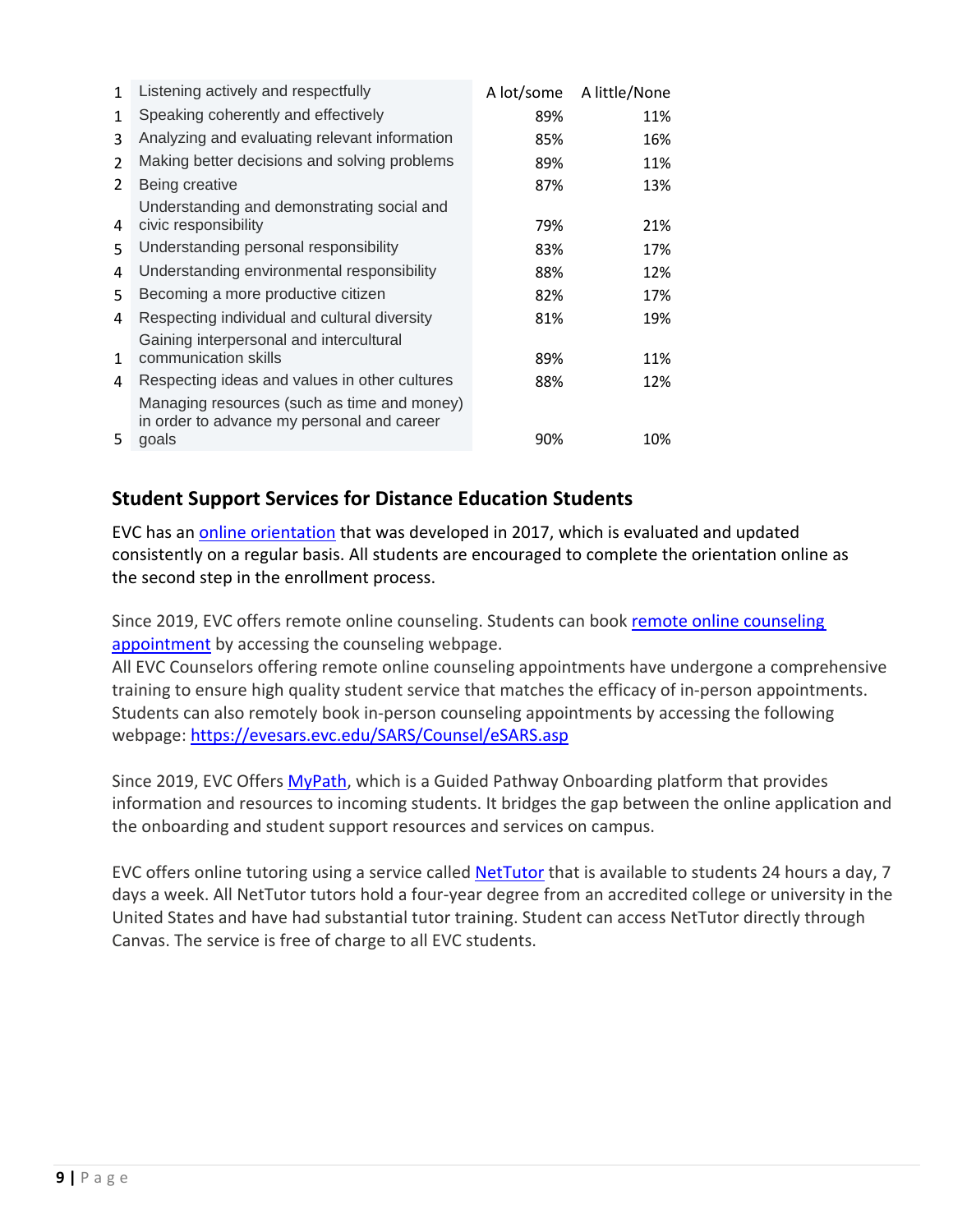# **Share Equity Findings with Academic Affairs**

The **Student Equity and Achievement Plan Report** was due to the State Chancellor's Office in June, 2019. The data was disseminated throughout the campus, including a presentation to the Academic Deans, Academic Senate, Institutional Effectiveness Committee, College Council and Board of Trustees. A follow-up report was presented to the Board of Trustees on December 10, 2019 showing progress made towards achieving the SEA Plan goals.

The Student Equity Committee established a process for requesting funds for projects designed to close the equity gap. Departments/Programs interested in applying for funds must complete an [online proposal a](https://sjeccd.academicworks.com/opportunities/1902)nd submit it by the deadline. The SE Committee reviews and scores each proposal individually and then convenes to review and rank the proposed projects by scores. Scores are based on strength of alignment with the Student Equity Plan. In addition, proposals must clearly delineate how funds would be expended by the end of the fiscal year. In 2019-2020, the SE Committee allocated a total of \$50,438.44 for three projects designed to address equity gaps. Three other programs that serve disproportionately impacted populations received funding to support their efforts totaling \$15,000.00.

# **Collaboration between Outreach and Instructional Deans and Faculty**

When large groups schedule campus tours, the outreach coordinator works with faculty and Deans from specific areas of interest and includes [presentations](https://www.evc.edu/AcademicAffairs/Documents/presentations-agenda-HS-partner-day-2019.pdf) and/or in-depth tours of specific areas (i.e. Nursing, Automotive, Engineering, etc.) by their faculty and/or Deans as part of the tour.

The coordinator also collaborates with classified staff from support programs (i.e. DSPS, YESS, EOPS, etc.) whenever student groups express interest in connecting with points of contacts from those programs and includes presentations and intensive visits of those areas on the tour.

When feeder high schools request representation from specific EVC programs at their events (Community College Fairs/Expos, College Days, etc.) the coordinator participates by reaching out and providing information to specific staff and faculty who could serve as an additional connection for prospective students.

# **Professional Development Plan**

The [Professional Development Plan](https://www.evc.edu/President/Documents/Professional_Development_Plan_2019-2020.pdf) was updated in Fall 2019 and is housed on the Integrated Planning website.

## **Vacancies in Maintenance and Operations**

EVC has an hourly pool of temporary employees that the campus can pull from when there are vacancies. As such, when a permanent employee is out for longer than 10 days, temporary employees are pulled from this list and help assist with vacancies.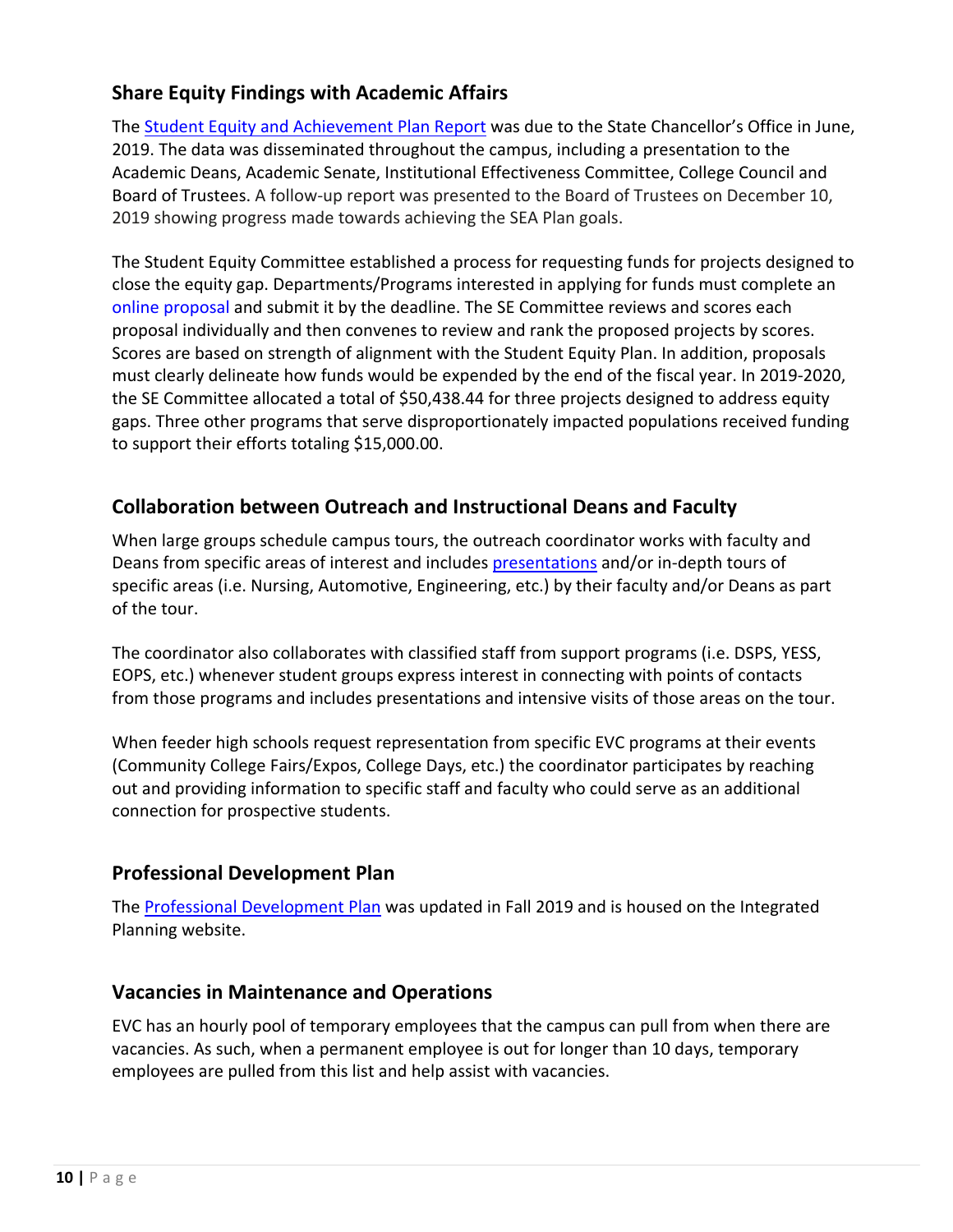# **BP/AP Revisions**

Since the Board Policy and Administrative Procedure revision impact both colleges, the District Council, which includes constituent representation from each of the colleges, establishes the timeline for BP/AP revisions and the structure to informs the colleges on upcoming BP/AP revisions. In FY 2019, a [BP/AP Review Process Flowchart](https://www.evc.edu/AcademicAffairs/Documents/BP-AP-Review-Process-Flowchart.pdf) was developed and distributed to the [District Council.](https://www.evc.edu/AcademicAffairs/Documents/District_Council_Minutes_10-24-2019.pdf) The BP/AP review flowchart outlines the process, levels of responsibilities and the key role the colleges' constituency groups has through every step of the process. It shows there are two review processes: CCLC legally required/recommended updates review and cyclical [review timeline](https://www.evc.edu/AcademicAffairs/Documents/timeline-for-recommended-updates-review-and-cyclica-review.pdf) for each chapter.

The district council includes constituents from the colleges to garner college feedback on BP/AP revisions. For example, the academic senate is represented at the district and college councils. The academic senate includes BP/AP revisions that are relevant to instruction on the senate meeting agendas. The academic senate president sends out a [campus email](https://www.evc.edu/AcademicAffairs/Documents/Campus-email-AcadSenateUpdate-BP-AP.pdf) noting the actions of the academic senate, including the review and recommended approval of revised BP/APs. Once BP/AP revisions are approved, the Vice President of Student Affairs and Vice President of Academic affairs ensure the accuracy of BP/APs in college published material, such as the college catalog.

# **Joint District Accreditation Meetings**

During the period of the institutional self-evaluation, the district and colleges established [frequent](https://www.evc.edu/AcademicAffairs/Documents/frequent-meetings.pdf) [meetings](https://www.evc.edu/AcademicAffairs/Documents/frequent-meetings.pdf) to review shared accreditation items such as the [delineation of functions map.](https://www.evc.edu/AcademicAffairs/Documents/Delineation-of-function-map-Assignment-Spreadsheet.xlsx) Respective members of the district and college teams convene as needed to proactively address any accreditation related activities, such as collaboration on ACCJC Annual Reports. In addition, the research teams meet monthly to maintain dialogue regarding campus research needs to ensure robust measurement of institutional effectiveness.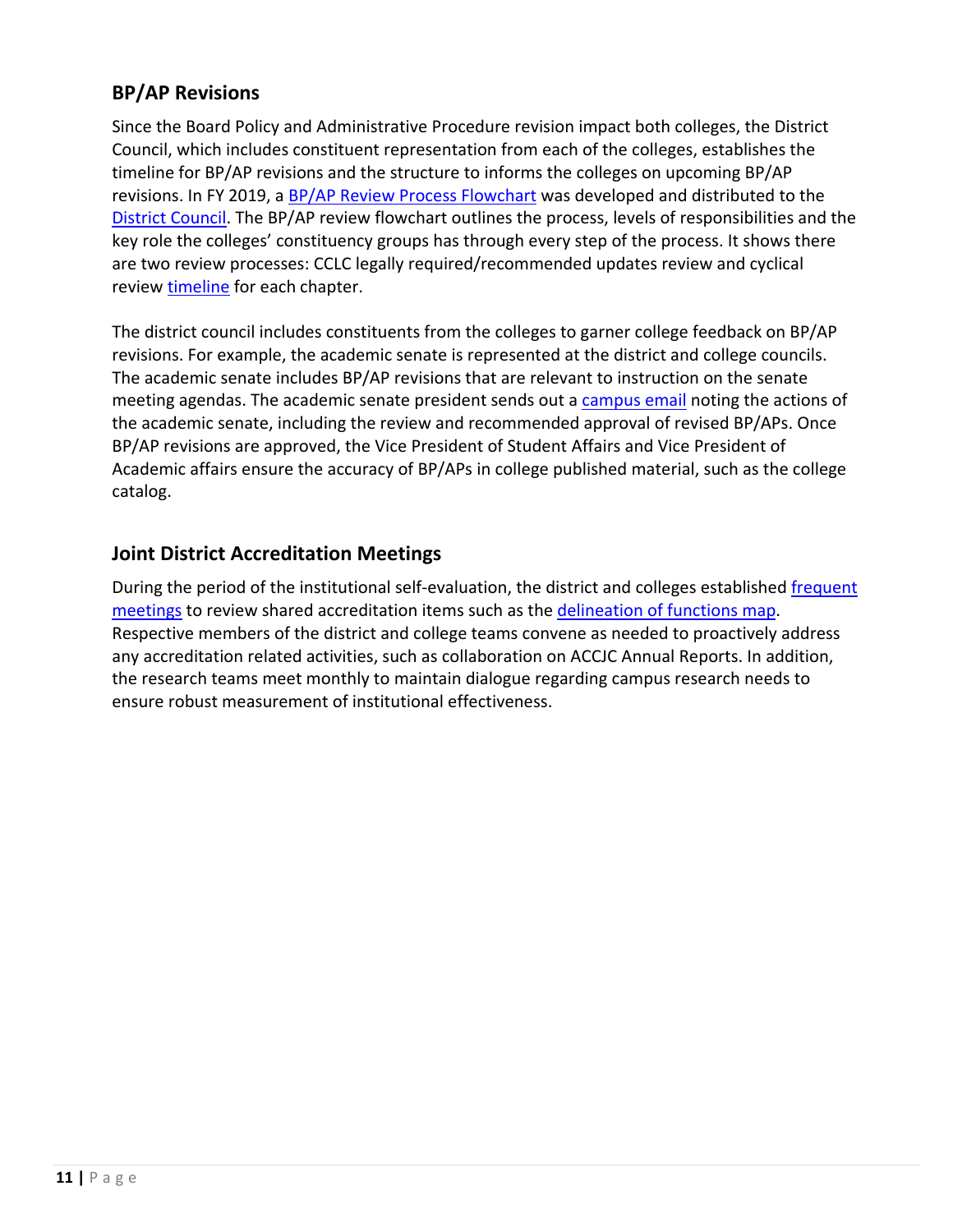## <span id="page-11-0"></span>**College Response to Recommendations for Improvement**

Evergreen Valley College provides evidence as to how each of the eight Improvement Items identified by the Accreditation Visiting Team have been addressed and implemented. Each Improvement Recommendation below is followed by the actions taken by the College and the evidence to support it.

### **College Recommendation 1 (Improvement)**

*In order to increase effectiveness, as identified in the Quality Focus Essay, the team recommends that the College fully and systematically integrate, communicate, and assess recently developed planning processes, including learning assessment, program review, and resource allocation. Integration should include institutional plans, the strategic plan and functional unit plans as defined in the Evergreen Valley College Integrated Planning Model. (Standards I.A.2, I.A.3, I.B.7, I.B.9, II.A.3, II.A.16, II.C.1)*

The Integrated Planning webpage houses all the college planning documents including the current [Integrated Planning Manual](https://www.evc.edu/AcademicAffairs/Documents/EVCIntegratedPlanningManual-2019.pdf) that was updated in summer 2019. The Plan describes how the College integrates the institutional plans with the college's strategic priorities and how these inform the College's resource allocation process. The Integrated Planning Manual shows how functional unit plans contribute to the overall planning process. The Plan also includes the template for the annual governance committee evaluation to facilitate standardized committee assessment, assuring committees are meeting their yearly goals. The new Integrated Planning Process describes the College's Budget Process and the Program Review Resource Allocation process. These two are now coordinated processes that will be fully adopted in Academic Year 2019-2020.

The [Program Review Process](https://www.evc.edu/AcademicAffairs/Documents/Program-review-process-PR-template.docx) includes the assessment of learning outcomes, evaluation of the effectiveness of prior program review funding in supporting student success, and the ability to request future resources to enhance the program. The Program Review Process is under the purview of the Institutional Effectiveness Committee (IEC). The IEC, which has members from all respective divisions, includes faculty, students, classified professionals, and administrators serving on the committee. The Program Review Process is [scheduled](https://www.evc.edu/AcademicAffairs/Documents/PR_Schedule_all_June22_2020.xlsx) on a six-year cycle for academic programs, a three-year cycle for student service units, and a two-year cycle for career technical programs and administrative units. The review takes place across the first half of the academic year. To continue improving the program review process, at the completion of the program review cycle, the authors receive a follow-up survey to assess the process, support and areas for improvement. The [feedback](https://www.evc.edu/AcademicAffairs/Documents/feedback.pdf) through the survey responses has informed future program reviews, such as refinement of the program review template, access to data files earlier, and refinements to program review training.

## **College Recommendation 2 (Improvement)**

*In order to meet the Standard, the team recommends that Student Learning Outcomes (SLO) data be systematically disaggregated by student subpopulations and achievement data disaggregated by delivery modes. These data should be used institution-wide for each of the planning processes, including assessment of student learning, program review, and resource allocation. (Standards I.B.5, I.B.6)*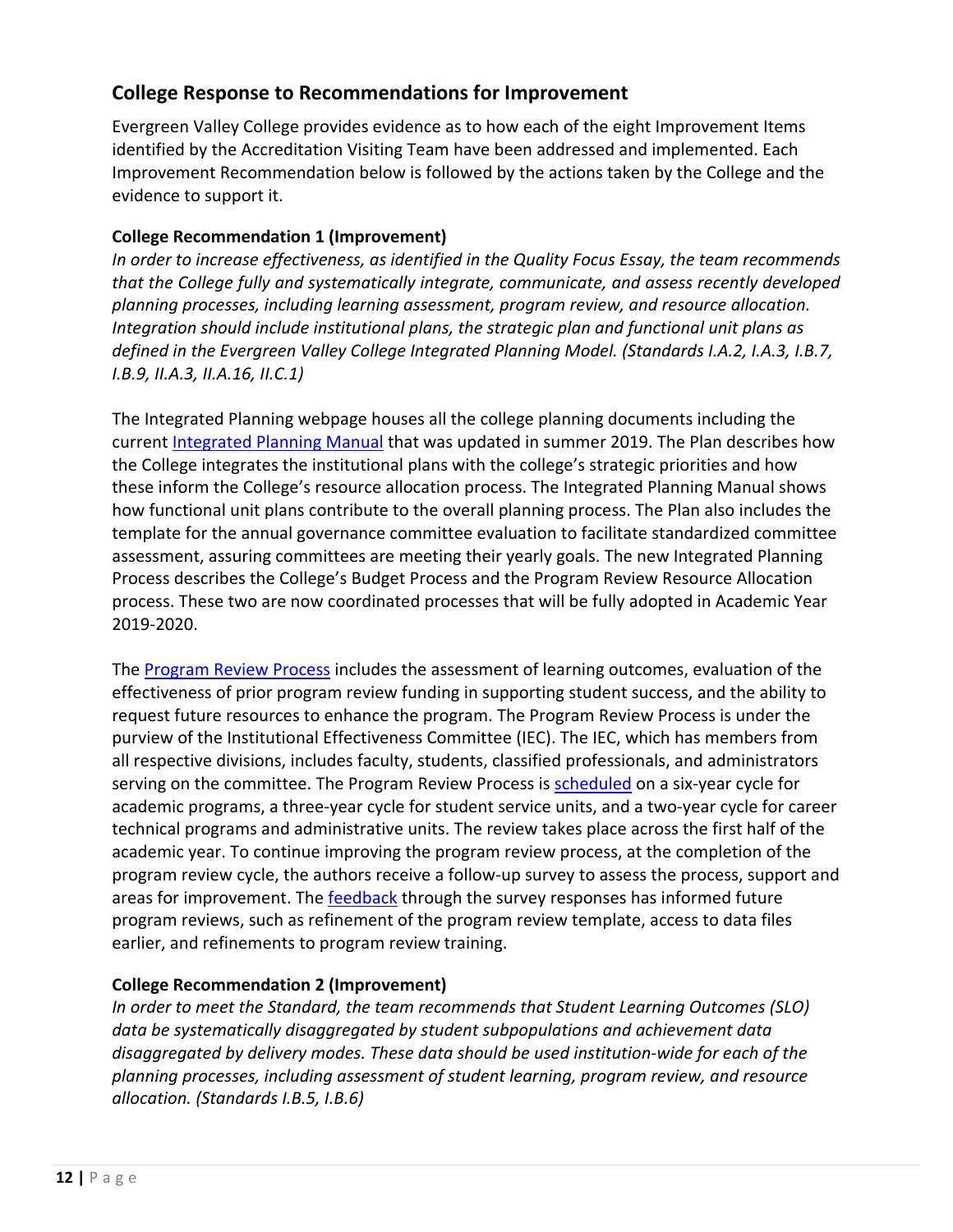SLO assessment data has been disaggregated by delivery mode and compared comprehensively through program reviews. More specifically, SLO assessment is documented in [CurrIQunet,](https://www.evc.edu/AcademicAffairs/Documents/CurriQunet-Sample-Disaggregated-data-by-delivery-modality.docx) allowing for documented assessment results differentiation by delivery mode, time of day and course length of offering. The documentation in CurrIQunet allows for faculty analysis of student learning through various modalities. The full analysis and results are embedded in the student achievement data section and student learning outcomes analysis section in the Comprehensive [Program Review Process](https://www.evc.edu/AcademicAffairs/Documents/Comprehensive-PR-template-for-2019-2020.docx) and the [Distance Education Program Review.](https://www.evc.edu/AcademicAffairs/Documents/DED-19-19-PR.docx) Furthermore, the college program review [resource allocation request](https://www.evc.edu/AcademicAffairs/Documents/Resource-Allocation-Request-through-program-review.pdf) is inclusive of the data analysis completed in the program review.

## **College Recommendation 3 (Improvement)**

*In order to increase effectiveness, the team recommends that the College include the All College Curriculum Committee in the process for review of Board Policies and Administrative Procedures related to instruction to ensure broad participation and ongoing integrity of the information. (Standard I.C.5)*

The All College Curriculum Committee (ACCC) is a governance committee of the Academic Senate. Since the Board Policy and Administrative Procedure (BP/AP) revisio[n timeline](https://www.evc.edu/AcademicAffairs/Documents/timeline-for-recommended-updates-review-and-cyclica-review.pdf) is established by the district council, the college academic senate representatives ensure that instructional BP/AP revisions are reviewed with the appropriate college constituents, including the ACCC. The academic senate president sends out a [campus email](https://www.evc.edu/AcademicAffairs/Documents/Campus-email-AcadSenateUpdate-BP-AP.pdf) noting the actions of the academic senate, including the review and recommended approval of revised BP/APs. In addition, the district council has an [advisory group](https://www.evc.edu/AcademicAffairs/Documents/Advisory-Group-District-Policies-Committee-Spring-2019.docx) to review academic BP/APs that in include members of the ACCC, including the faculty chair and college articulation officer.

## **College Recommendation 4 (Improvement)**

*In order to meet the Standard, the team recommends that the College formulate and regularly assess learning outcomes and service area outcomes for all courses, programs, certificates, degrees, and service areas through systematic evaluation to assure currency, improve teaching and learning strategies, and promote student success. (Standards II.A.2, II.A.3)*

Since the [2016 Institutional Self Evaluation Report \(ISER\)](https://www.evc.edu/discover-evc/accreditation/2016-self-evaluation-report) and team visit, the college has made significant progress in the area of regularly assessing learning outcomes to improve teaching and learning. Under the leadership of the **Student Learning Outcomes Assessment Committee** (SLOAC), a committee of the Academic Senate, and the campus SLO Coordinator, the college has sustained ongoing engagement with course level SLO assessment. The high level of compliance in course level assessment is critical, as the course SLOs and associated assessments are mapped and populate the program learning outcomes assessments and institutional learning assessments. Every semester the **SLO Coordinator** works with staff and faculty to ensure that all courses, programs are being systematically evaluated to improve teaching and learning strategies and promote student success.

Prior to 2019, outcomes assessment for courses and programs were documented using the college [SLO Assessment matrices. I](https://www.evc.edu/AcademicAffairs/Documents/assessment-matrix_NURS_002A.pdf)n spring 2020, the college expanded the use of CurrIQunet beyond initial curriculum development and revision to include SLO assessment for courses and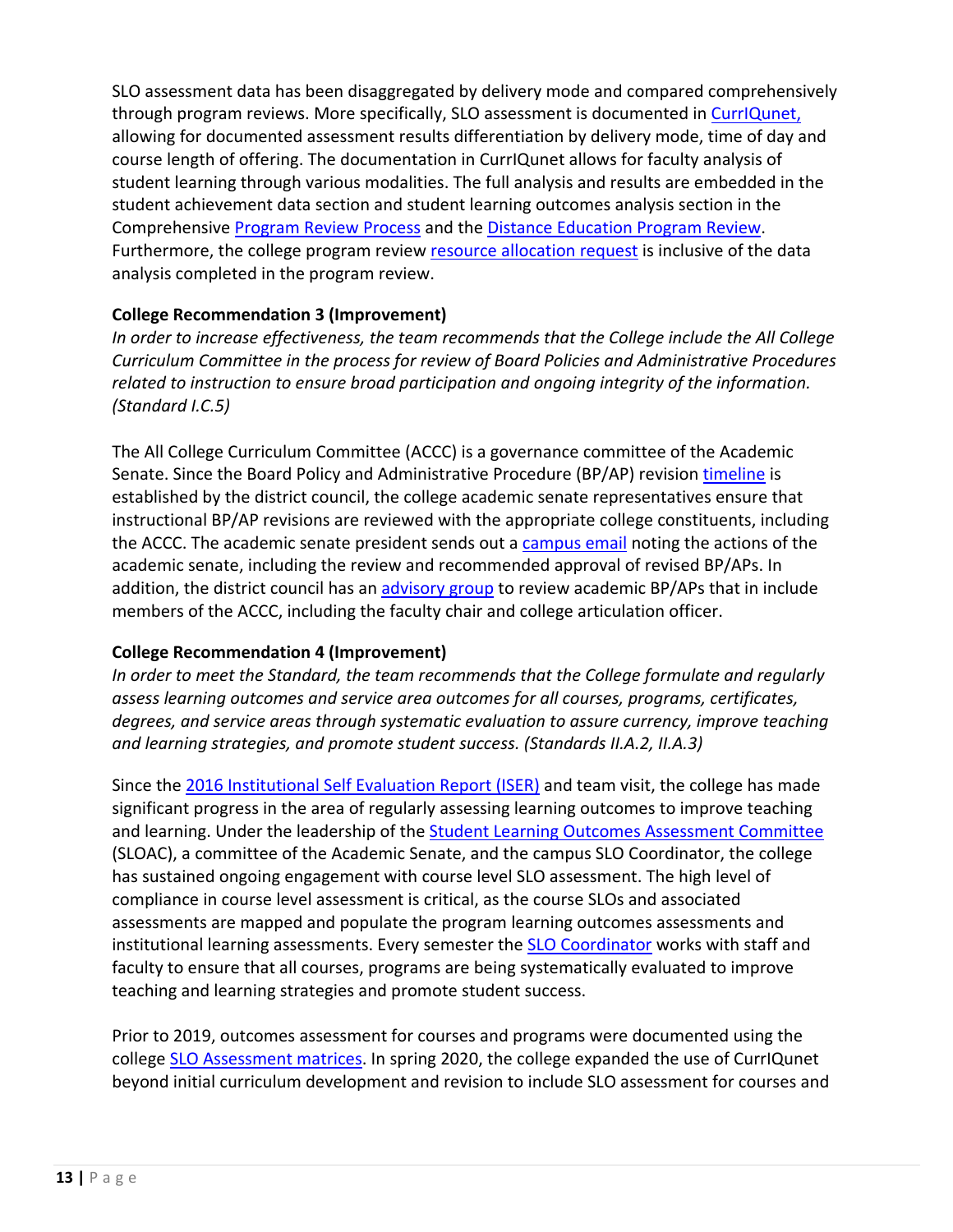programs. Expanding the use of [CurrIQunet-AJ](https://www.evc.edu/AcademicAffairs/Documents/CurrIQunet-AJ.-SLO-Assessment-Sample.docx) to include assessment documentation, assured the currency and accuracy by integrating curriculum and assessment documentation. Since course SLOs are mapped to PLOs and GE/ILOs, the assessments also inform program outcome assessment regularly reviewed through comprehensive program review.

As part of [program review process](https://www.evc.edu/AcademicAffairs/Documents/Program-review-process-PR-template.docx) approval, all programs are required to have assessed all student learning outcomes and program learning outcomes since the last program review cycle. The [program review](https://www.evc.edu/AcademicAffairs/Documents/Program-Review-PLO-SLO-Analysis-Excerpt-AJ-PR18-19.docx) also includes analysis of the outcomes data and program improvements that are a direct result of the data analysis. The cyclical program review process also allows for tracking improvements within courses based on changes in any teaching methods and methods of assessment.

## **College Recommendation 5 (Compliance- Resolved through 2018 Follow-up Report)**

*In order to meet the Standard, the team recommends that the College further develop and implement a policy requiring increased regular and substantive contact for Distance Education courses, and subsequently evaluate DE courses for policy compliance. (Standards II.A.2, II.A.7, II.A.16)*

This Compliance Recommendation was addressed comprehensively in the [Follow-Up Report](http://www.evc.edu/discover-evc/accreditation/2018-follow-up-report) in March 2018 and later confirmed in a letter from the Commission on June 13, 2018, which stated, "The Commission finds that Evergreen Valley College has addressed the Compliance Recommendation 5, corrected deficiencies, and meets Standards II.A.2., II.A.7, II.A.16. [\(ACCJC](https://www.evc.edu/AcademicAffairs/Documents/ACCJC-Reaffirmation-Letter_06_13_2018.pdf) [2018 Letter\)](https://www.evc.edu/AcademicAffairs/Documents/ACCJC-Reaffirmation-Letter_06_13_2018.pdf)

## **College Recommendation 6 (Improvement)**

*In order to increase effectiveness, the team recommends that the College develop and implement a plan to further safeguard hard copies of student records by maintaining fireproof storage areas and preserving historical files. (Standard II.C.8)*

The College began scanning all students' academic transcripts in 2017. Now, all incoming students' academic transcripts are scanned on a daily basis, eliminating the need for procuring a fireproof storage area. More recently the College upgraded the scanning system and is now using Square9, all data are saved on a cloud-based program. All historical files and academic transcripts have been [purged](https://www.evc.edu/AcademicAffairs/Documents/purged-Memo-about-fire-proof-storage.pdf) after the data has been entered and stored electronically in accordance with the District Board Policy.

## **College Recommendation 7 (Improvement)**

*In order to increase effectiveness, the team recommends that the College formalize its assessment of budget allocations resulting from the resource request process. (Standards III.D.1, III.D.2, III.D.3)*

The primary process to establish program resource requests is through the college program review process. Through program reviews, data is analyzed to support resource requests, including fiscal, technology and personnel. The assessment of previous program review budget allocations is embedded in the [college program review template.](https://www.evc.edu/AcademicAffairs/Documents/Program-review-process-PR-template.docx) The program review author is asked to indicate if allocation was issued through the last program review cycle, how the funds were used, and how the allocation impacted student success.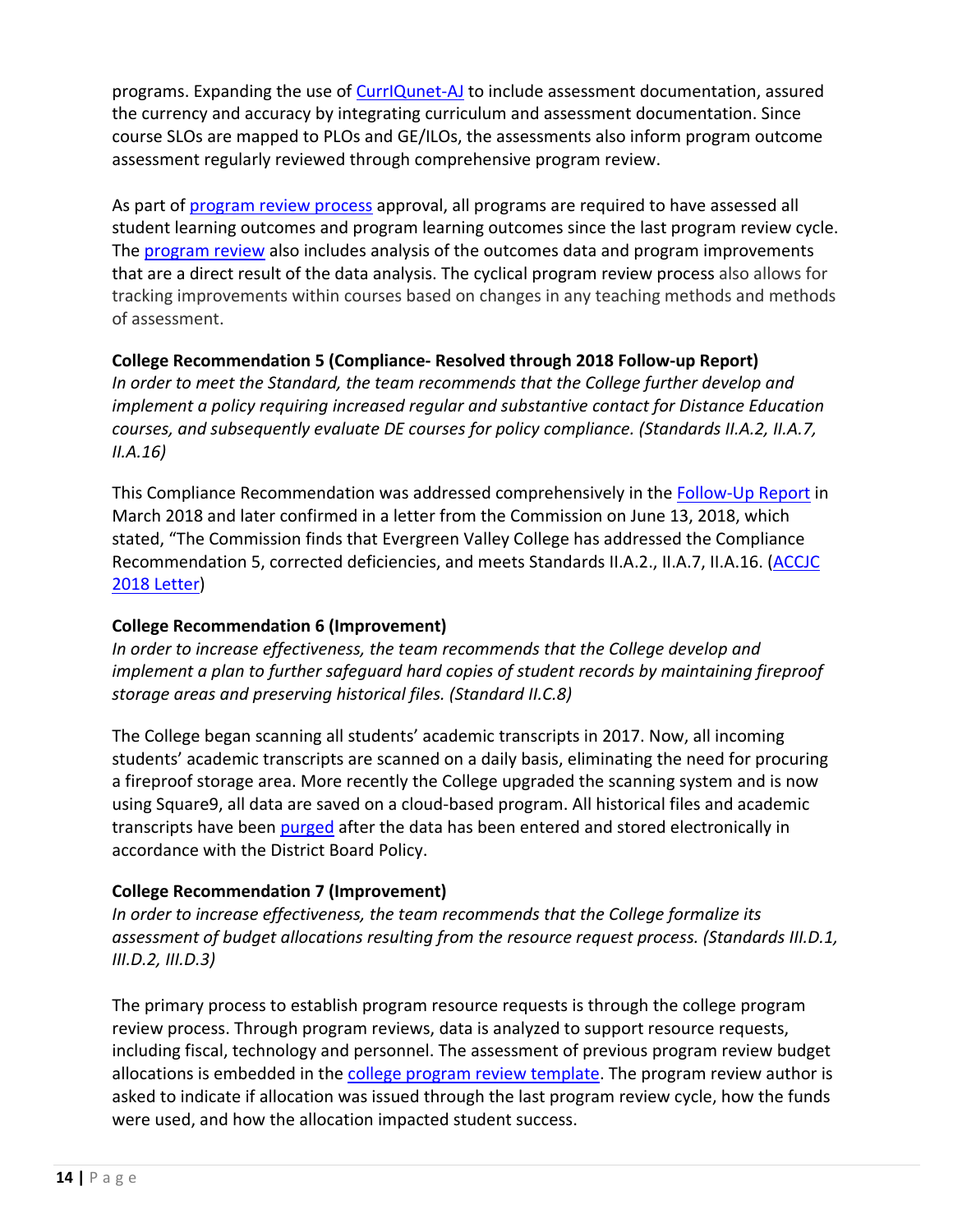The college recently refined the program review [budget allocation process](https://www.evc.edu/AcademicAffairs/Documents/Budget-allocation-process.pdf) and timeline, to include resource allocation reviews by critical committees on campus, which was formally incorporated into the Program Review Process in the 19/20 Academic Year. The [Budget](https://www.evc.edu/AcademicAffairs/Documents/Budget-Committee-Annual-Self-Eval-Report.docx) [Committee](https://www.evc.edu/AcademicAffairs/Documents/Budget-Committee-Annual-Self-Eval-Report.docx) also provides its own assessment of the goals it sets in the fall and measures completion of goals throughout the academic year at the end of spring semester.

### **College Recommendation 8 (Improvement)**

*In order to increase effectiveness, as identified in the Quality Focus Essay, the team recommends that the College document the processes for decision-making, create a mechanism for formally communicating institutional decisions on an ongoing basis, and regularly assess the effectiveness of the process. (Standards III.D.3, III.D.4, IV.A.6, IV.A.7, IV.B.6)*

The College's [shared governance process](https://www.evc.edu/AcademicAffairs/Documents/IPM_manual-pages-15-29.pdf) is documented in the [Integrated Planning Manual.](https://www.evc.edu/AcademicAffairs/Documents/EVCIntegratedPlanningManual-2019.pdf) The Manual outlines how decisions are made on campus and how shared governance groups are involved in the process. The primary shared governance body that advises the President on institutional decisions is the College Council. The College Council includes representation from all constituent groups on campus, including representatives from Classified Senate, Academic Senate, Associated Students, the classified union (CSEA), and the faculty union (AFT 6157).

The college shared governance committees have a reporting structure to either the College Council or Academic Senate, and have a designated chair, committee charge and membership that includes representation from all constituents and divisions. In addition, Academic and Classified Senates' associated committees will share policy recommendations, actions and comments with the Senates before the Senate advances these to the College Council. Shared Governance Committee discussions and action items are communicated through Agendas and Meeting notes and through constituents that serve on committees. These constituents bring back the information from the governance committees to their respective divisions and bring feedback from their divisions/departments back to committees. For the shared governance committees that report to College Council, [periodic updates](https://www.evc.edu/AcademicAffairs/Documents/periodic-updates.pdf) are given at College Council to provide [committee progress](https://www.evc.edu/AcademicAffairs/Documents/committee-progress_2018-2019_CC_Minutes-SGReports-Hiring.pdf) on annual goals and recommendations that may impact institutional decisions.

College Council agendas and minutes, housed on the College Council webpage, is one way that the President formally communicates institutional decisions. More specifically, the President maintains a standing agenda item for "Hiring/Personnel Updates". Similarly, the college shared governance process to determine annual [faculty hires](https://www.evc.edu/AcademicAffairs/Documents/faculty-hires.pdf) is noted in the College Council minutes and includes recommendations offered through Academic Senate and the division deans. In addition to College Council, the President communicates institutional decisions to the campus community through biannual campus Professional Development Days (PDDs), campus emails and [campus forums.](https://www.evc.edu/AcademicAffairs/Documents/campus-forum.pdf)

The college shared governance process and decision-making structure is assessed though the [governance survey,](https://www.evc.edu/AcademicAffairs/Documents/Governance_Survey.pdf) last completed in 2019, and completion of annual committee evaluations. With regards to college decision making, the 2019 survey results were favorable with 77% of respondents agreeing that communication between College Council, Academic Senate and other committees supports making decisions at Evergreen Valley College.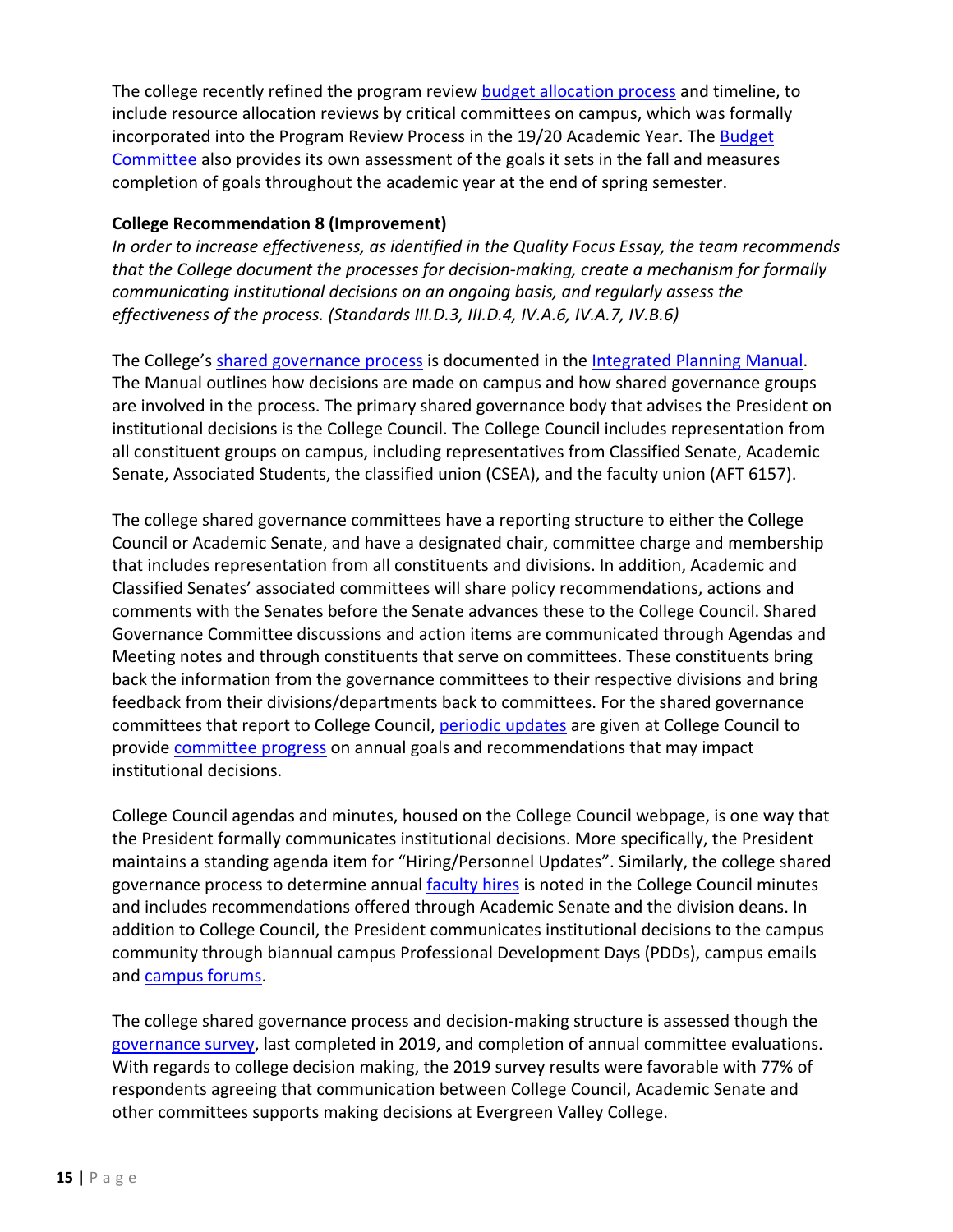## <span id="page-15-0"></span>**District Response to Recommendations for Improvement**

### **District Recommendation 1 (Improvement)**

*1.A. In order to increase effectiveness, the team recommends that the District establish a clear process of integrated planning that links resource decision-making to goals developed through collegial consultation*.

District Committee structures and decision-making processes ensure robust collegial consultation in policy and resources-allocation decisions. Multiple and integrated mechanisms are in place at the colleges and District to increase constituency engagement in planning and the allocation of resources with the intent of maximizing the impact of those funds to support of the mission of the District. These efforts have been conducted in different settings using the established, integrated processes with collegial consultation at District Council (DC), District Budget Committee (DBC), Academic Senates, finance committees at the colleges and the Chancellor's Cabinet meetings.

Committee members are charged with bringing information back to their constituencies in order to provide feedback to their respective committees. By this process, stakeholders from all constituency groups have multiple opportunities and venues to provide input into polices and ultimately, decide on the processes for resource-allocation.

Examples of these efforts include: DBC's budget preparation process, updates to the Board of Trustees on quarterly expenditures and the Board Budget Study Sessions, and the multiple meetings related to the Resource Allocation Model (RAM), which ties funding to specific outcomes linked to District goals. The discussions around the definition and implementation of a revenue-based RAM has taken into consideration the changing financial environments of the state, the state student-centered funding formula, the outcomes and the metrics outlined by it and how a basic aid district can maximize the allocation of resources toward student success. Additionally, the model includes innovation, talent acquisitions and retention, and key student programs such as the Promise grant and funding of full-time faculty and instruction.

Through discussions with different Chancellors over time, the need for reviewing the allocation of resources assigned to the District Services and District-wide efforts led to the hiring of Harvey M. Rose Associates, LLC to complete a performance evaluation audit on those funds and functions. The scope of this performance audit was to provide an analysis of budgeted and actual expenditure and staffing data for the entire District, District Services, and District-wide Expenses for the five fiscal years between FY 2015-16 to FY 2019-20; an analysis of workload data for District Services administrative functions and to benchmark District expenditures and staffing for District Services functions against other similar community college districts. A complete report was submitted to the Chancellor in November 2019. Through this effort, information was compared in support of activities and efforts of each of the centrally managed functions to benchmark them against other districts with similar functions to check for consistencies in staffing and district cost of operations. The DC received a copy of the full report at the January 30, 2020 meeting. This is the beginning of a processto review expenditures to determine patterns outline recommendations of how to best align resources effectively to support the District's operation.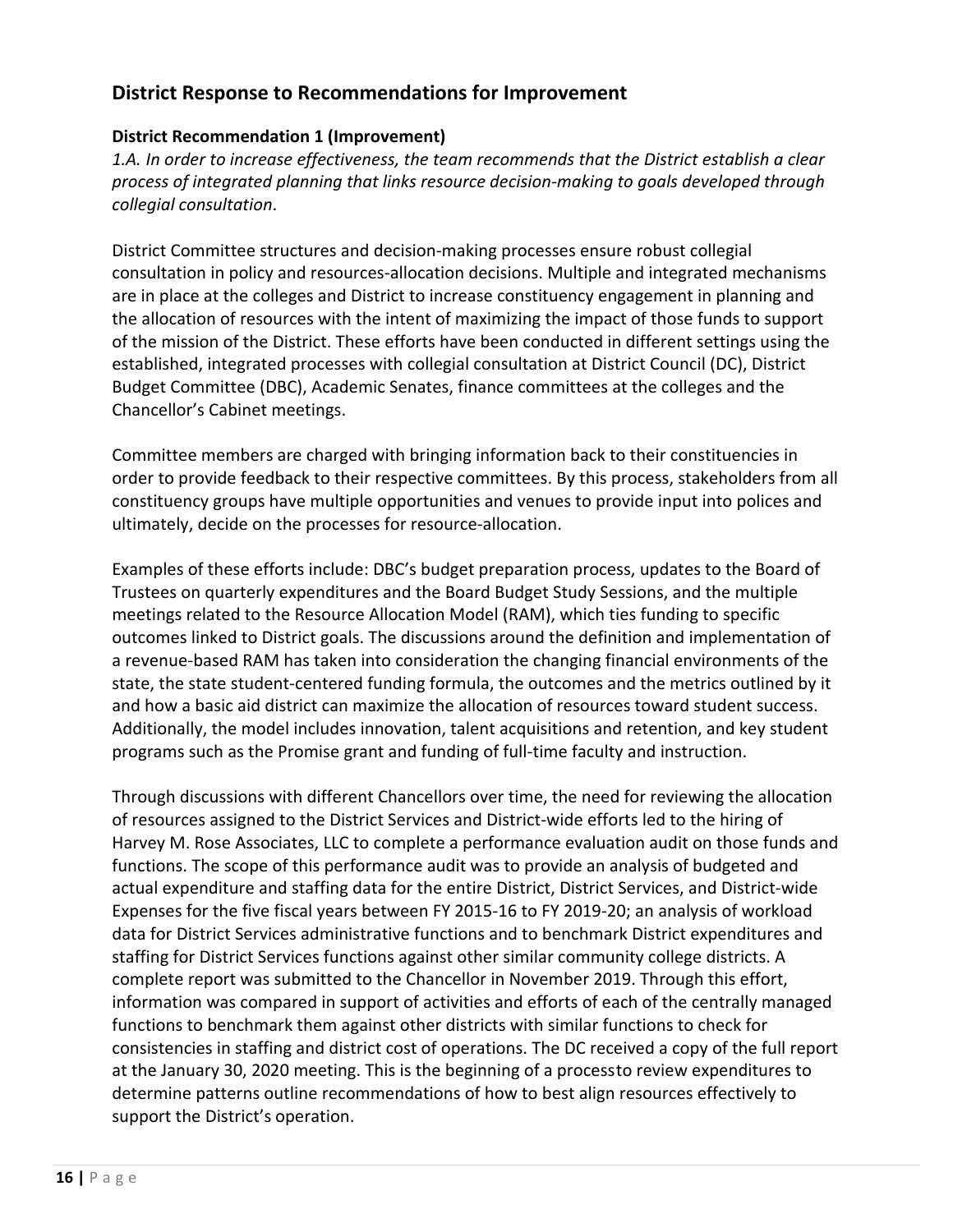#### **Evidence:**

- **Sample Q Report** FY19-20 Q3 Quarterly Budget Report
- **B** SJECCD- [Budget Allocation](https://www.evc.edu/AcademicAffairs/Documents/SJECCD-Budget-Allocation-Attachments.pdf) Attachments
- **图 [HMR.Perf.Audit.SJECCD.112619](https://www.evc.edu/AcademicAffairs/Documents/HMR-Perf-Audit-SJECCD-112519.pdf)**
- **B** [Sample District Budget Committee Meeting minutes](https://www.evc.edu/AcademicAffairs/Documents/Sample-District-Budget-Committee-Minutes-12-19-19.pdf) 12/19/10

*1.B. The team further recommends that the relationship between the Board's Ends Policies and the strategic plan be clearly defined in the context of resource decision-making. (Standard IV.D.5)*

The relationship between the Board's Ends Policies and the Strategic Priorities are clearly defined in the document "San Jose-Evergreen Community College District 2018-2025 Strategic Priorities". They provide a foundation for the District's Strategic Priorities. Each Strategic Priority has Key Performance Indicators (KPIs) which align with the metrics in the Board's Ends Policies. These metrics are periodically reviewed by the Office of Institutional Effectiveness and Educational Services for alignment with the strategic priorities, system-wide initiatives (e.g., Vision for Success metrics) as well as alignment with the RAM model. As the RAM moves into the implantation phase, we will see an increased role for metrics of student success and program effectiveness to guide resource allocation.

The RAM model allows for colleges to consider cost centers and the physical plant needs of programs as well as innovation funding to increase student success and institutional effectiveness. Central to the integration of these planning and resource allocation mechanisms is the use of data and information to guide decisions. As the RAM model matures and evolves, the district will adjust and align the metrics it uses to evaluate progress on the Ends Policies and Strategic Priorities.

## **Evidence:**

- [San-Jose-Evergreen Community College District 2018-2025 Strategic](https://www.sjeccd.edu/RIE/Documents/2018-2025_Strategic_Priorities.pdf) Priorities
- ["RESOURCE ALLOCATION MODEL FOR INSTITUTIONAL TRANSFORMATION Presented to the](https://www.evc.edu/AcademicAffairs/Documents/Resource-allocation-model-for-institutional-transformation.pdf) [Honorable Board of Trustees San Jose-Evergreen Community College District June 11,2019"](https://www.evc.edu/AcademicAffairs/Documents/Resource-allocation-model-for-institutional-transformation.pdf)
- **[RAM Final Steps](https://www.evc.edu/AcademicAffairs/Documents/RAM-final-steps-breakdown.pdf) Breakdown**
- [Ends Statement and Ends](https://www.sjeccd.edu/Chancellor/Documents/Ends%20Statement%20and%20Ends%20Policies.pdf) Policies

## **District Recommendation 2 (Improvement)**

*In order to increase effectiveness, the team recommends that the District complete its evaluation and revision of the current resource allocation model. (Standards III.D.1, III.D.2, III.D.3, IV.D.2, IV.D.3)*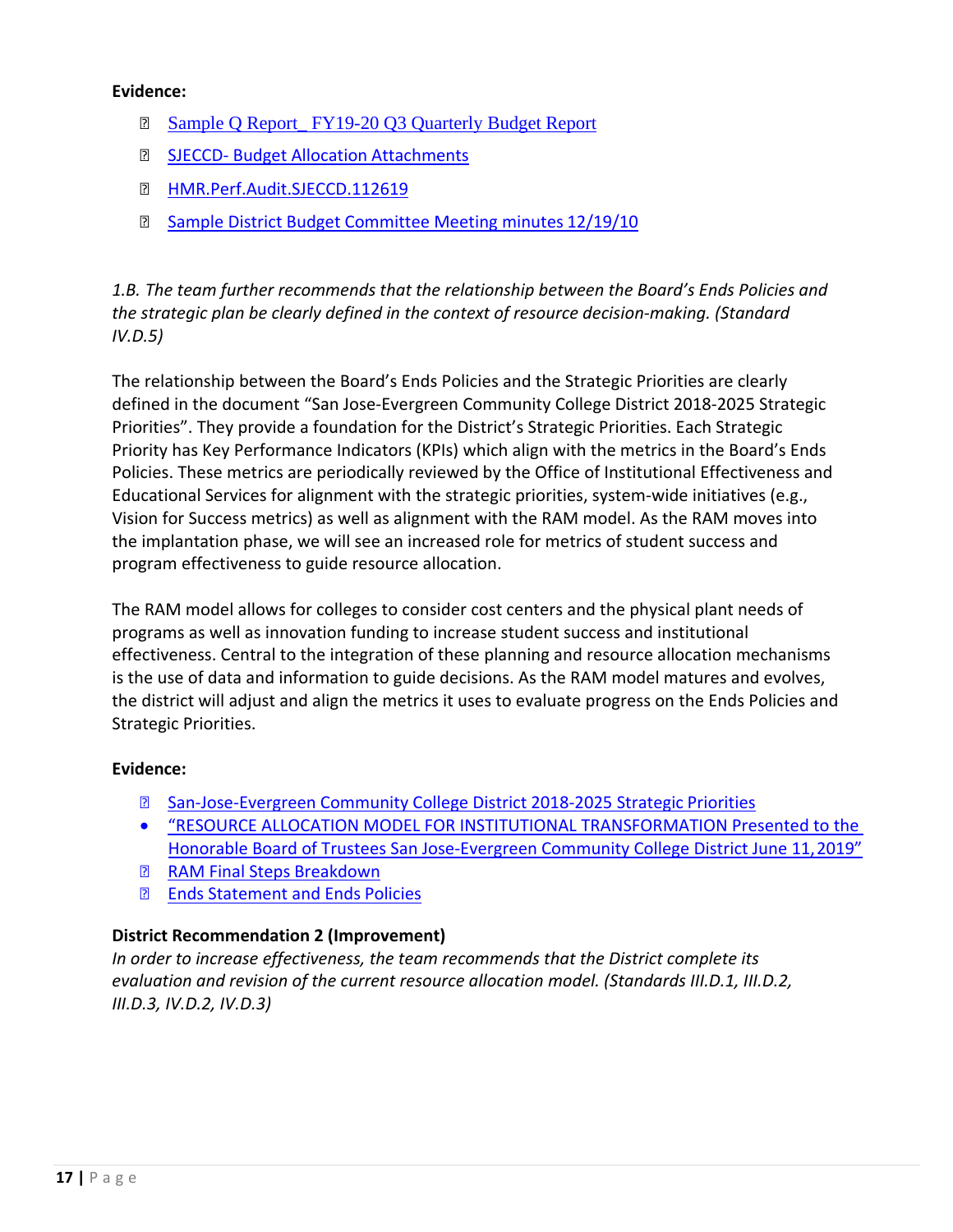For the past three years, the organization has gone through multiple efforts to review its RAM through the empowerment of various participants and shared governance groups. As a basic need District, mindfulness of the responsibility to effectively use financial resources to achieve the mission, provide financial resources that are sufficient to support student learning programs, and to improve academic quality and institutional effectiveness is at the forefront. Throughout this process the teams have met to discuss and continue to work on the definition of a RAM that will provide flexibility and clarity on how the revenue for the District will be distributed amongst different entities for its operation and planning while keeping in mind the importance of being financially sustainable and organizational effective.

The RAM has been discussed and presented to the DBC, DC and at multiple Governing Board meetings. During the deliberations we have taken input from different constituency groups, and we also now have received a Performance Audit Report for both the District and Districtwide functions and expenses. The information in the report will guide additional discussions on how the allocation of these critical expenses in support of the colleges' operations would need to take place. The RAM now considers different elements including business rules, innovation fund, accountability, base allocation, performance and program-based incentives, process and ongoing expense management. At the May 14, 2019, Governing Board Meeting, the Board was presented a first reading of the draft RAM and recommendations were made during the meeting. On July 8, 2019, the Chancellor met with the Academic Senates to review the RAM and agreement was made to the final adaptations. The final RAM was approved by the Board at its August 27, 2019 meeting. Subsequent to the approval of the process and elements of funding allocation outlined in the RAM flowchart, the DC has been working with administration in the establishment of a RAM implementation framework. To this end on January 30, 2020,the DC voted to approve the latest version of the framework, which includes an operational task force with full representation of the District's constituency groups, including students, and the outline of working groups that will focus on the implementation of the RAM manual. This effort will be led by fiscal officers located at each college as well as the District Office. The collective RAM work will be presented for review to the DC; and, after consultation, it will be submitted as a recommendation for a mutually agreeable decision to be made by the Academic Senates and the Chancellor.

Evidence:

- [RAM Adoption detailed Board of Trustees](https://www.evc.edu/AcademicAffairs/Documents/RAM-adoption-detailed-Board-of-Trustees-06-06-2019.pdf) 06.06.2019
- **E** [Consultant Report Final RAM Report](https://www.evc.edu/AcademicAffairs/Documents/Consultant-Report_Final-RAM-Report-8-25-17.pdf) 8.25.17
- **B** [Sample RAM Task Force Meeting](https://www.evc.edu/AcademicAffairs/Documents/Sample_RAMTaskfoce_Minutes-2-12-18.pdf) Minutes
- **[RAM Final Steps](https://www.evc.edu/AcademicAffairs/Documents/RAM-final-steps-breakdown.pdf) Breakdown**

## **District Recommendation 4 (Improvement)**

*In order to increase effectiveness, the team recommends that the District establish a process to systematically evaluate District committees and use the results of that assessment as the basis for improvement. (Standards IV.A.7, IV.D.7)*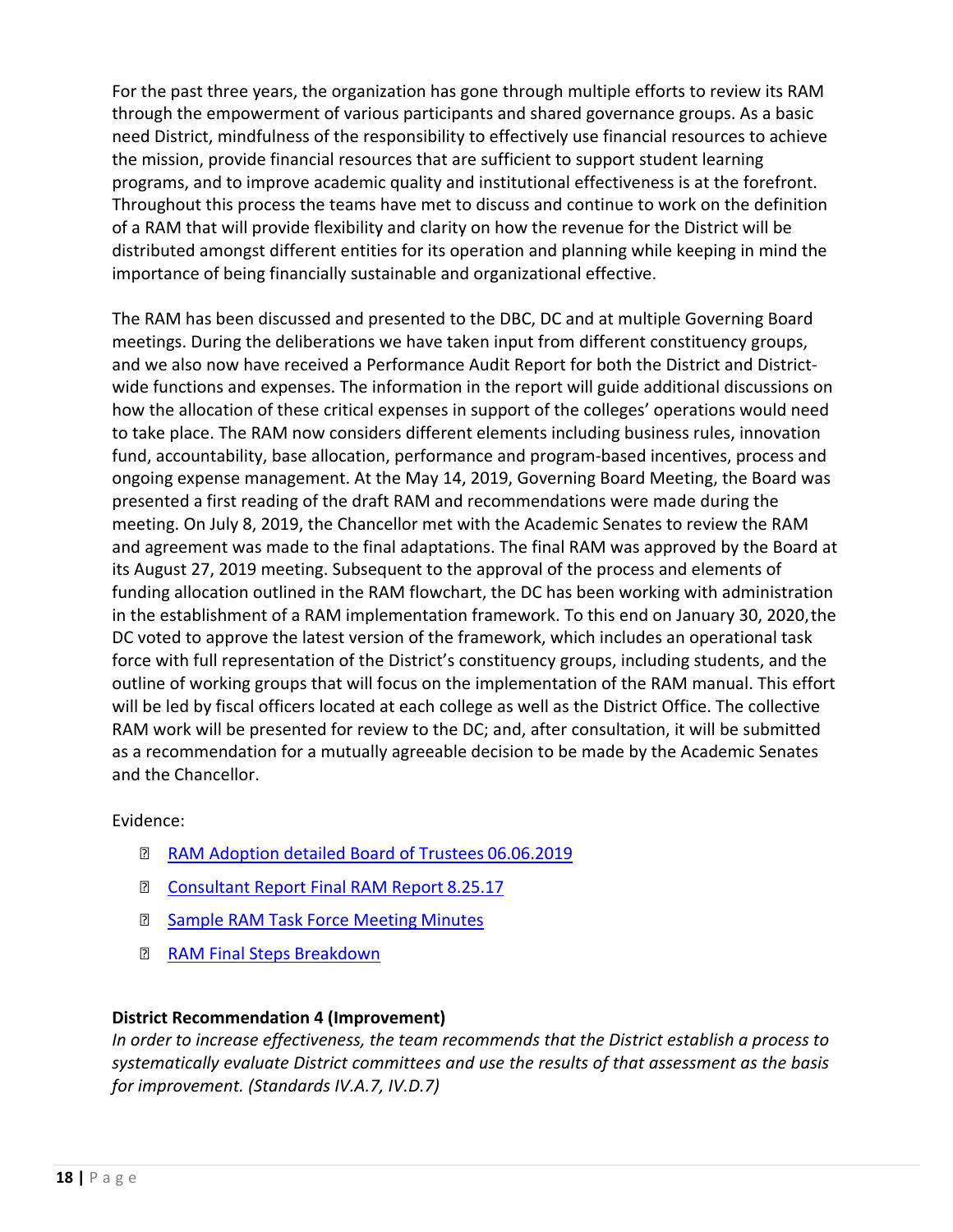There are three District Committees which report to the District Council: District Budget Committee, District Technology Planning Committee, and the District Institutional Effectiveness Committee. District Council is a primary mechanism through which information is exchanged between District Committees, the Colleges, the Academic Senate and the Classified Staff.

The District Council and District Technology Planning Committee have administered the annual self-evaluation surveys to their respective committee members at the end of the academic year. These surveys have been distributed in May and the results are reviewed by the respective committees in the following fall. Results are used to inform changes in committee processes and activities/goals.

Building upon past successes for continuous improvement, a more systematic process was developed in fall 2020. The District Council will oversee the self-evaluation process for itself and each of its subcommittees – this process includes the development of annual goals, implementation of a self-evaluation survey, and a brief annual report from each committee. The Office of Institutional Effectiveness and Student Success (IESS) will administer the standardized self-evaluation survey to the members of each district committee on the second to last meeting of the academic year (April). IESS will provide the results to the district committee chairs as soon as possible prior to their last meeting of the academic year (May). District committees will review the results of their self-evaluation survey and make recommendations at their last meeting. Committee chairs will write a brief annual report of the committees' activities (including achievement of goals, self-evaluation results, and recommendations) and submit it to the District Council. The District Council will review the district committee annual reports at its first fall meeting and make recommendations, if needed. At the second fall meeting each district committee will review the previous year's annual report as well as feedback from the District Council.

This process of self and peer evaluation ensures broad-based input into the evaluation of the effectiveness of District Committees and makes committees accountable to major stakeholders to implement continuous improvement.

#### **Evidence:**

- **[District Committee Evaluation Proposal](https://www.evc.edu/AcademicAffairs/Documents/District-Committees-Evaluation-Proposal-12-18-19.docx) 12-18-19**
- **B** [Sample Survey-District Council Self Evaluation Survey for](https://www.evc.edu/AcademicAffairs/Documents/Sample-Survey-District_Council_Self-Evaluation_Survey_for_2019-20.docx) 2019-20

## **District Recommendation 5 (Improvement)**

*In order to increase the effectiveness of its policies in fulfilling the District mission, the team recommends that the Governing Board fully implement a formal Board Policy review process that involves college stakeholders in the regular cycle of assessment. (Standard IV.C.7)*

To fully address the concerns outlined in District Recommendation 5 (Improvement), the Board of Trustees charged the Chancellor to establish a consistent policy review process that is well documented and includes participation by all constituency groups at both the district and college level. The responsibility for the policy review process and documentation has been delegated by the Chancellor to the Vice Chancellor of Administrative Services.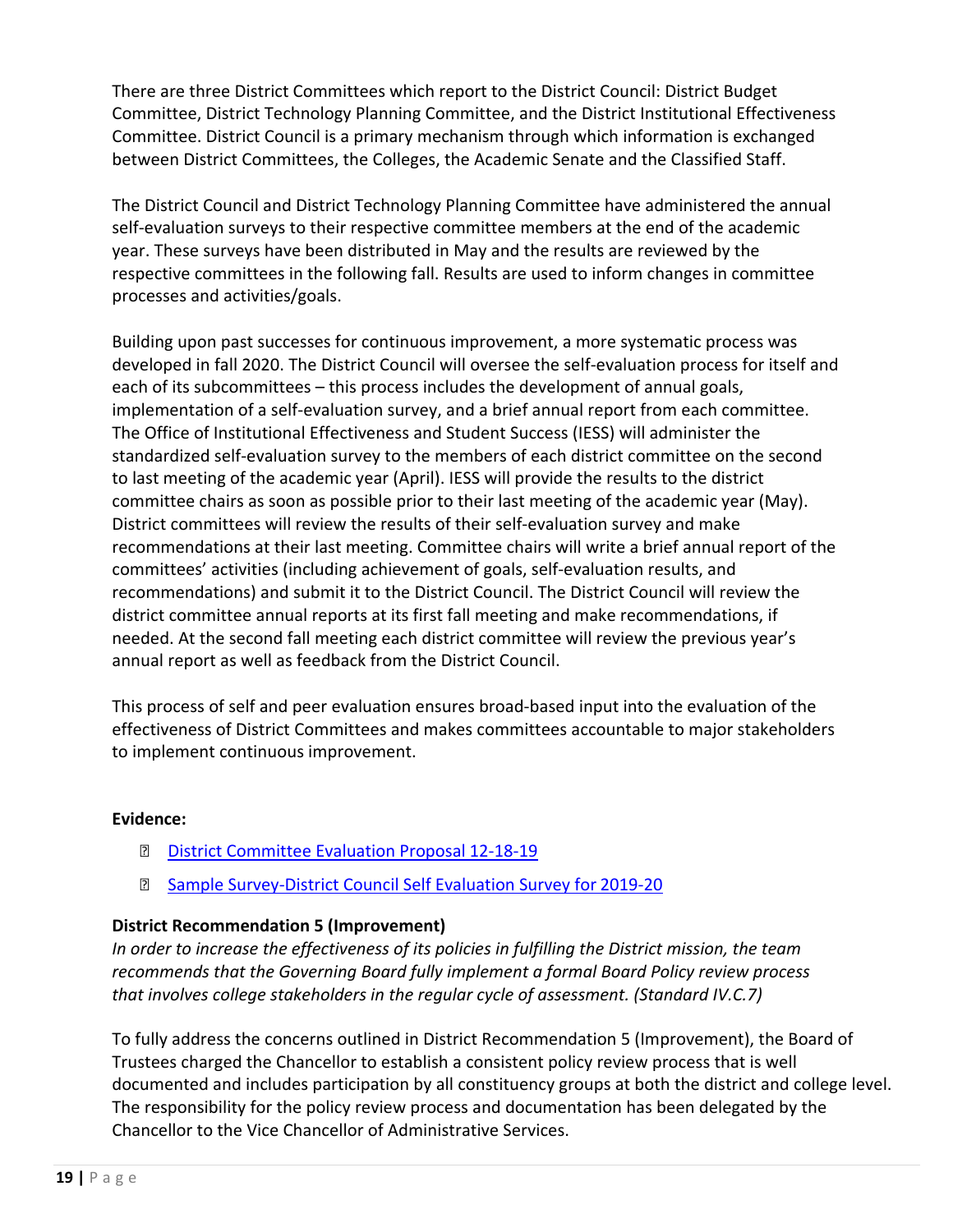The Chancellor's District Council (DC) advisory group, containing constituency group representatives from faculty, staff and administrators at the colleges, is the main body for the review and approval of all Board policies. The DC is charged with distributing and reviewing all policy information and documentation provided at its meetings to their own constituency groups. To assist in the constituency review process, all documentation provided at DC meetings is posted on the District Council SharePoint site, including the policy status report and review packets. Whereas, in the past, Board policies were brought to the DC only when legislative updates were required or district administrators recommended changes, the review of Board policies is now an agenda item at every meeting. The DC meeting minutes document the policy materials distributed, the discussions of recommended policy revisions and the votes to approve or not approve the recommended policy changes.

In FY 2019, a BP/AP Review Process Flowchart was developed and distributed to the DC. This flowchart clearly outlines the process, levels of responsibilities and the key role the colleges' constituency groups has through every step of the process. It shows there are two review processes: CCLC legally required/recommended updates review and cyclical review. As a member of the Community College League of California's (CCLC) Policy and Procedure Service, the district receives legal and recommended updates in both Fall and Spring. Concurrently, to ensure the policy chapters have a consistent review process, the three-year cyclical review for each chapter has been assigned to various District Services Offices. These Offices ensure that policy updates are conducted in addition to the CCLC updates. College constituency groups have ample time to review proposed updates with their members, and each constituency group determines its own internal review process. Some groups form committees; others assign those members with policy expertise to conduct the review and make recommendations to the DC. All recommendations and inquiries are then brought to the District Council for discussion.

The process outlined in the flowchart, the policy status reports and packets distributed at every DC meeting, and the District Council SharePoint site ensure the policy review process is well-documented, transparent and collaborative. The documentation of this process clearly shows the participation of the colleges' constituency groups and ensures that all policies are continually reviewed and revised in a consistent and timely manner.

## **Evidence:**

- [AB/BP process Flow Chart v2](https://www.evc.edu/AcademicAffairs/Documents/BP-AP-Review-Process-Flowchart.pdf)
- District Council mins Flow chart Process discussion  $12/19$  19 See Highlighted
- [Sample\\_BP.AP Review Status for District Council 4.23.20](https://www.evc.edu/AcademicAffairs/Documents/Sample_BP.AP-Review-Status-for-District-Council-4-23-20.pdf)
- [Documentation of BPAP Review Mrgs. Januray 22,23,](https://www.evc.edu/AcademicAffairs/Documents/Documentation-of-BPAP-Review-Mtgs-Jan22-23-2020.docx) 2020
- [Sample List of BP-AP's Under Review-District Council 11.14.2019](https://www.evc.edu/AcademicAffairs/Documents/Timeline-Sample-List-of-BP-APs-Under-Review-11.14.19.docx)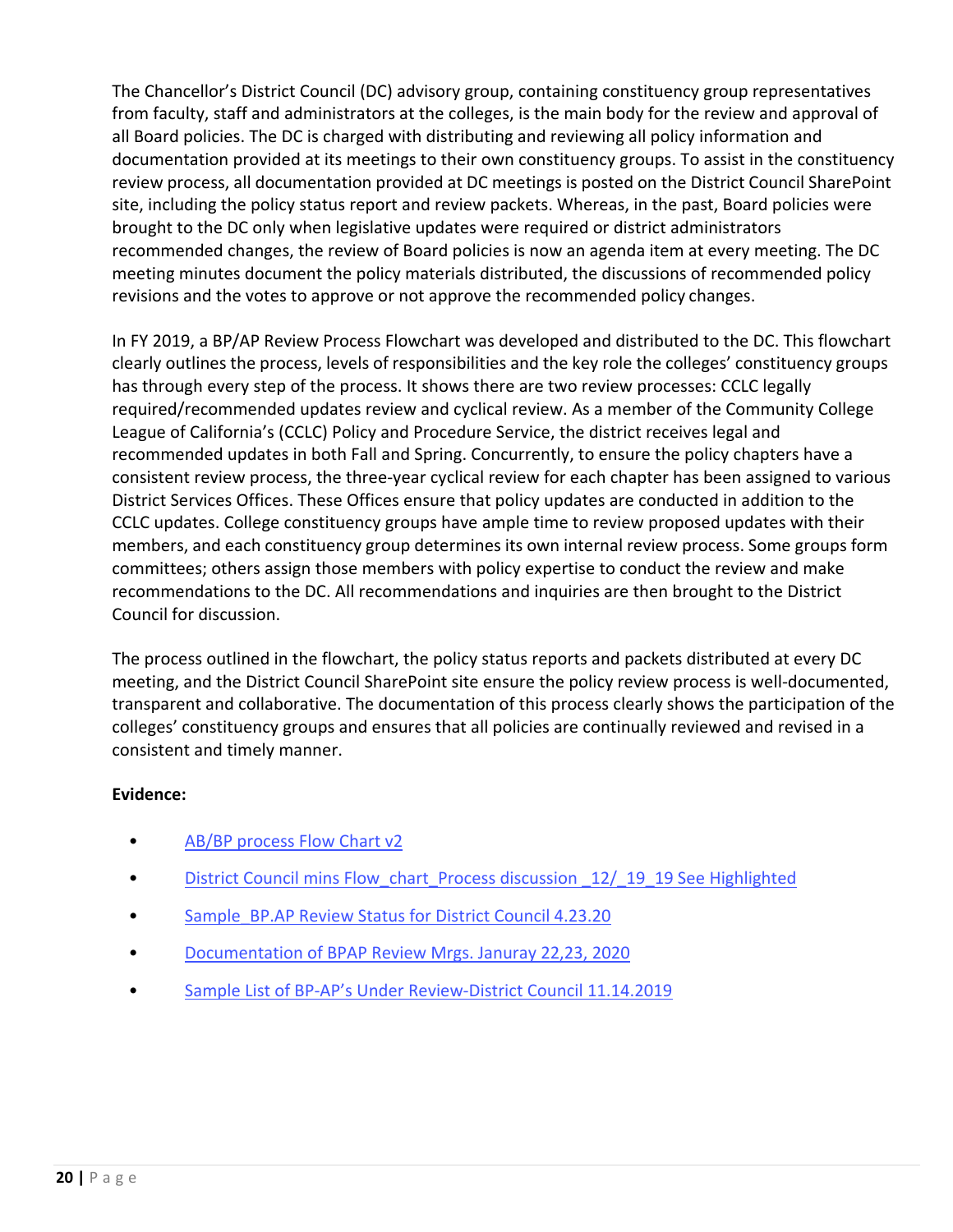# <span id="page-20-0"></span>**Reflection on Improving Institutional Performance: Student Learning Outcomes and Institution Set Standards**

# **Student Learning Outcomes**

The College continues to collect student learning outcomes (SLO) across all courses, instructional programs, student support services, and administrative units. The strengths of the process to improve teaching and learning since the college's last comprehensive review, is that Evergreenhas refined the infrastructure and engagement in the learning outcomes methods, from curriculum and SLO creation, through SLO Assessment, and analysis through Program Review. The leadership of the Academic Senate and the [Student Learning Outcomes Assessment Committee](https://www.evc.edu/AcademicAffairs/Documents/SLOAC-AS-18-19_minutes-SLO.pdf) (SLOAC), has supported ongoing engagement with course level SLO assessment. The high level of compliance in course level assessment is critical, as the course SLOs are mapped to and inform program learning outcomes and ultimately GE/ILO outcomes. To facilitate this integrated learning outcomes process, the College is now using [CurriQunet](https://www.evc.edu/AcademicAffairs/Documents/CurrIQunet-AJ.-SLO-Assessment-Sample.docx) to house all learning outcomes, creating a seamless system, whereby the approved course level SLO's are imported into the assessment area where faculty document assessment activities and results. The results are then analyzed and reported in the Comprehensive Program Review. This allows SLO data to be easily accessible and utilized in departmental discussions as well as in Program Review.

Although the college has continued steady progress with regards to SLO assessment, growth opportunities remain in refining GE/ILO assessment by utilizing one standardized assessment method and in continuing to develop assessment in administrative units. The college continues to assess GE/ILOs and has maintained assessment timelines set by the college; however, opportunities to adopt one standardized assessment rubric across the college has proved challenging. The SLOAC committee will continue to work with the college community on considerations around standardized rubrics to refine the GE/ILO assessment process. For administrative units, identified areas have developed outcomes and are engaging in assessment and program review; however, this process is newer and as administrative program reviews are submitted, the college will receive feedback and continue to refine the process.

Many improvements have occurred from the assessment of learning outcomes. Faculty reported in an [SLO survey in Fall 2019](https://www.evc.edu/AcademicAffairs/Documents/SLO-Survey_Nov25-2019.xlsx) that they use data "to see the 'big picture' and measure student growth". Other faculty report using the data to assist with the formation of lectures, low impact quizzes, formative and summative assessments. Faculty are reporting collecting more feedback to understand if learning is taking place, and to increase success rates. An example of program improvements as a result of outcome assessment data is evident in the [2018/2019 Nursing](https://www.evc.edu/AcademicAffairs/Documents/18-19_Nursing-PR-pages27-28.pdf) [Program Review](https://www.evc.edu/AcademicAffairs/Documents/18-19_Nursing-PR-pages27-28.pdf) . A thorough review of the course and program SLO assessment findings led the nursing faculty to identify three common themes across the nursing curriculum that needed refinement to address learning outcome needs. As a result, the faculty identified targeted learning interventions to improve these outcomes throughout the nursing program. In another example, the [ESL faculty](https://www.evc.edu/AcademicAffairs/Documents/ESL-faculty-PR.pdf) analyzed SLO assessment results and identified that when students were given the option to choose their writing topic, they more readily met the outcome assessment benchmark for an in-class essay assignment. As a result of the SLO assessment findings, ESL instructors now provide two or more articles that the students can chose from for essay analysis, leading to greater achievement of the learning outcome.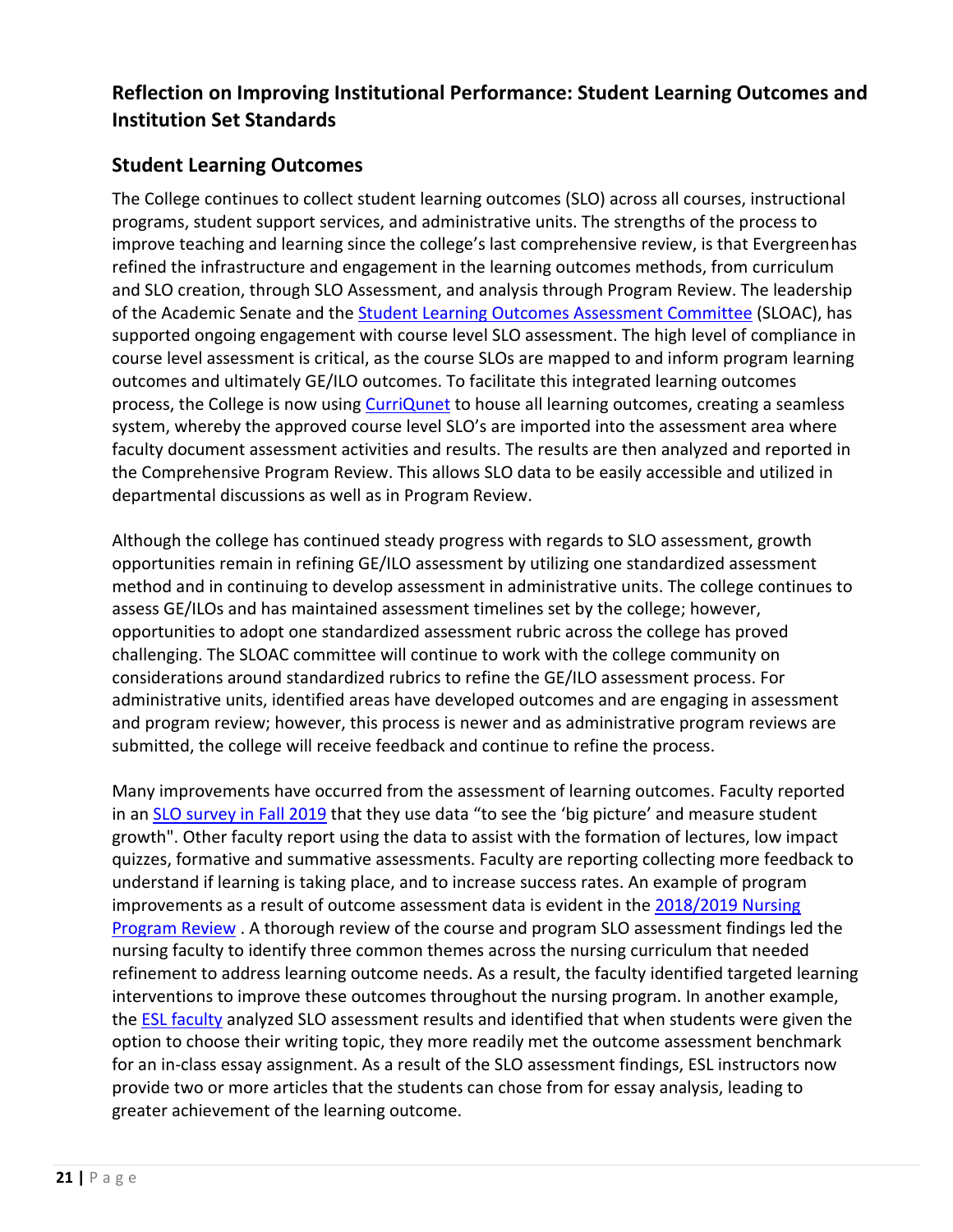Since the 2016 ISER, the college has continued to fine tune assessment activities leading to an improved culture of assessment. With the assessment infrastructure in place offered through the CurrIQunet reporting tool, and the collaboration of key campus committees, SLOAC, IEC, Academic Senate and ACCC, the college will continue to meet assessment standards, and continue to improve learning opportunities that support student success.

## **Institution Set Standards**

The College established institution-set standards that encompass the college's mission, vision and goals, the SJECCD Global Ends [Statements](https://www.evc.edu/AcademicAffairs/Documents/Ends_Statement_and_Ends_Policies.pdf) & Policies, and the Chancellor's Office Vision for Success Goals. The College continues to exceed its floor standards and meet its aspirational goals. Therefore, for the more recent [Annual Report, t](https://www.evc.edu/AcademicAffairs/Documents/ACCJC-2020-Annual-Report.pdf)he college set new stretch goals, aligning with the Vision for Success Goals. The Institutional Effectiveness Committee, as well as the Academic and Classified Senates, review the outcomes to assure the College can meet the goals, and agrees to the targets.

The college leverages the program review process to support improvement in achieving outcomes. The [Comprehensive Program Review](https://www.evc.edu/AcademicAffairs/Documents/Comprehensive-Program-Review-template-for-19-20-page3.pdf) and associated data sets supports program analysis of students success data and alignment with the college institution set standard for student success. In each program review cycle, programs analyze student success data in comparison to the college goals. Through this review process, programs set floor and aspirational standards as a renewed commitment to continue improving program outcomes. Additional college initiatives that are directly related to achievement of institutional set standards include the Student Equity and Achievement (SEA) Program, targeting efforts to support the success of disproportionately impacted students. The Student Equity [and Achievement Plan Report](http://www.evc.edu/AcademicAffairs/Documents/EVC_Student%20Equity%20Presentation%2006.06.pdf) highlights areas to improve success for impacted students as well as targeted interventions to support success.

The college leverages several opportunities to inform the constituents of the institutional set standards, and the college's progress in achieving the standards. At the program level, the college utilizes the program review process for individual programs or groups of courses to assess students success outcomes in comparison to the institution. On a broader level, the College informs the community of the goals through the Vision for Success Dashboard located on the Institutional Effectiveness page, [Vision for](https://app.powerbi.com/view?r=eyJrIjoiMmE0MzczOGEtOTA5MC00MzViLWIxYmYtODIxNjIxODYyMmNkIiwidCI6IjdjYzhlMzU3LTQ2OGQtNDcyYy1hNmZjLWM1NjAwZTc4OWI1NSIsImMiOjZ9)  [Success-Institutional Set Standards Dashboard.](https://app.powerbi.com/view?r=eyJrIjoiMmE0MzczOGEtOTA5MC00MzViLWIxYmYtODIxNjIxODYyMmNkIiwidCI6IjdjYzhlMzU3LTQ2OGQtNDcyYy1hNmZjLWM1NjAwZTc4OWI1NSIsImMiOjZ9) At the district level, the institutional set standards are aligned with the district Global Ends [Statements](https://www.evc.edu/AcademicAffairs/Documents/Ends_Statement_and_Ends_Policies.pdf) & Policies, and are periodically [presented](https://www.sjeccd.edu/Chancellor/Documents/IESS_Student_Success_Report_First%20Monitoring_Report_Final_5.14.19.pdf) to the board of trustees.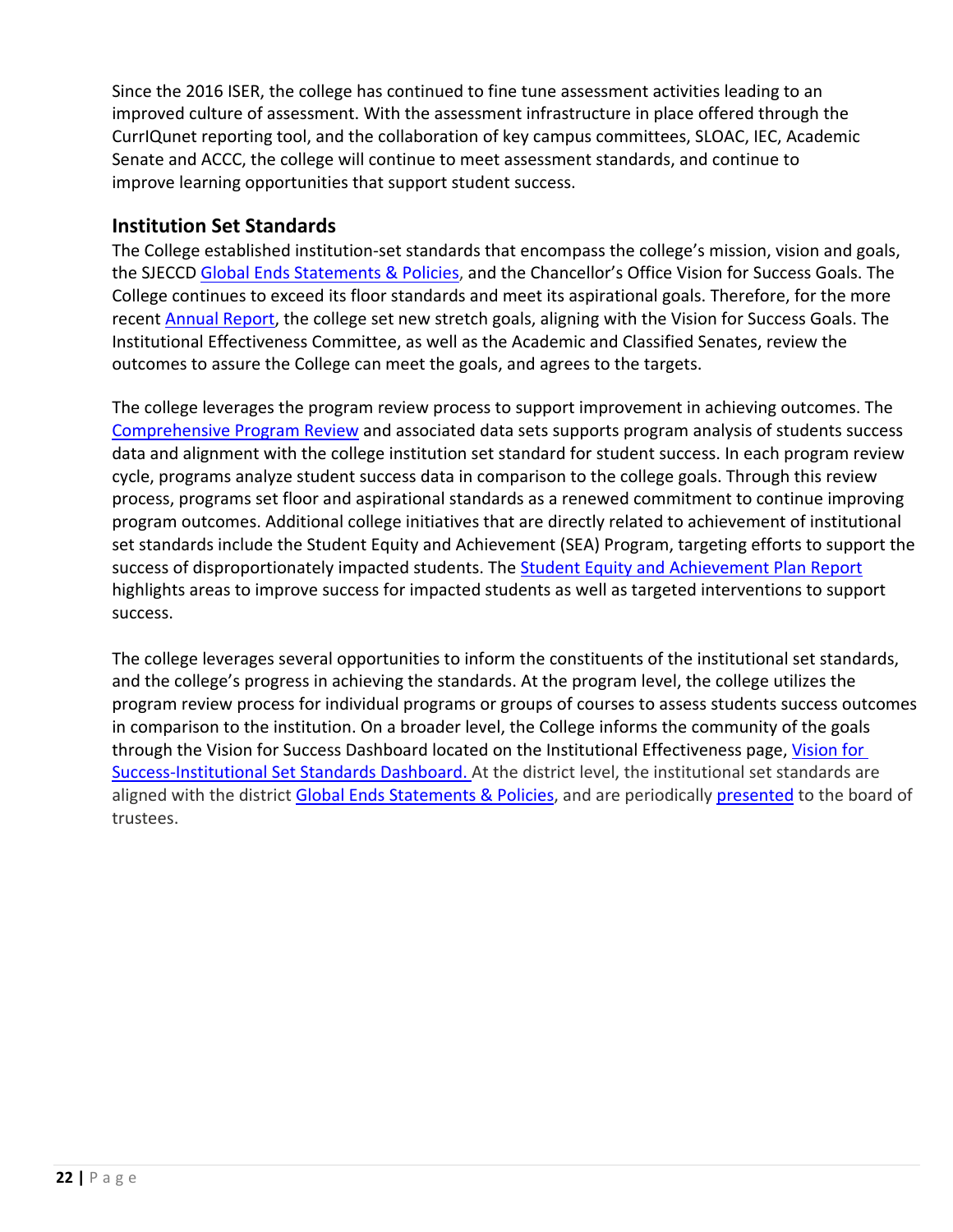# **Action Steps for Quality Focus Essay (QFE) Project 1**

<span id="page-22-0"></span>

| <b>Desired Outcome</b>                                                                               | <b>Action Steps</b>                                                                                                                                         | <b>Timeline</b>                              | Responsible<br>Party                                                           | <b>Resources</b>                                                                                                                                                                                                                                                            |
|------------------------------------------------------------------------------------------------------|-------------------------------------------------------------------------------------------------------------------------------------------------------------|----------------------------------------------|--------------------------------------------------------------------------------|-----------------------------------------------------------------------------------------------------------------------------------------------------------------------------------------------------------------------------------------------------------------------------|
| Refine infrastructure for<br>institutional planning<br>and resource allocation                       | 1. Develop Integrated<br>Planning Manual (IPM)                                                                                                              | 1.Summer<br>2016                             | 1. Institutional<br>Effectiveness<br>Committee (IEC)                           | No new resources needed for this<br>effort. Existing resources can be<br>repurposed for this action.                                                                                                                                                                        |
|                                                                                                      | 2. Establish campus office<br>of Institutional<br>Effectiveness-Dean &<br>researcher; Centralize the<br>efforts of the college<br>research to EVC directly. | 2016-<br>2017                                | -VPAA<br>$-HR$<br>-MSCC                                                        | IIIA Human: Hire a Dean of<br>Institutional Effectiveness; Centralize<br>the research analyst to campus based<br>activities<br>IIIB Physical: Office Space<br><b>IIIC Technology: Software and</b><br>computer support.<br>IIID Financial: Funding for the dean<br>position |
| <b>Operationalize long</b><br>term and short term<br>institutional planning<br>timelines             | 1. Implement operational<br>planning calendar,<br>including yearly research<br>agenda                                                                       | <b>Fall 2016</b>                             | IEC, Institutional<br>Effectiveness (IE)<br>dean when hired                    | No new resources needed for this<br>effort. Existing resources can be<br>repurposed for this action.                                                                                                                                                                        |
|                                                                                                      | 2.Operationalize<br><b>Educational Master Plan</b>                                                                                                          | Spring<br>2017                               | IE Dean                                                                        | No new resources needed for this<br>effort. Existing resources can be<br>repurposed for this action.                                                                                                                                                                        |
|                                                                                                      | 3. Operationalize campus<br><b>Integrated Planning</b><br>Manual (IPM)                                                                                      | Spring<br>2017                               | IE Dean                                                                        | No new resources needed for this<br>effort. Existing resources can be<br>repurposed for this action.                                                                                                                                                                        |
| Align campus activities<br>utilizing the integrated<br>plan                                          | 1. Integrate existing<br>campus plans (SSSP,<br>Equity, EMP)                                                                                                | 2016-<br>2017,<br>Ongoing                    | <b>IEC</b><br>IE Dean<br><b>Student Success</b><br>Committee                   | No new resources needed for this<br>effort. Existing resources can be<br>repurposed for this action.                                                                                                                                                                        |
|                                                                                                      | 2. Post plans and share<br>results to the Institutional<br>Effectiveness website                                                                            | Spring<br>2017,<br>Ongoing                   | IE Dean<br>Participatory<br>Governance<br>Committees,<br>President             | No new resources needed for this<br>effort. Existing resources can be<br>repurposed for this action.                                                                                                                                                                        |
|                                                                                                      | 3. Increase use of data to<br>inform changes in<br>practice                                                                                                 | Spring<br>2017 plan<br>for 17/18,<br>Ongoing | President, IE Dean,<br>Participatory<br>Governance<br>Committees,<br>President | No new resources needed for this<br>effort. Existing resources can be<br>repurposed for this action.                                                                                                                                                                        |
| <b>Monitor Institutional Set</b><br><b>Standards for</b><br>achievement and report<br>improvements   | 1. Establish method for<br>monitoring of institution-<br>set standards for student<br>achievement and<br>reporting improvements                             | <b>Fall 2016</b><br>Report<br>Spring<br>2017 | President, IE Dean,<br><b>College Council</b><br>and IEC                       | No new resources needed for this<br>effort. Existing resources can be<br>repurposed for this action.                                                                                                                                                                        |
|                                                                                                      | 2. Identify responsible<br>member or committee to<br>monitor/report progress                                                                                | Spring<br>2017                               | President, IE Dean,<br>College Council<br>and IEC                              | No new resources needed for this<br>effort. Existing resources can be<br>repurposed for this action.                                                                                                                                                                        |
| <b>Establish evaluation</b><br>plan and timeline for<br>planning activities and<br>college processes | Incorporate into IPM<br>1.                                                                                                                                  | Spring<br>2017                               | IE Dean, President,<br>Participatory<br>Governance<br>Committees.              |                                                                                                                                                                                                                                                                             |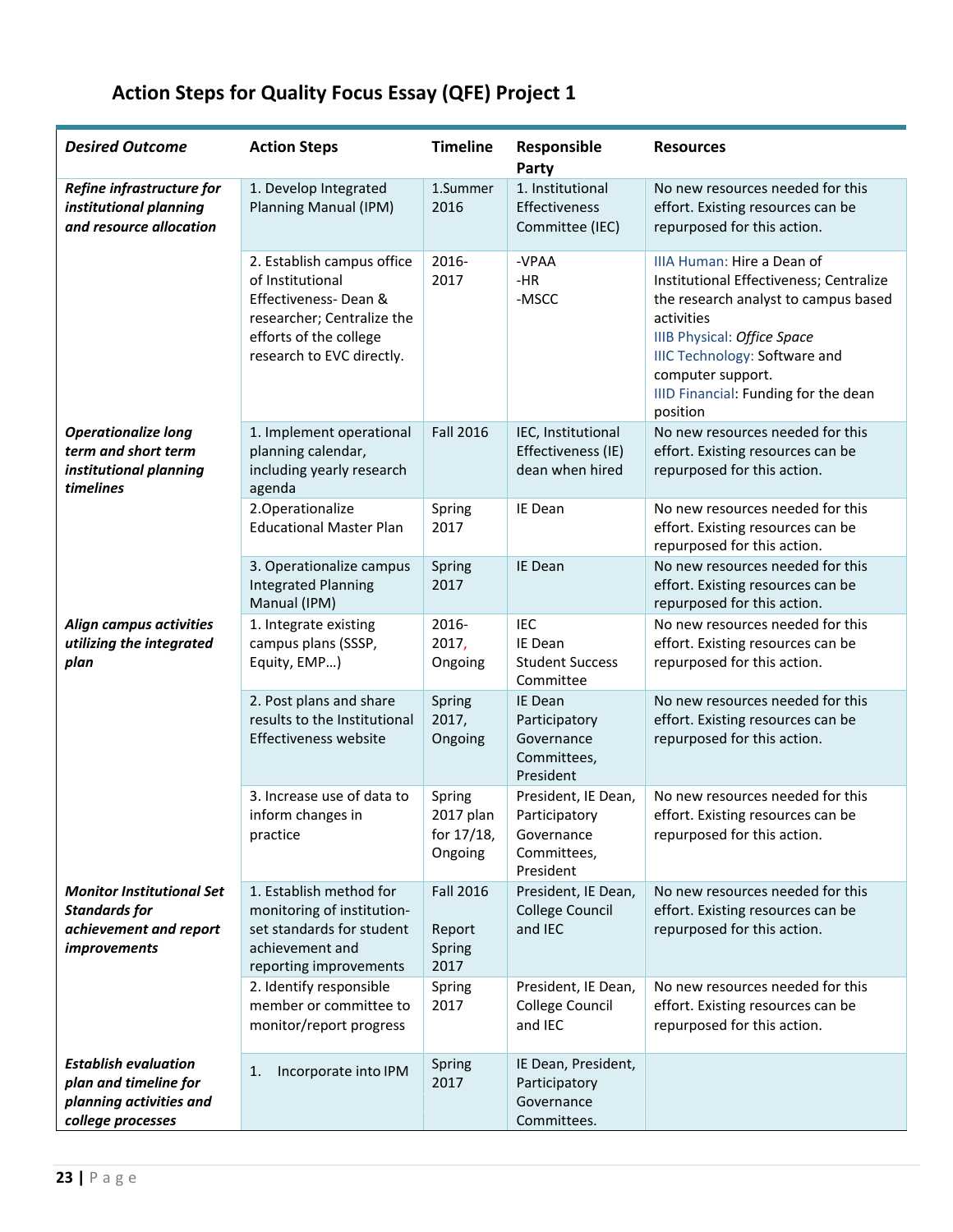# **The Quality Focus Essay addressed several areas to increase Institutional Effectiveness. The outcomes of the Action Plan are discussed below.**

**Desired Outcome: Refine Infrastructure for Institutional Planning and Resource Allocation**

- *1. Develop Integrated Planning Manual*
- *2. Establish Campus Office of Institutional Effectiveness*

### Action Steps to Date

In 2016 the [Integrated Planning Manual](https://www.evc.edu/AcademicAffairs/Documents/EVCIntegratedPlanningManual-2019.pdf) was created and updated again in 2019, adding new, relevant content. The 2019 Integrated Planning Manual went through Shared Governance Approval in Fall 2019. It was approved by the Institutional Effectiveness Office at their [October 7,](https://www.evc.edu/AcademicAffairs/Documents/Oct7_2019-IEC_Minutes-IPM.pdf) [2019](https://www.evc.edu/AcademicAffairs/Documents/Oct7_2019-IEC_Minutes-IPM.pdf) meeting. It was also approved by the Academic Senate on November  $5<sup>th</sup>$ . The College Council approved the plan on [December 9th, 2019.](https://www.evc.edu/AcademicAffairs/Documents/Dec-9th-2019_college-council-minutes.pdf)

An office of Institutional Effectiveness was created and staffed with a research analyst in January 2017 and an Interim Dean in March of 2017. A permanent Dean was selected in January 2019. Previously, any research requests were conducted by the Institutional Effectiveness and Student Success Office located at the District Office. The campuses did not have their own Institutional Research/Effectiveness offices. Part of creating the focus of the QFE, was realizing that the institution needed the data, research and accreditation support on campus, and therefore, creating the office was a major goal of the Institutional Effectiveness action plan.

## **Desired Outcome: Operationalize Long-Term and Short-Term Institutional Planning Timelines**

- *1. Implement Operational Planning calendar, including yearly research agenda*
- *2. Operational Educational Master Plan*
- *3. Operationalize campus Integrated Planning Manual*

## Action Steps to Date

With a comprehensive research office in place, the researchers attended a retreat in June 2019 and created a year-long [research agenda](https://www.evc.edu/AcademicAffairs/Documents/Research%20Agenda.pdf). The research agenda is located on the Institutional Effectiveness website. A research agenda provides strategic direction for the office, including prioritizing reporting deadlines during the year, calendaring survey deployment, and creating a transparent look at the research the office is engaged in.

Operationalizing the [Educational Master Plan](http://www.evc.edu/President/Documents/Educational-Master-Plan.pdf) was not actualized. The Plan was created in Fall 2015 and will expire in 2020. Because the plan is close to the end of its lifespan, the Institutional Effectiveness Office will not be creating an action plan for this version. Once a new plan is approved and adopted next academic year, an action plan will be put in place.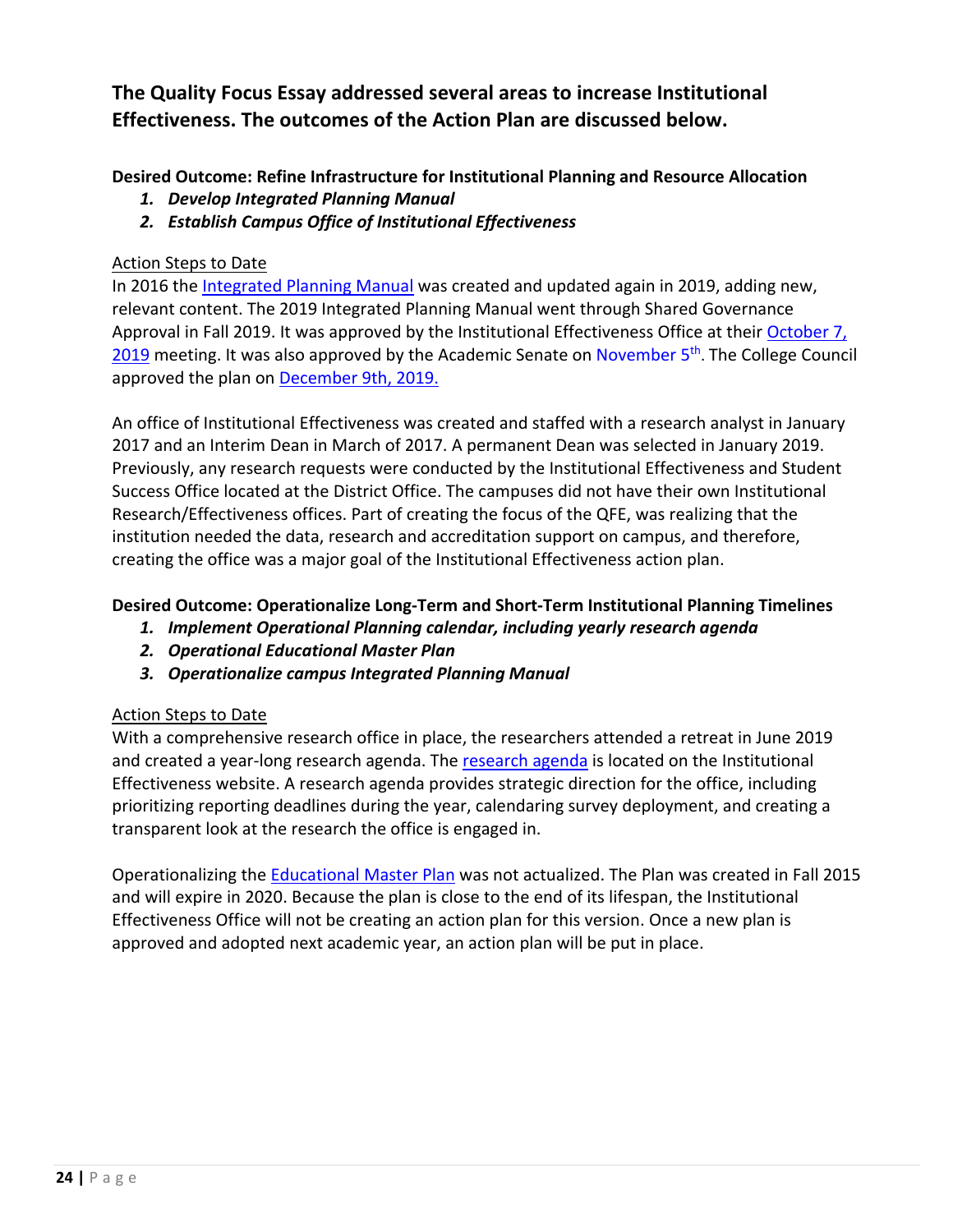The [Integrated Planning Manual](https://www.evc.edu/AcademicAffairs/Documents/EVCIntegratedPlanningManual-2019.pdf) is operationalized. The Manual highlights the planning processes, committee charges and reporting structure, and the decision-making and budgeting processes. The planning processes are operationalized through the shared governance structure. A new program review budget allocation model was created by working with the Vice President of Administration to match the academic calendar and provide enough time for the allocations to be useful. Previously funding had to be utilized by the end of the calendar year, not giving programs enough time to expend the funds. This process will be assessed as it is rolled out in Academic Year 2019-2020.

## **Desired Outcome: Align Campus Activities Utilizing the Integrated Plan**

- *1. Integrate existing campus plans (SSP, Equity, EMP)*
- *2. Post plans and share results to the Institutional Effectiveness website*
- *3. Increase use of data to inform changes in practice*

## Action Steps to Date

With the California Community College's Vision for Success priorities, EVC has now aligned all of its' strategic priorities with the vision goals. The Vision for Success goals have become the criteria for the State Chancellor's new student-centered funding formula. Although San Jose Evergreen Community College District is a Basic Aid district that receives its funding from local property taxes, EVC still receives categorical funds from the state, and adopted all of the metrics for the Vision for Success that the Chancellor's Office recommended. The Vision for Success incorporates the Student Equity Data as well, so it is an integrated plan. Basic skills are being restructured with AB 705, and the Basic Skills Initiative (BSI) grant and reporting will no longer exist. All three grants have been consolidated into the Student Success and Support Program (SSSP), the [Student Equity](http://www.evc.edu/AcademicAffairs/Documents/Executive-Summary-Integrated-Plan-2017-19.pdf) [and Achievement \(SEA\) Program.](http://www.evc.edu/AcademicAffairs/Documents/Executive-Summary-Integrated-Plan-2017-19.pdf)

All plans are posted on the Institutional Effectiveness website. Every year the Shared Governance Committee Chairs receive an **Annual Self-Evaluation**. At the beginning of the academic year, the committee sets goals they hope to achieve within the academic year. At the end of the year, the committee discusses progress on each goal and documents the progress on the form. The committee also evaluates its own effectiveness. A [Governance Survey](https://www.evc.edu/AcademicAffairs/Documents/Governance_Survey.pdf) is sent to the committee [members at the end o](https://www.evc.edu/AcademicAffairs/Documents/Governance_Survey.pdf)f the academic year to measure their experience serving on committees and with participating in the shared governance process. Results are posted on the Integrated Planning site.

The research office has increased access to data by having research/survey request forms that can be accessed on the research webpage, for [External Requests](https://sjeccd.qualtrics.com/jfe/form/SV_6hxVx9ysxkg5CXr) and [Internal Requests. I](https://services.sjeccd.edu/TDClient/1862/Portal/Requests/ServiceDet?ID=36935)nternal requests utilize a ticketing system that is from the Information Technology Help Desk, documenting historical and current requests. External requests are collected through a Qualtrics Survey Form, and an email notifies the research analyst to follow up with the requestor for additional information. Both request forms provide a timeline for data delivery.

## **Desired Outcome: Monitor Institutional Set Standards for Achievement and Report Improvements**

- *1. Establish method for monitoring of institution-set standards for student achievement and reporting improvements*
- *2. Identify responsible member or committee to monitor/report progress*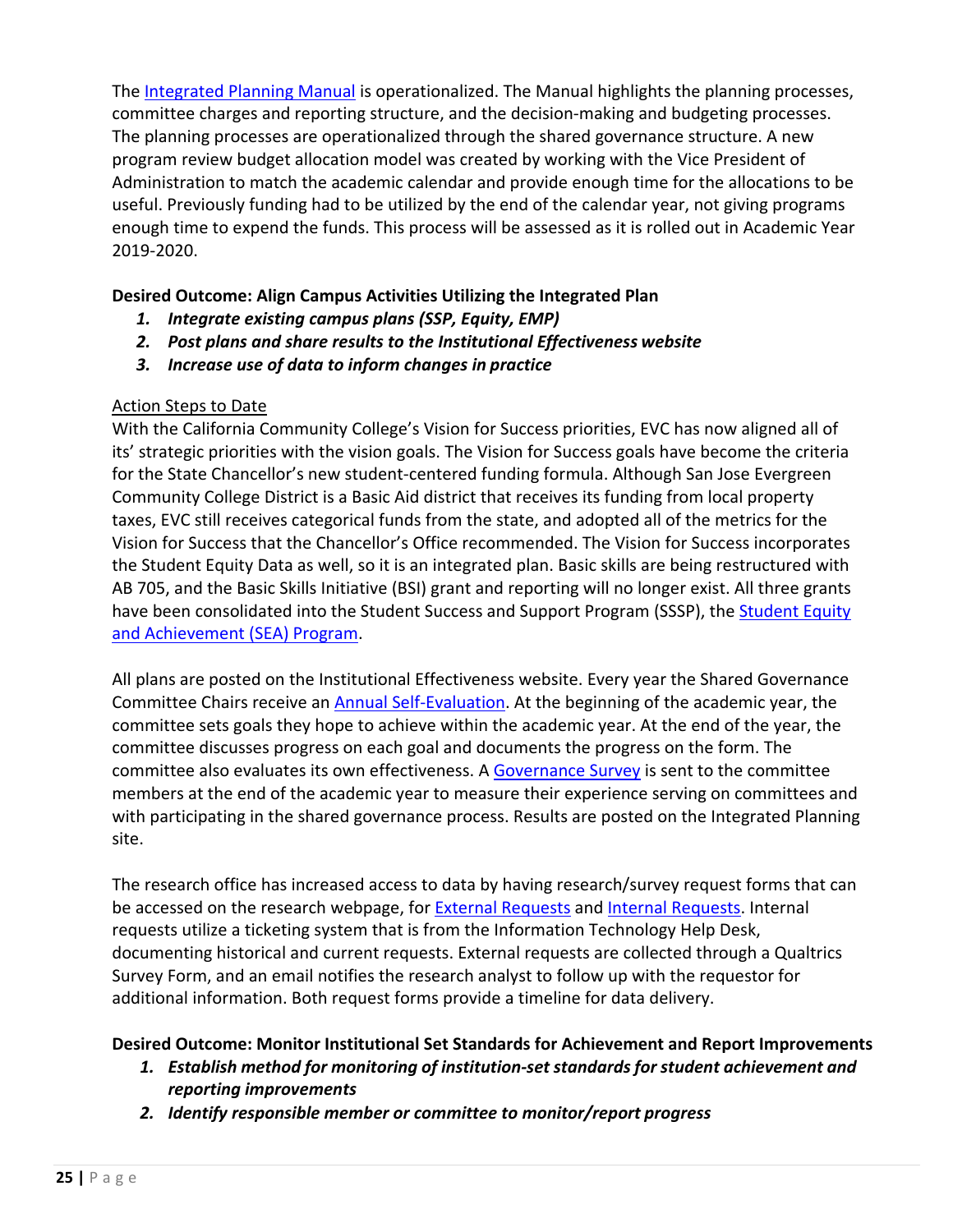### Action Steps to Date

The Institutional Effectiveness Office established methods for monitoring institution-set standards for student achievement reporting improvements. Every year the institution evaluates its institutional set standards as part of its [annual report](https://www.evc.edu/AcademicAffairs/Documents/ACCJC-2020-Annual-Report.pdf) to the Accrediting Agency. Each program aligns their own institutional set standards to the college's set standards in their [Comprehensive Program Review.](https://www.evc.edu/AcademicAffairs/Documents/Comprehensive-Program-Review-template-for-19-20-page3.pdf) They are encouraged to report an aspirational goal for student success and retention. If the college exceeds the ceiling, new institutional standards are set that are aspirational.

In alignment with the SJECCD Global Ends [Statements](https://www.evc.edu/AcademicAffairs/Documents/Ends_Statement_and_Ends_Policies.pdf) & Policies, EVC adopted the Chancellor's Office "Vision for Success Goals" as the institutional set standards for 2021-22. EVC is close to or has already met all of the Chancellor's Office metrics encompassed in the Vision Goals. These goals are displayed in a dashboard, reported to the Board of Trustees twice a year in formal presentations, and reported to the Institutional Effectiveness Committee for monitoring. [\(Vision for success dashboard\)](https://app.powerbi.com/view?r=eyJrIjoiMmE0MzczOGEtOTA5MC00MzViLWIxYmYtODIxNjIxODYyMmNkIiwidCI6IjdjYzhlMzU3LTQ2OGQtNDcyYy1hNmZjLWM1NjAwZTc4OWI1NSIsImMiOjZ9)

The Institutional Effectiveness Committee (IEC) is responsible for overseeing the Program Review Process on campus. The resource requests from the Program Reviews are directed to the committees to prioritize requests: staffing, technology and facilities. Then each committee considers the totality of requests to prioritize and fund requests that match both Evergreen Valley College's and the District's strategic priorities. The Integrated Planning Manual also includes [survey results](http://www.evc.edu/AcademicAffairs/Documents/Survey%20Results-Participatory%20Governance.pdf) that measure the Campus Planning Process for different shared governance groups.

## **Desired Outcome: Establish Evaluation Plan and Timeline for Planning Activities and College Processes**

## *1. Incorporate into Integrated Planning Manual*

#### Action Steps to Date

Campus planning and assessment are embedded in the committee structure. Committees submit their goals in the beginning of the academic year, and then report their progress at the end of the academic year. Planning activities are coordinated through the Institutional Effectiveness Committee and the shared governance process. All committee members are surveyed to find out if they feel empowered and involved in planning on campus. The [results](http://www.evc.edu/AcademicAffairs/Documents/Survey%20Results-Participatory%20Governance.pdf) are published on the Institutional Effectiveness webpage.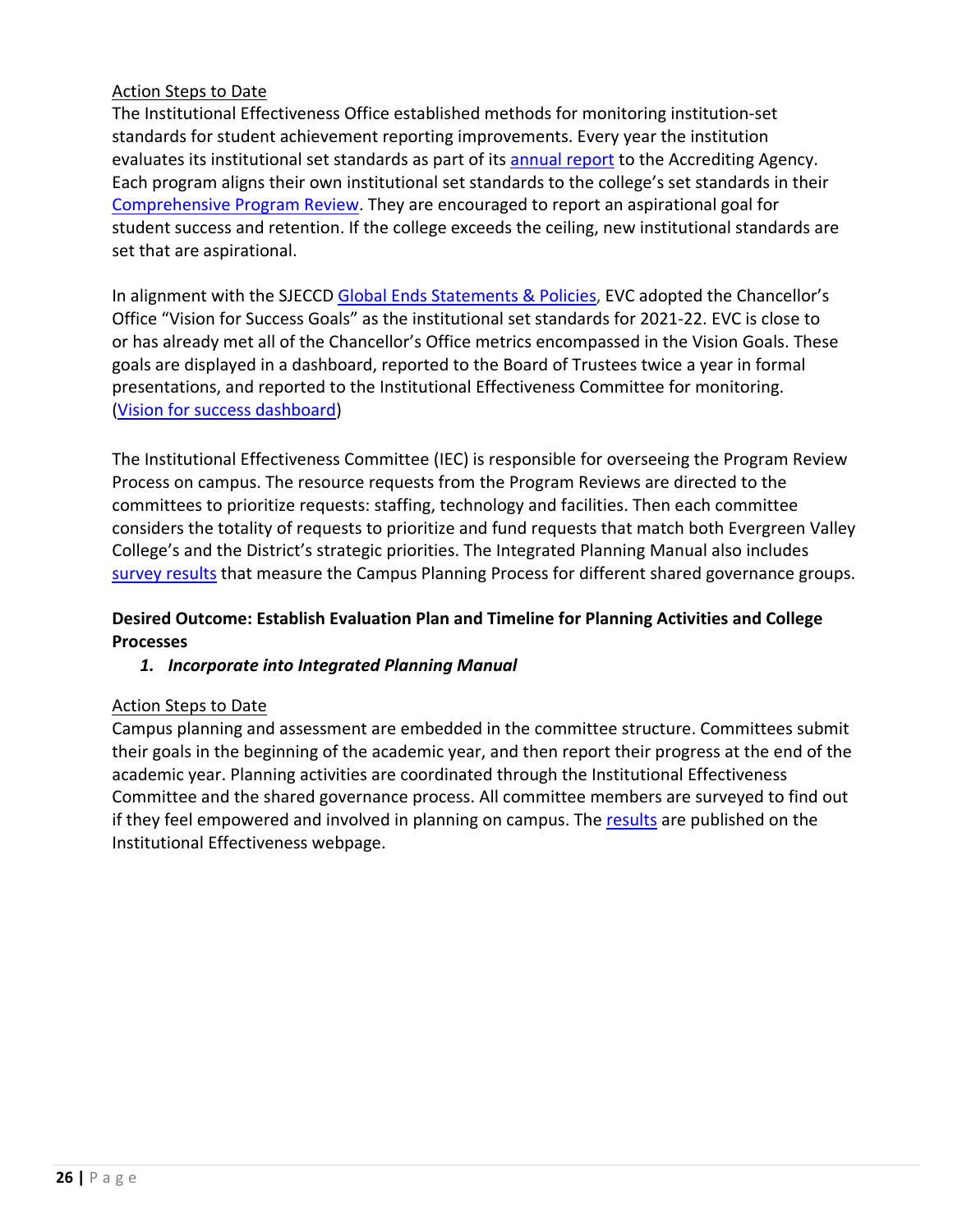<span id="page-26-0"></span>

| <b>Desired Outcome</b>                                                                  | <b>Action Steps</b>                                                                                                                                                                                                                            | <b>Timeline</b>       | <b>Responsible Party</b>                                                                                                     | <b>Resources</b>                                                                                                       |
|-----------------------------------------------------------------------------------------|------------------------------------------------------------------------------------------------------------------------------------------------------------------------------------------------------------------------------------------------|-----------------------|------------------------------------------------------------------------------------------------------------------------------|------------------------------------------------------------------------------------------------------------------------|
| Establish a<br>global picture of<br><b>EVC's current</b><br>communication<br>procedures | <b>Conduct Needs Assessment to</b><br>define strengths and<br>weaknesses of college<br>communication<br>1. conduct focus groups with<br>constituents<br>2. Assess effectiveness of<br>student communication<br>3. Assess internal-including DO | 2016-2017             | President, Dean of<br>Institutional<br>Effectiveness (IE),<br><b>College Council</b>                                         | Existing Human, Physical,<br>Technology, and Financial<br>resources will be<br>repurposed to meet this<br>action step. |
|                                                                                         | and external communication<br>Follow up on Planning<br>Effectiveness 2016<br>recommendations<br>*training committee chairs<br>*Facilitating communication<br>between committees                                                                | Fall 2016,<br>Ongoing | Professional<br>Development<br>Center (PDC),<br>Institutional<br>Effectiveness<br>Committee (IEC),<br><b>College Council</b> | Existing Human, Physical,<br>Technology, and Financial<br>resources will be<br>repurposed to meet this<br>action step. |
| <b>Establish</b><br><b>Campus</b><br><b>Communication</b><br>Plan                       | -internal communication<br>*messaging campus changes<br>*communication with DO<br>*committee communication<br>-external communication<br>*messaging to students<br>*messaging to community                                                     | 2017-2018,<br>Ongoing | President, College<br>Council,<br>communication<br>advisory group<br>(constituents and<br>DO representation)                 | Existing Human, Physical,<br>Technology, and Financial<br>resources will be<br>repurposed to meet this<br>action step. |
| <b>Facilitate</b><br>reporting<br>between shared<br>governance<br>entities              | -Revise shared governance<br>handbook                                                                                                                                                                                                          | Summer/F<br>all 2016  | <b>Staff Development</b><br>Chair,<br>Academic Senate<br><b>College Council</b>                                              | Existing Human, Physical,<br>Technology, and Financial<br>resources will be<br>repurposed to meet this<br>action step. |
| (bidirectional)                                                                         | -Conduct committee chair<br>training including integrated<br>planning activities                                                                                                                                                               | <b>Fall 2016</b>      | Professional<br>Development<br>Center (PDC),<br>Institutional<br>Effectiveness<br>Committee (IEC),<br><b>College Council</b> | Existing Human, Physical,<br>Technology, and Financial<br>resources will be<br>repurposed to meet this<br>action step. |
| <i><u><b>Increase</b></u></i><br>frequency and<br>quality of<br>dialogue                | Create time and space for<br>dialogue                                                                                                                                                                                                          | Fall 2016,<br>Ongoing | President, College<br>Council, Academic<br>Senate, Dean of IE<br>and researcher                                              | Existing Human, Physical,<br>Technology, and Financial<br>resources will be<br>repurposed to meet this<br>action step. |
|                                                                                         | Facilitate "culture of inquiry"-<br>use data to inform change                                                                                                                                                                                  | Fall 2016,<br>Ongoing | President, College<br>Council, Academic<br>Senate, Dean of IE<br>and researcher                                              | Existing Human, Physical,<br>Technology, and Financial<br>resources will be<br>repurposed to meet this<br>action step. |

# **Action Steps for Quality Focus Essay (QFE) Project 2**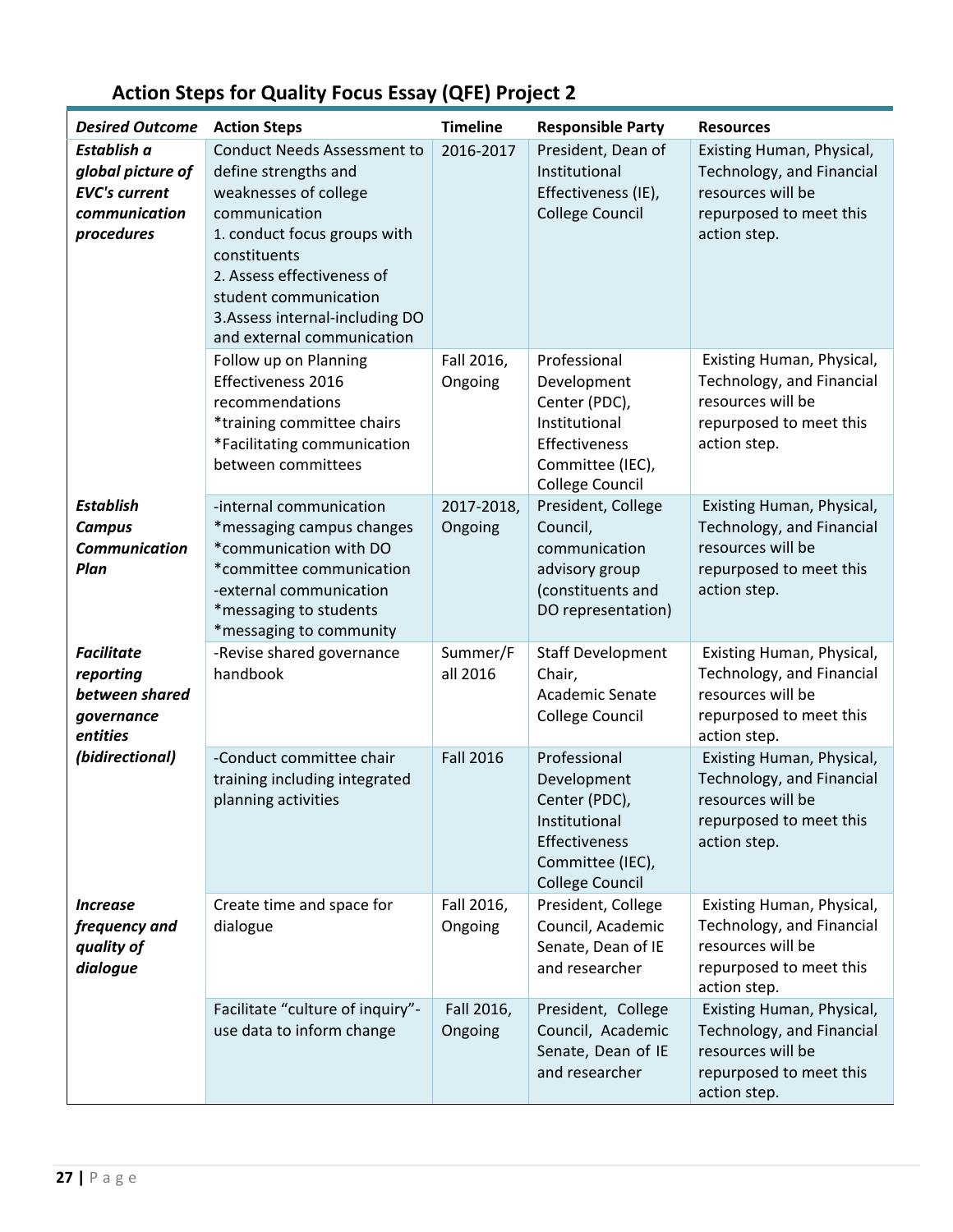**Desired Outcome: Establish a global picture of EVC's current communication procedures**

*Conduct Needs Assessment to define strengths and weaknesses of college communication*

- *1. Conduct focus groups with constituents*
- *2. Assess effectiveness of student communication*
- *3. Assess internal-including District Office and external communication*

#### Action Steps to Date

EVC has conducted both in-person focus groups as well as surveys with students over the last two years.

Market research was conducted in [2017](https://www.evc.edu/AcademicAffairs/Documents/june-2017-market-research.pdf) and presented in [June of 2017-pp.55](https://www.evc.edu/AcademicAffairs/Documents/june-2017-market-research-pg55.pdf) which included primary research conducted by the District Office; a quantitative online student survey; qualitative interviews with the District's Outreach Specialist; and a quantitative online survey of faculty and staff at EVC (as well as San Jose City College). The research informed the campus about important factors in students' decision to attend EVC, the individuals who influenced the student to attend EVC, the characteristics that describe EVC's students, their social media preferences and tendencies, and much more*.*

A [staff communication survey](https://www.evc.edu/AcademicAffairs/Documents/Staff-Communication-Survey-Highlights.pptx) was conducted in March of 2017 and in spring 2019 to help the campus better understand the effectiveness of the communications tools and strategies. In addition, student in-person focus groups (consisting of 85 students) were conducted to help inform the direction of a new, EVC marketing campaign and to be able to listen to why students attend EVC and what perception they have of the institution.

In addition, in October of 2019, the Research, Planning and Institutional Effectiveness Office at EVC delivered the results of an online [Student Voice Survey, w](https://www.evc.edu/AcademicAffairs/Documents/Student-Voice-Survey-Presentation_Final.pdf)hich highlighted challenges to staying in school and at EVC, devices students bring onto campus, students' feelings on campus climate, how many hours they work, and much more.

## **Desired Outcome: Establish a Campus Communications Plan**

*Internal Communication: -Messaging campus changes -Communication with District Office -Committee Communication/external communication -Messaging to students -Messaging to community*

## Action Steps to Date

In February of 2019, EVC hired its first, full-time/permanent Director of Marketing and Public Relations. This individual convened four [student focus groups,](https://www.evc.edu/AcademicAffairs/Documents/student-focus-groups.pdf) reviewed the findings from both the 2017 staff survey as well as the results of the 2017 market research, all of which helped inform the new marketing/communications plan.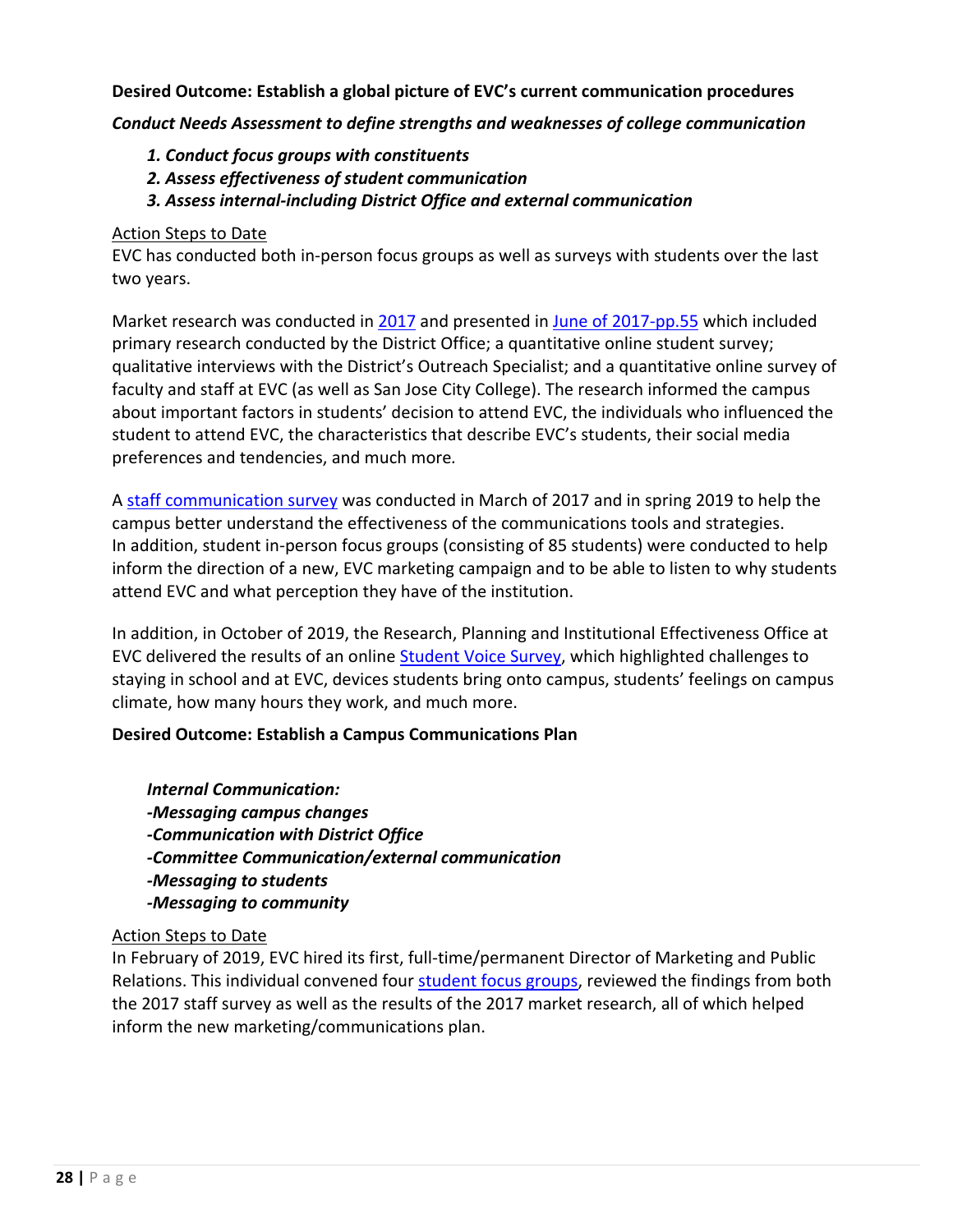### **Marketing/Communications Plan**

In the Fall of 2019, the Director of Marketing and Public Relations completed and presented a campus marketing, [communications](https://www.evc.edu/AcademicAffairs/Documents/communications_MarketingPlan_FY19-20.pdf) branding plan for EVC. This plan included a branding analysis, marketing goals, internal communications strategies and approaches as well as external communications strategies and approaches. The plan was approved by the President of EVC and has since been presented to the Associated Student Government Board, Academic Senate, the Classified Senate, and [College Council.](https://www.evc.edu/AcademicAffairs/Documents/2019_11_25-College-Council-Minutes-Plan.pdf)

### **Messaging Campus Changes/EVC E-Magazine (Newsletter)**

As part of the internal communications efforts, the marketing team created and distributed an internal newsletter on the Constant Contact platform. Three[, bi-monthly newsletters](https://www.evc.edu/AcademicAffairs/Documents/bi-monthly-newsletters.pdf) have been created and distributed to all EVC staff to date. The newsletters include the following elements:

- Letter from the President/Chancellor;
- Important campus news and changes;
- Faculty spotlight;
- Classified professional spotlight;
- Alumni feature; and
- Program highlights.

In order to maintain open communication with the campus community during the [COVID-19](https://www.evc.edu/AcademicAffairs/Documents/COVID-19-SummaryCommunication.pdf) Pandemic, beginning in early March 2020, campus messaging increased including emails, updates on social media, and virtual forums. In addition to providing on time and accurate communication, the marketing team launched an internal campaign, [#EVCIMPACT, i](https://www.evc.edu/AcademicAffairs/Documents/EVCImpact.pdf)n order to support college community morale by sharing positive student success stories.

*Learnings and Insight:* The creation of the emailed newsletters has been met with great success and positive feedback from faculty and staff. The campus will look at the value and the team's capacity to increase the frequency of newsletters to once a month. Right now, once every other month is working well, but there are plans for expanding the newsletter to include more features and content.

#### **Communication with the District Office**

EVC stays in regular communication with the District Office. On a monthly basis, the EVC President leverages board meetings as an opportunity to highlight relevant [EVC news,](https://www.evc.edu/AcademicAffairs/Documents/EVC-News.pdf) updates and information. EVC Marketing created an 11x17, photo-heavy montage to highlight EVC in the news, the launching of the new marketing campaign, staff development, important student activities, and more.

In addition, once a year, EVC has an opportunity to host a board meeting on campus and the campus is provided 45 minutes to highlight successes, programs and information to the board members. On Tuesday, April 9, 2019 EVC presented on ["The Power of Partnerships.](https://www.evc.edu/AcademicAffairs/Documents/EVC_BoardPres.pdf)" Partnerships between the Automotive Technology program and Tesla, the Nursing program and San Jose State University, the EVC Office of Student Life and Second Harvest Food Bank and New Seasons Market, and the Translation & Interpretation program and Somos Mayfair were highlighted.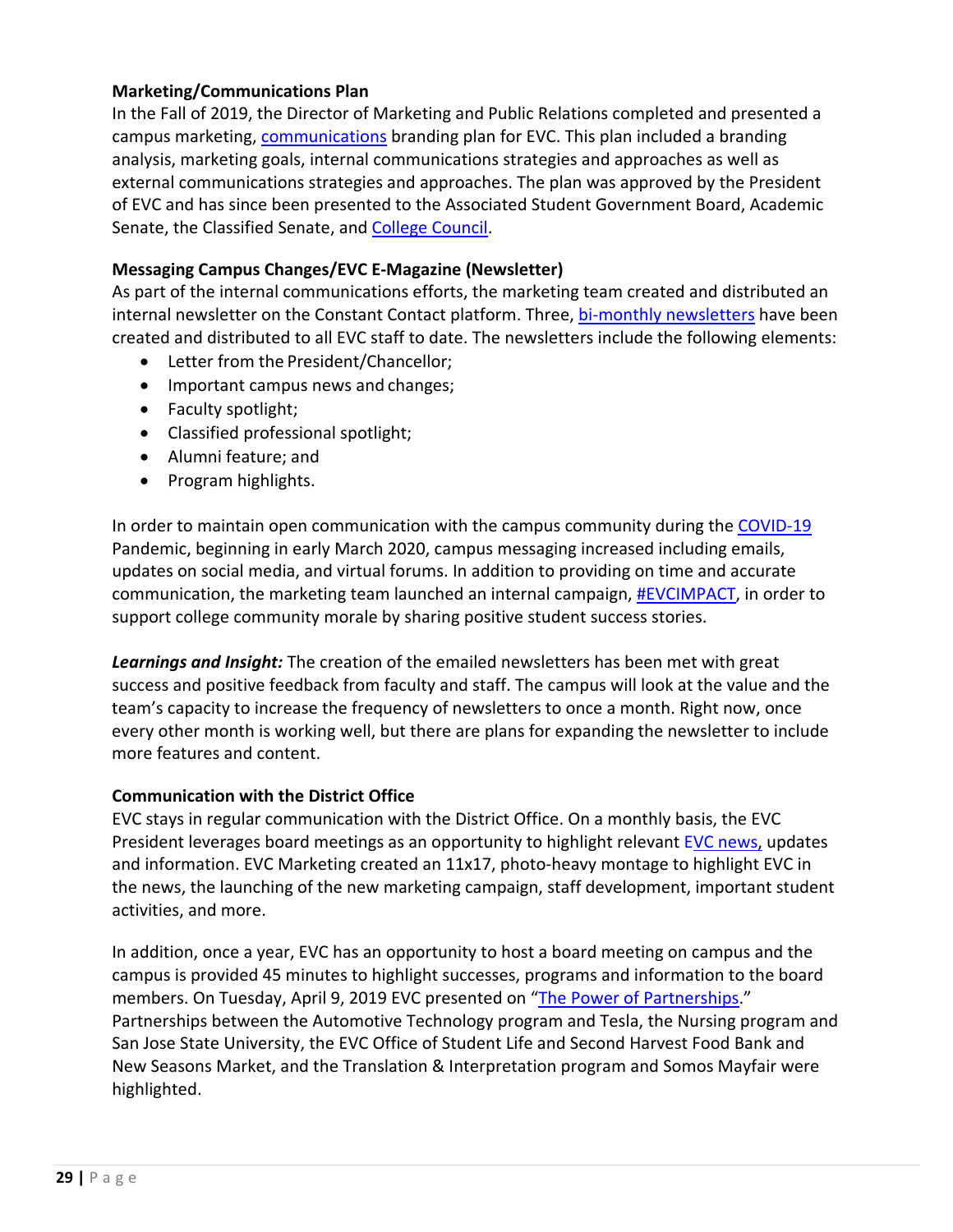*Learnings and Insight:* The intentional focus on more tangible handouts and information to the Board of Trustees has been a step in the right direction. We have improved communication and have had more direct access and connection to the board through presentations and through the District Office. More targeted outreach around press releases and new coverage might be another step in the right direction to provide more, consistent updates and information to the Board Members and to the District Office on a more consistent basis.

### **Messaging to Students**

In addition to the newsletter communication to staff, EVC marketing team has launched a series of student communications starting in the fall of 2019, leveraging Constant Contact as the platform with the intention of increasing open rates of emails to students due to the graphical nature of the emails as well as the ability to track clicks and opens. To date, thirteen emails have been sent to 9,500+ students and a template has been built to launch a regular, multistory newsletter for all students. Tracking mechanisms have been put in place to determine the effectiveness of the emails to date, with the open rates listed below. The emails have included an announcement about a [drop-in flu shot clinic](https://www.evc.edu/AcademicAffairs/Documents/Drop-In%20Flu-Shots-Clinic.pdf) (39% open rate), information regarding the [PG&E power outage](https://www.evc.edu/AcademicAffairs/Documents/PGE-Power-Outage-Email-to-All-Students.pdf) on campus (54% open rate), [free medical care](https://www.evc.edu/AcademicAffairs/Documents/free-medical-care-Stanford-Medical-Van-Final.pdf) on campus for all eligible students (28% open rate), Pre-Admission advising on campus for all students interested in applying to [CSU East Bay](https://www.evc.edu/AcademicAffairs/Documents/CSU-East-Bay.pdf) (33% open rate), and nine student communications regarding [COVID-](https://www.evc.edu/AcademicAffairs/Documents/COVID-19.pdf)[19](https://www.evc.edu/AcademicAffairs/Documents/COVID-19.pdf) related updates (63% average open rate).

[Social media](https://www.evc.edu/AcademicAffairs/Documents/social-media.pdf) has also been used to increase communication efforts to engage students on a regular basis. EVC now uses Facebook, Twitter, LinkedIn, YouTube (new channel launched April 22, 2019) and Instagram (launch in August of 2019). The social media has been used to promote upcoming campus events, new faculty hires, highlight events that took place, and share relevant campus news/information, including updates related to the COVID-19 Pandemic. Please see statistics below on the growth of EVC social media in the past year (since April 20, 2019).

- 1. Facebook: followers increased by 19%, posts have earned nearly 1.1 M total impressions
- 2. Twitter: followers increased by 25%, tweets have earned over 330,000 impressions and been retweeted 132 times, receiving over 500 likes
- 3. LinkedIn: followers increased over 1,000 to 13,013 and have earned nearly117,000 impressions

Finally, EVC includes students in the shared governance processes. Student Trustees representing each college report to the Board of Trustees and attend board meetings. The Associated Student Government has student representatives attend College Council, as well as the Budget and other shared governance committees when students are available and not in class.

*Learnings and Insight:* The increased efforts around communication with the entire student population have been mission critical and very successful. While many of the marketing efforts have only been recent, it is clear that knowing how many students open/read emails will continue to provide EVC with great insight. It is also critical to know that important information is at least being sent to every student. Relying only on social media for communication only touches a percentage of the total student population.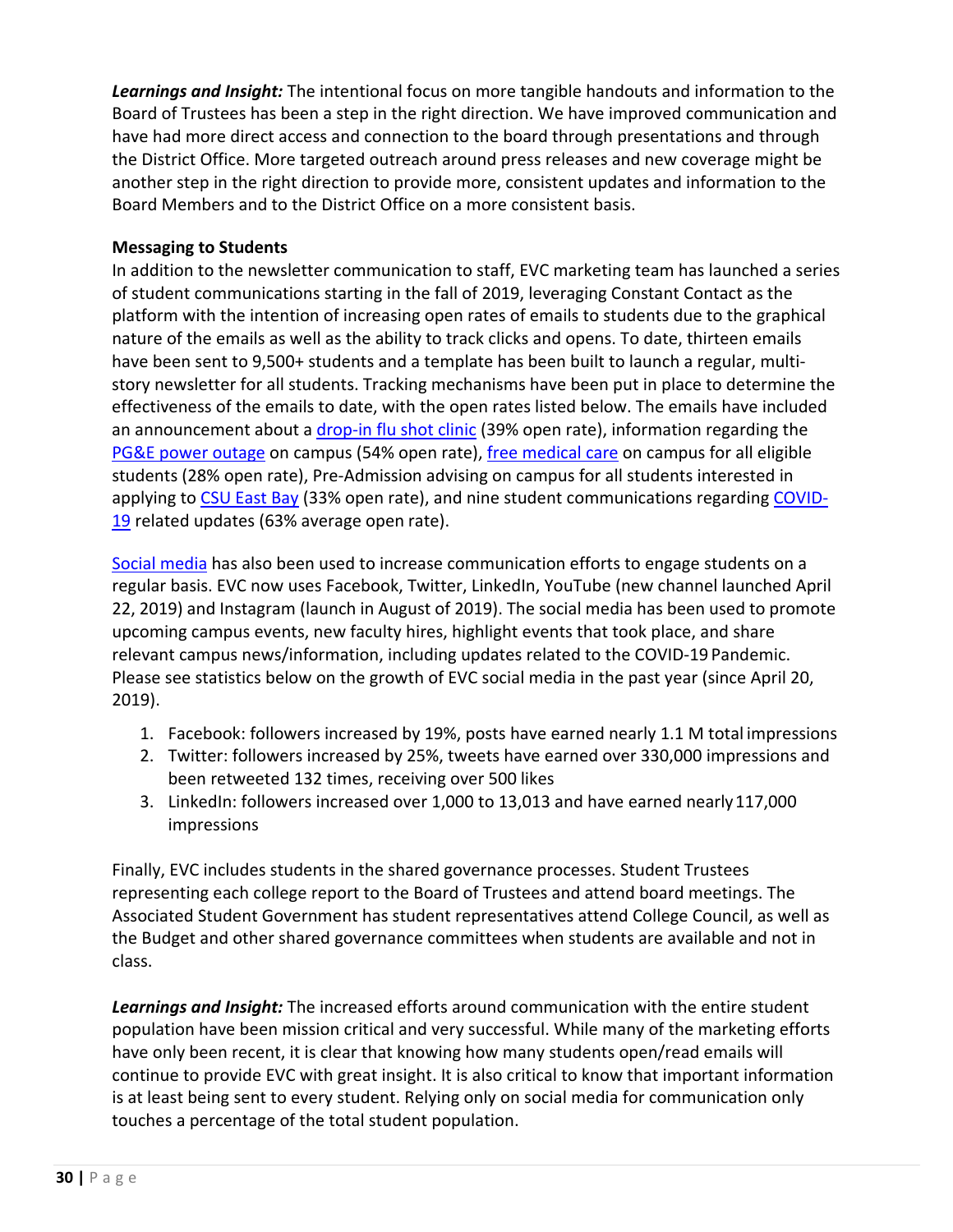## **Messaging to the Community**

As part of the EVC Marketing[/Communications Plan,](https://www.evc.edu/AcademicAffairs/Documents/communications_MarketingPlan_FY19-20.pdf) a multi-tiered approach has been put in place to communicate EVC value propositions to the community. EVC has leveraged students in a two-day photoshoot and developed a new look and feel and marketing campaign. The campaign has been executed on buses and billboards, as well as digital strategies such as paid online search, and geo-targeting digital ads in specific geographies to targeted populations. Additional strategies in the spring of 2019/2020 include video ads in movie theaters, social media influencer campaigns, bus shelters, student car advertising, and targeted multi-language digital strategies.

#### **Desired Outcome: Facilitate reporting between shared governance entities**

- *1. Revise Shared Governance Handbook*
- *2. Conduct committee chair training including integrated planning activities*

#### Action Steps To Date

#### *Revise Shared Governance Handbook*

In 2016-2017, the shared governance [committee chairs](https://www.evc.edu/AcademicAffairs/Documents/SG-Chair-Meeting-Communication.pdf) met to in order to increase communication between the committees, establish standardized operational rules for the committees and revise the 2012 shared governance handbook. With regards to the handbook, committee chairs worked with committee members to ensure the currency of the committee purpose and reporting structure. Validating the integral connection of the work of the shared governance committees in college planning, the elements of the shared governance handbook were revised and included in the 2019 [Integrated Planning Manual pp.15-29.](https://www.evc.edu/AcademicAffairs/Documents/IPM_manual-pages-15-29.pdf)

#### *Conduct committee chair training including integrated planning activities*

To foster communication between committees and ensure integration of campus planning activities, the shared governance [committee chairs](https://www.evc.edu/AcademicAffairs/Documents/SG-Chair-Meeting-Communication.pdf) began meeting monthly in fall 2016. Meetings with the shared governance chairs continued through spring 2017. During the meetings, the chairs established standardized committee criteria such as committee evaluation, annual goal setting and ground rules for overall committee structure. Once the structures were established and implemented, the shared governance chairs no longer met regularly, but received annual communication for shared governance committee chair reminders, at the beginning of fall semester, from the chair of the Institutional Effectiveness Committee. In addition, the alignment work of the shared governance chairs with regards to standardized operational rules for committees are included in the [Integrated Planning Manual \(pages 16-30\).](https://www.evc.edu/AcademicAffairs/Documents/SG.pdf)

## **Desired Outcome: Increase frequency of quality of dialogue**

- *1. Create Time & Space for Dialogue*
- *2. Facilitate 'culture of inquiry' to use data to inform change*

#### Action Steps To Date

## *Create Time & Space for Dialogue*

Creating time and space for dialogue has been a priority at EVC. On average, twice a year EVC hosts a [campus forum, w](https://www.evc.edu/AcademicAffairs/Documents/campus-forum.pdf)hich allows all staff and faculty to share concerns that are on their minds. The college remained committed to the importance of campus forums especially during the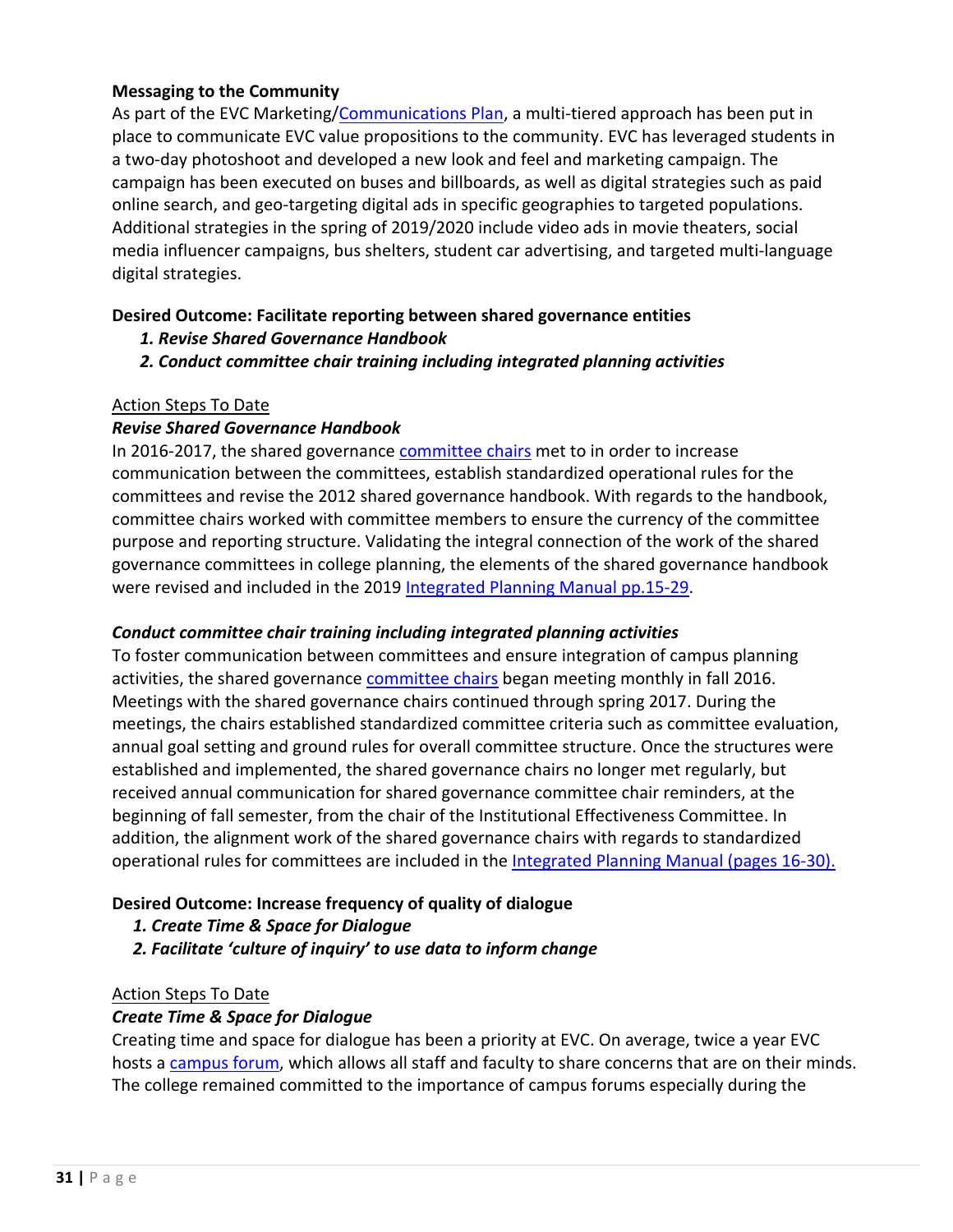[COVID-19](https://www.evc.edu/AcademicAffairs/Documents/COVID-19-SummaryCommunication.pdf) pandemic. In March and April, the college President hosted two virtual forums with a town hall format, one for college staff and one for students. The staff virtual town hall on March 31, 2020 had 221 live participants and 85 views of the recording. The student virtual town hall occurred on April 2, 2020 with 75 live participants and an additional 1,075 views of the recording.

Other regular meetings offer ongoing opportunities for dialogue. The bi-monthly Administrative Council, which brings together the President, Vice Presidents, Deans, Directors, and Supervisors always includes an open conversation and space for relevant topics and dialogue to occur. On August 8, 2019, the EVC President and Marketing Director hosted the first in a series of formal meetings/conversations with the Associated Student Government (ASG) officers. This meeting provided an opportunity for ASG officers to hear from the President: what issues were important to the President and the campus. It also provided an opportunity for the President to hear from ASG: what issues are important to the students, and to begin a regular conversation. In addition, EVC's Professional Development Days (PDD), both in the spring and fall are important opportunities for dialogue. The platform allows for EVC Vice Presidents to share relevant updates in their respective areas. In addition, breakout sessions are implemented for more engaging dialogue on a host of topics. For example, EVC's [Fall 2019 PDD](https://www.evc.edu/AcademicAffairs/Documents/Fall-2019-PDD.pdf) was focused on "health" (mental, physical, emotional, financial, etc.). It allowed for a number of relevant sessions and included the completion of a month-long all-campus steps challenge.

*Learnings and Insight:* Creating time and space for dialogue is an incredibly important aspect to the overall health of the campus. Creating a healthy environment and college culture where the student body and representatives can voice their opinions about concerns and issues regarding the overall college climate is very important. The college has maintained this commitment especially through challenges including change in leadership and the COVID-19 pandemic. These challenges either delayed or increased some of the regular cadence for dialogue that was consistent in the past, such as campus forums and regular meetings with the Associated Student Government officers. Getting both of these (and potentially other opportunities for dialogue) back to regular schedules will be a priority in future semesters.

## *Facilitate 'culture of inquiry' to use data to inform change*

The Institutional Effectiveness Office created a dashboard to visualize the Chancellor's Office Vision for Success Goals, which EVC has adopted as the Institutional Set Standards, and the incremental change towards meeting these goals. The dashboard was created utilizing Power Business Intelligence (PowerBI) and is housed on the District Office's server, with a link on the Institutional Effectiveness webpage [\(Vision for Success-Institutional Set Standards Dashboard\)](https://app.powerbi.com/view?r=eyJrIjoiMmE0MzczOGEtOTA5MC00MzViLWIxYmYtODIxNjIxODYyMmNkIiwidCI6IjdjYzhlMzU3LTQ2OGQtNDcyYy1hNmZjLWM1NjAwZTc4OWI1NSIsImMiOjZ9).

All faculty undergoing [Comprehensive Program Review](https://www.evc.edu/AcademicAffairs/Documents/Comprehensive-PR-template-for-2019-2020.docx) are trained on the template, the data collection, and the data analysis. Programs are required to set their own goals towards student success and compare their own progress with the college's progress towards meeting success and completion goals.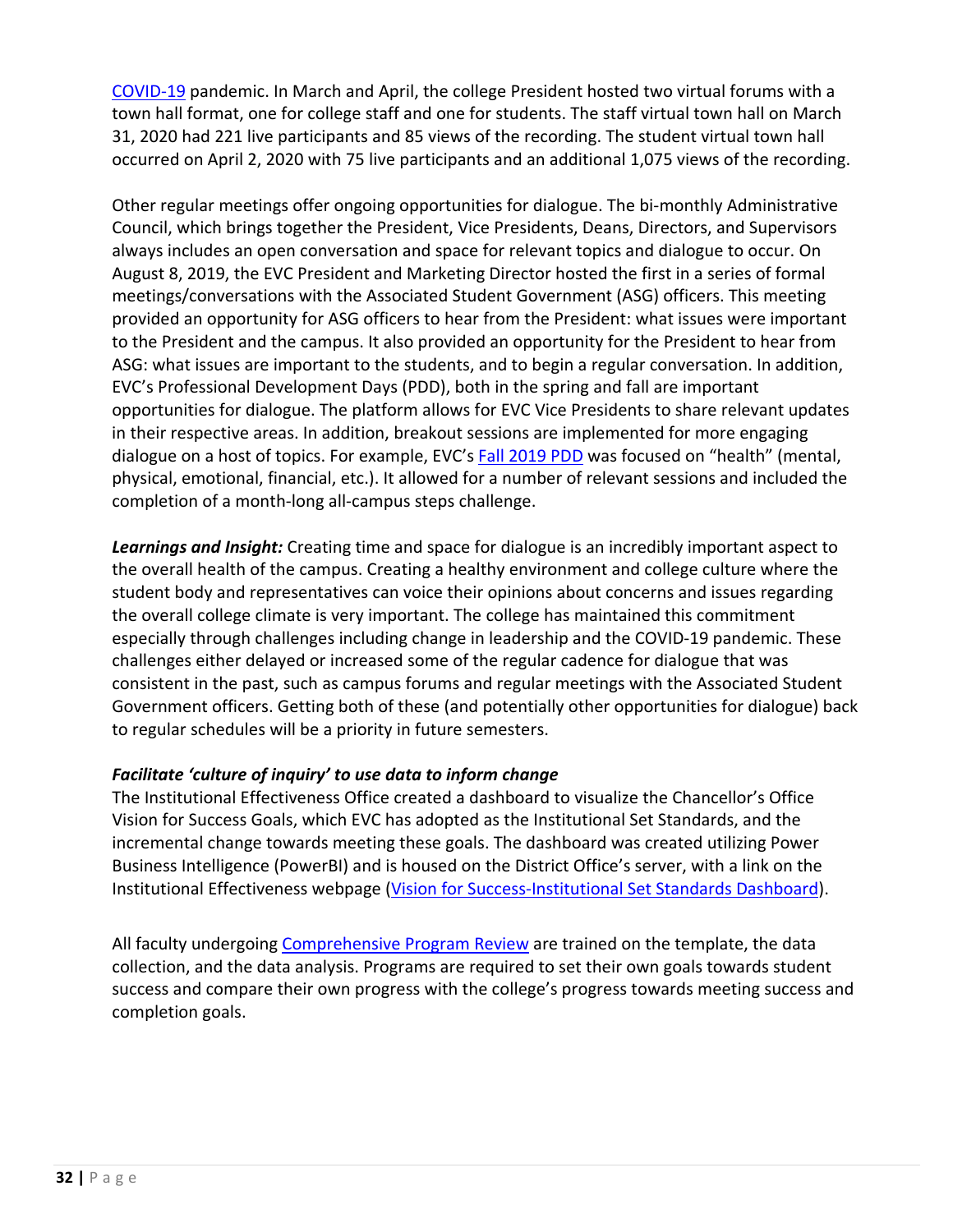<span id="page-32-0"></span>

ACCREDITING COMMISSION FOR<br>COMMUNITY AND JUNIOR COLLEGES WESTERN ASSOCIATION OF SCHOOLS AND COLLEGES

| [Help](javascript:newPopup() | [Logout](https://survey.accjc.org/fiscalreport/CCC/logout.php)

#### **Annual Fiscal Report** Reporting Year: 2018-2019

**Final Submission** 05/02/2020

Evergreen Valley College 3095 Yerba Buena Road San Jose, CA 95135

#### **General Information**

| #  | <b>Question</b>                                                                                                                                                                                                                                         | <b>Answer</b>                                                                                                                                                                                                              |
|----|---------------------------------------------------------------------------------------------------------------------------------------------------------------------------------------------------------------------------------------------------------|----------------------------------------------------------------------------------------------------------------------------------------------------------------------------------------------------------------------------|
| 1. | Confirm the correct college's report                                                                                                                                                                                                                    | <b>Confirmed</b>                                                                                                                                                                                                           |
| 2. | District Name:                                                                                                                                                                                                                                          | <b>San Jose Evergreen Community College District</b>                                                                                                                                                                       |
| 3. | Name of College Chief Business Officer (CBO)<br>a.<br>Title of College CBO<br>b.<br>Phone number of College CBO<br>C.<br>E-mail of College CBO<br>d.<br>Name of District CBO<br>e.<br>f.<br>Title of District CBO<br>Phone number of District CBO<br>g. | <b>Andrea Alexander</b><br><b>Vice President of Administrative Services</b><br>408-223-6748<br>andrea.alexander@evc.edu<br><b>Jorge Escobar</b><br><b>Interim Vice Chancellor, Administrative Services</b><br>408-270-6426 |
|    | E-mail of District CBO<br>h.                                                                                                                                                                                                                            | jorge.escobar@sjeccd.edu                                                                                                                                                                                                   |

#### **DISTRICT DATA (including single college organizations) Revenue**

|    | (Source: Unrestricted General Fund, CCFS 311 Annual, Revenues, Expenditures, and Fund Balance) |               |               |               |  |  |
|----|------------------------------------------------------------------------------------------------|---------------|---------------|---------------|--|--|
|    |                                                                                                | FY 16/17      | FY 17/18      | FY 18/19      |  |  |
| 4. | a. Total Unrestricted General Fund Revenues                                                    | \$108,405,881 | \$116,972,577 | \$134,284,775 |  |  |
|    | b. Other Unrestricted Financing Sources (Account 8900)                                         | \$602,885     | \$1,013,091   | \$282,459     |  |  |
|    | (Source: Unrestricted General Fund, CCFS 311 Annual, Revenues, Expenditures, and Fund Balance) |               |               |               |  |  |
|    |                                                                                                | FY 16/17      | FY 17/18      | FY 18/19      |  |  |
| 5. | a. Net (Adjusted) Unrestricted General Fund Beginning Balance                                  | \$17,761,833  | \$17,417,246  | \$17,815,022  |  |  |
|    | b. Net Unrestricted General Fund Ending Balance, including transfers<br>in/out                 | \$17,389,728  | \$17,815,022  | \$25,979,329  |  |  |

#### **Expenditures/Transfers (General Fund Expenditures/Operating Expenditures)**

|    | (Source: Unrestricted General Fund, CCFS 311 Annual, Revenues, Expenditures, and Fund Balance) |               |               |               |  |
|----|------------------------------------------------------------------------------------------------|---------------|---------------|---------------|--|
|    |                                                                                                | FY 16/17      | FY 17/18      | FY 18/19      |  |
|    | Total Unrestricted General Fund Expenditures (including account<br>а.<br>7000)                 | \$109,380,871 | \$117,587,892 | \$126,402,927 |  |
| 6. | Total Unrestricted General Fund Salaries and Benefits (accounts<br>b.<br>1000, 2000, 3000)     | \$92,680,264  | \$100,257,485 | \$109,843,166 |  |
|    | c. Other Unrestricted General Fund Outgo (6a - 6b)                                             | \$16,700,607  | \$17,330,407  | \$16,559,761  |  |
|    | d. Unrestricted General Fund Ending Balance                                                    | \$17,389,728  | \$17,815,022  | \$25,979,329  |  |

**Liabilities**

| FY 16/17<br>FY 17/18<br>FY 18/19 |  |
|----------------------------------|--|
|                                  |  |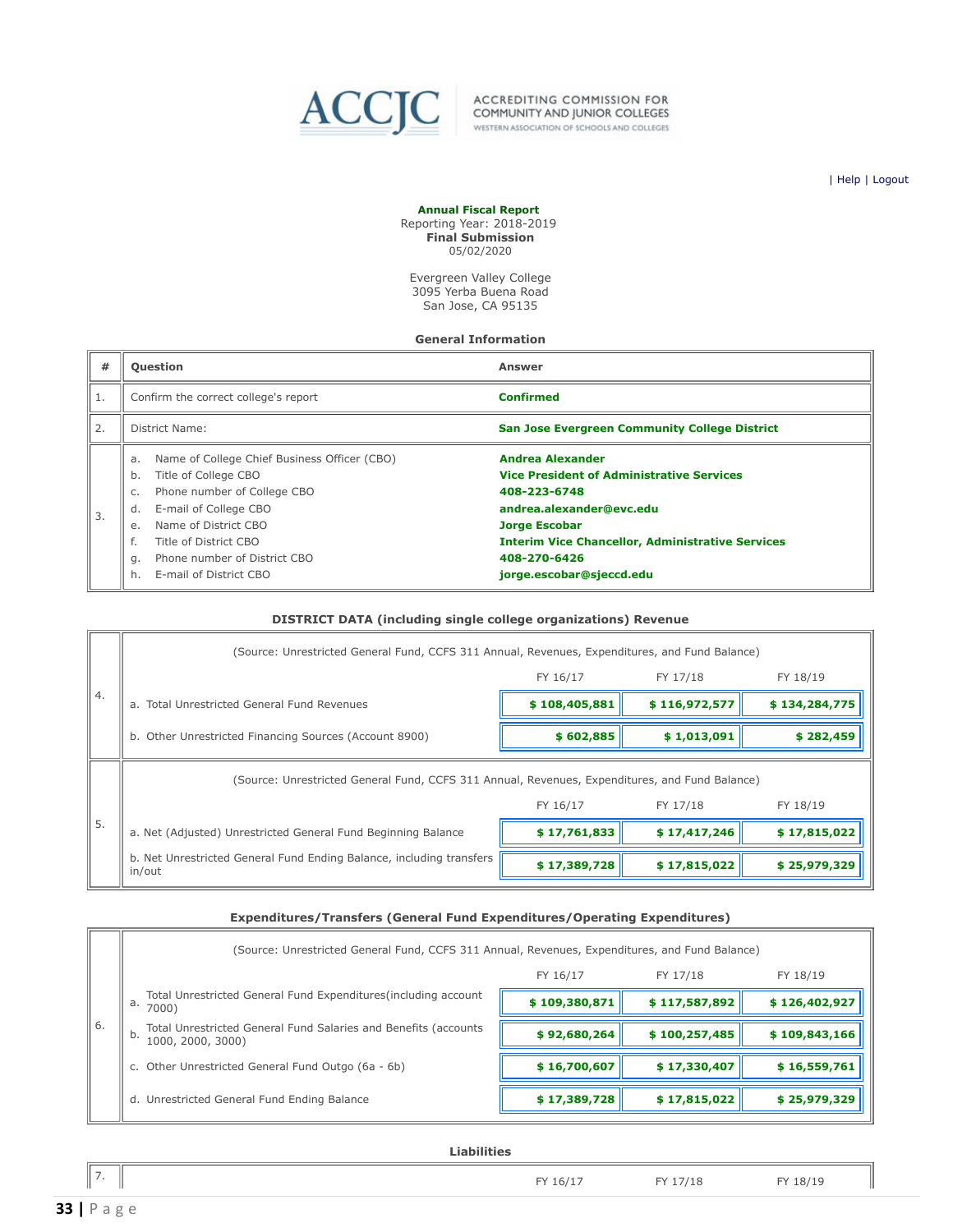|     | Did the district borrow funds for cash flow purposes?                                                                            | <b>No</b>   | <b>No</b>   | <b>No</b>   |  |
|-----|----------------------------------------------------------------------------------------------------------------------------------|-------------|-------------|-------------|--|
|     | <b>Total Borrowing</b>                                                                                                           | FY 16/17    | FY 17/18    | FY 18/19    |  |
| 8.  | a. Short-Term Borrowing (TRANS, etc)                                                                                             | \$0         | \$0         | \$0         |  |
|     | Long Term Borrowing (COPs, Capital Leases, other long-term<br>b.<br>borrowing):                                                  | \$0         | \$0         | \$0         |  |
|     |                                                                                                                                  | FY 16/17    | FY 17/18    | FY 18/19    |  |
|     | Did the district issue long-term debt instruments or other new<br>a.<br>borrowing (not G.O. bonds) during the fiscal year noted? | <b>No</b>   | <b>No</b>   | <b>No</b>   |  |
| 9.  | b. What type(s)                                                                                                                  | na/         | n/a         | n/a         |  |
|     | c. Total amount                                                                                                                  | \$0         | \$0         | \$0         |  |
|     |                                                                                                                                  | FY 16/17    | FY 17/18    | FY 18/19    |  |
| 10. | Debt Service Payments (Unrestricted General Fund)                                                                                | \$2,441,967 | \$2,471,304 | \$2,484,380 |  |

#### **Other Post Employment Benefits**

|     | (Source: Most recent GASB 74/75 OPEB Actuarial Report)                                                  | FY 18/19        |              |              |  |
|-----|---------------------------------------------------------------------------------------------------------|-----------------|--------------|--------------|--|
|     | a. Total OPEB Liability (TOL) for OPEB                                                                  | \$34,383,314    |              |              |  |
|     | b. Net OPEB Liability (NOL) for OPEB                                                                    | $$ -10,596,307$ |              |              |  |
| 11. | c. Funded Ratio [Fiduciary Net Position (FNP/TOL)]                                                      | 131 %           |              |              |  |
|     | d. NOL as Percentage of OPEB Payroll                                                                    | $-30%$          |              |              |  |
|     | e. Service Cost (SC)                                                                                    | \$124,454       |              |              |  |
|     | Amount of Contribution to Annual Service Cost, plus any<br>additional funding of the Net OPEB Liability | \$0             |              |              |  |
| 12. | Date of most recent GASB 74/75 OPEB Actuarial Report - use<br>valuation date (mm/dd/yyyy)               | 6/30/2019       |              |              |  |
|     |                                                                                                         |                 |              |              |  |
|     | a. Has an irrevocable trust been established for OPEB liabilities?                                      | <b>Yes</b>      |              |              |  |
|     |                                                                                                         | FY 16/17        | FY 17/18     | FY 18/19     |  |
| 13. | b. Amount deposited into Irrevocable OPEB Reserve/Trust                                                 | \$0             | \$0          | \$0          |  |
|     | Amount deposited into non-irrevocable Reserve specifically for<br>C.<br>OPEB                            | \$0             | \$0          | \$0          |  |
|     | d. OPEB Irrevocable Trust Balance as of fiscal year end                                                 | \$45,726,800    | \$44,979,621 | \$44,720,185 |  |

#### **Cash Position**

|    |                                                                                                                  | FY 16/17     | FY 17/18     | FY 18/19     |
|----|------------------------------------------------------------------------------------------------------------------|--------------|--------------|--------------|
| 14 | Cash Balance at June 30 from Annual CCFS-311 Report (Combined<br>Balance Sheet Total accounts 9100 through 9115) | \$29,111,921 | \$34,094,038 | \$39,220,906 |
|    | Does the district prepare cash flow projections during the year?                                                 | Yes          |              |              |

#### **Annual Audit Information**

Date annual audit report for fiscal year was electronically submitted to accjc.org, along with the institution's response to any audit exceptions (mm/dd/yyyy) **12/31/2019**

**NOTE:** Audited financial statements are due to the ACCJC no later than 4/3/2020. A multi-college district may submit a single

16.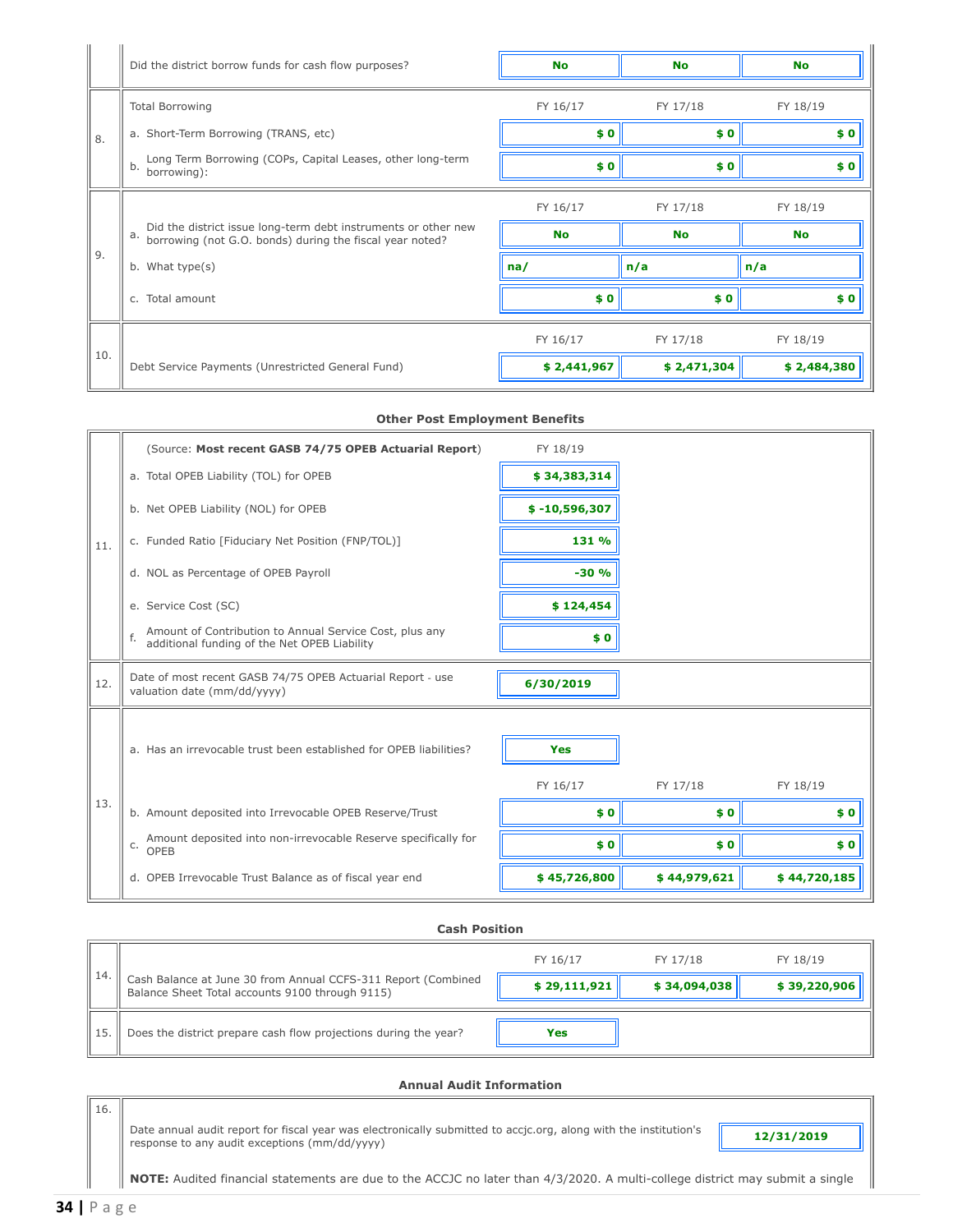|     | Summarize Material Weaknesses and Significant Deficiencies from the annual audit report (enter n/a if not applicable): |                                                                                                                                                                                                                                                                                                                                                                                        |  |  |
|-----|------------------------------------------------------------------------------------------------------------------------|----------------------------------------------------------------------------------------------------------------------------------------------------------------------------------------------------------------------------------------------------------------------------------------------------------------------------------------------------------------------------------------|--|--|
| 17. | FY 16/17                                                                                                               | N / A                                                                                                                                                                                                                                                                                                                                                                                  |  |  |
|     | FY 17/18                                                                                                               | (1) Form 700 not timely filed by one executive staff and two MSC members.<br>(2) Cash collections at SJCC not controlled/documented with a pre-numbered receipt. Monthly reports not<br>provided to departments for purposes of reconciliation.<br>(3) Office of Academic Support employees have access to add new adjunct employees in Colleague, as well<br>as to input the payroll. |  |  |
|     | FY 18/19                                                                                                               | $\mid$ (1) Office of Academic Support employees have access to add new adjunct employees in Colleague, as well<br>as to input the payroll.                                                                                                                                                                                                                                             |  |  |

#### **Other District Information**

|     |                                                                                                                                         | FY 16/17 | FY 17/18 | FY 18/19 |  |  |  |
|-----|-----------------------------------------------------------------------------------------------------------------------------------------|----------|----------|----------|--|--|--|
| 18. | Final Adopted Budget $\hat{\bullet}$ budgeted Full Time Equivalent Students<br>a.<br>(FTES) (Annual Target)                             | 11,352   | 11,913   | 12,245   |  |  |  |
|     | Actual Full Time Equivalent Students (FTES) from Annual CCFS<br>b.<br>320                                                               | 11,352   | 11,913   | 12,245   |  |  |  |
|     |                                                                                                                                         | FY 16/17 | FY 17/18 | FY 18/19 |  |  |  |
| 19. | Number of FTES shifted into the fiscal year, or out of the fiscal year                                                                  |          |          |          |  |  |  |
|     | Yes<br>a. During the reporting period, did the district settle any contracts with employee bargaining units?                            |          |          |          |  |  |  |
| 20. | Did any negotiations remain open?<br>b.                                                                                                 |          | Yes      |          |  |  |  |
|     | Describe significant impacts of settlements. If any negotiations remain open over one year, describe length of negotiations, and issues |          |          |          |  |  |  |
|     | <b>None</b>                                                                                                                             |          |          |          |  |  |  |

#### **College Data**

|     | NOTE: For a single college district the information is the same that was entered into the District section of the report. |                  |                  |                  |  |  |  |
|-----|---------------------------------------------------------------------------------------------------------------------------|------------------|------------------|------------------|--|--|--|
| 21. |                                                                                                                           | FY 16/17         | FY 17/18         | FY 18/19         |  |  |  |
|     | Final Adopted Budget $\lozenge$ budgeted Full Time Equivalent Students<br>a.<br>(FTES) (Annual Target)                    | 6,254            | 6,514            | 6,753            |  |  |  |
|     | Actual Full Time Equivalent Students (FTES) from Annual CCFS<br>b.<br>320                                                 | 6,254            | 6,514            | 6,753            |  |  |  |
|     |                                                                                                                           | FY 16/17         | FY 17/18         | FY 18/19         |  |  |  |
| 22. | Final Unrestricted General Fund allocation from the District (for<br>Single College Districts, use the number in 4a.)     | \$41,362,850     | \$43,955,227     | \$47,509,383     |  |  |  |
|     |                                                                                                                           | FY 16/17         | FY 17/18         | FY 18/19         |  |  |  |
| 23. | Final Unrestricted General Fund Expenditures (for Single College<br>Districts, use the number in 6a.)                     | \$41,130,971     | \$42,666,123     | \$44,930,454     |  |  |  |
| 24. |                                                                                                                           | FY 16/17         | FY 17/18         | FY 18/19         |  |  |  |
|     | Final Unrestricted General Fund Ending Balance (for Single College<br>Districts, use the number in 6d.)                   | \$17,389,728     | \$17,815,022     | \$25,979,329     |  |  |  |
| 25. | What percentage of the Unrestricted General Fund prior year Ending                                                        | FY 16/17         | FY 17/18         | FY 18/19         |  |  |  |
|     | Balance did the District permit the College to carry forward into the<br>next year's budget?                              | 3%               | 4 %              | 3%               |  |  |  |
| 26. |                                                                                                                           | Cohort Year 2014 | Cohort Year 2015 | Cohort Year 2016 |  |  |  |
|     | USDE official cohort Student Loan Default Rate (FSLD) (3 year rate)                                                       | 14 %             | 11 %             | 9%               |  |  |  |
| 27. |                                                                                                                           |                  |                  |                  |  |  |  |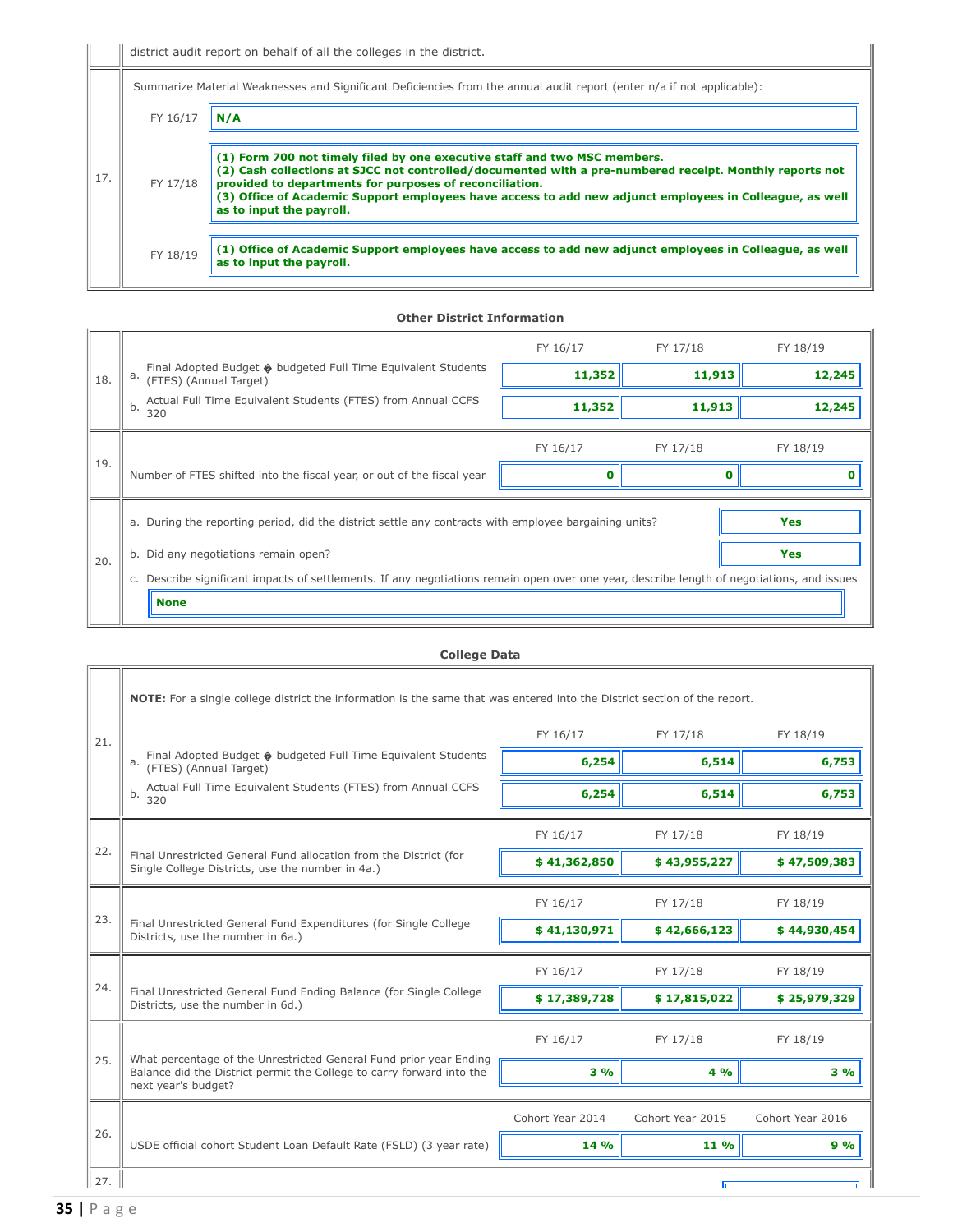| Were there any executive or senior administration leadership changes at the College during the fiscal year, |  |
|-------------------------------------------------------------------------------------------------------------|--|
| including June 30? List for the College or for Single College District                                      |  |

Please describe the leadership change(s)

ID

#### **The data included in this report are certified as a complete and accurate representation of the reporting college.**

#### [Click to Print This Page](javascript:window.print())

#### [ACCJC](http://www.accjc.org/) | [Contact Us](https://survey.accjc.org/fiscalreport/CCC/contactus.php)

� 2010 ACCJC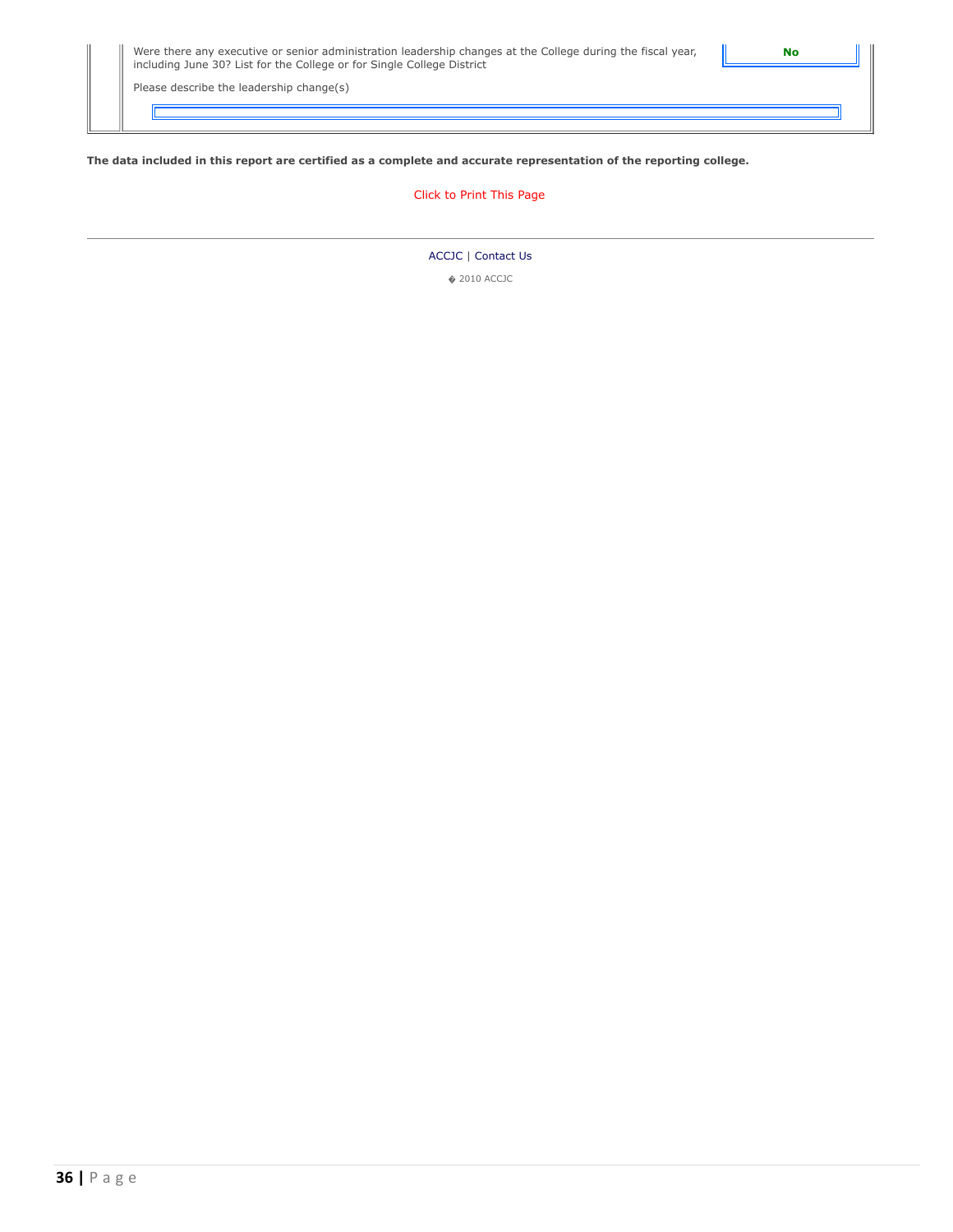# <span id="page-36-0"></span>**Appendix List**

#### **Midterm Report Preparation**

- [External](http://www.evc.edu/AcademicAffairs/Documents/EVC_Accreditation_2016-self-evaluation-report.pdf) (2016 ISER)
- [Action Letter from the Commission](http://www.evc.edu/AcademicAffairs/Documents/Evergreen_Valley_College_Accreditation_Reaffirmation_Letter_02_03_2017.pdf) (2017)
- [Reaffirmation Letter](http://www.evc.edu/AcademicAffairs/Documents/ACCJC-Reaffirmation-Letter_06_13_2018.pdf) (2018)

#### **College Progress on Plans Arising Out of the 2016 Self Evaluation Process**

- [December 9, 2019](https://www.evc.edu/AcademicAffairs/Documents/College-Council-Minutes-December-9-19.pdf) (College Council Meeting Minutes)
- [February 11, 2020](https://www.evc.edu/AcademicAffairs/Documents/BOT-ApprovalEVCMissionRevision-feb-11-2020.pdf) (Board of Trustees Meeting Agenda)
- [Integrated Planning Manual](https://www.evc.edu/AcademicAffairs/Documents/EVCIntegratedPlanningManual-2019.pdf)
- [\(CTSS\)\(](https://www.evc.edu/AcademicAffairs/Documents/CTSS-AUO-PR.pdf)Administrative Program Review)
- [Schedule](https://www.evc.edu/AcademicAffairs/Documents/PR_Schedule_all_June22_2020.xlsx) (Program Review Schedule)
- [Distance Education 18-19 program review](https://www.evc.edu/AcademicAffairs/Documents/DED-19-19-PR.docx)
- [CurriQunet](https://www.evc.edu/AcademicAffairs/Documents/CurriQunet-Diasag-data-CurriculumDevelopment.docx) (Disaggregated by delivery modality)
- [CurrIQunet-AJ](https://www.evc.edu/AcademicAffairs/Documents/CurrIQunet-AJ.-SLO-Assessment-Sample.docx) (SLO Assessment Sample)
- [Assessment matrix](https://www.evc.edu/AcademicAffairs/Documents/assessment-matrix_NURS_002A.pdf) (Sample SLO Assessment Matrix)
- [Institution-wide training](https://www.evc.edu/AcademicAffairs/Documents/institution-wide-CurriQunet-training-PDD-Spr2020-Agenda.pdf) (CurrIQunet SLO Assessment Training)
- [SLO Handbook](https://www.evc.edu/AcademicAffairs/Documents/SLO%20Handbook%20Fall%202017.docx)
- [College PLO assessment matrix](https://www.evc.edu/AcademicAffairs/Documents/college-PLO-matrix-Engineering-PLO-18.docx)
- [Program review](https://www.evc.edu/AcademicAffairs/Documents/program-review_Nursing-PartC.pdf) (Sample program review Section C, SLO Assessment)
- [PLO assessment is captured in CurrIQunet](https://www.evc.edu/AcademicAffairs/Documents/PLO-Assessment-CurrIQunet.docx)
- [Guided Self-Placement](https://www.evc.edu/current-students/evc-first-stop/self-guided-placement) (student self-placement for math and English courses)
- [ILO Assessment Matrix](https://www.evc.edu/AcademicAffairs/Documents/ILO_Assessment-Matrix.docx)
- [November 1, 2016](https://www.evc.edu/AcademicAffairs/Documents/November-2016-AS-agenda-ILO-Evidence-SLO-DisagReport.pdf) (SLO Disaggregation Report to Academic Senate)
- [October and December 2017](https://www.evc.edu/AcademicAffairs/Documents/Oct-and-Dec-SLOAC-minutes.pdf) (ILO Assessment Report to SLOAC Committee)
- [ILO assessment matrix](https://www.evc.edu/AcademicAffairs/Documents/ILO_Assessment-Matrix.docx)
- [Campus activities](https://www.evc.edu/AcademicAffairs/Documents/CampusActivities-ILOEvidence-2018.pdf) (ILO Assessment campus activities)
- [Program review](https://www.evc.edu/AcademicAffairs/Documents/program-review_Nursing-PartC.pdf) (Sample program review Section C, SLO Assessment)
- [Institutional Learning Outcomes](http://www.evc.edu/AcademicAffairs/Documents/evc_ilos_defined.pdf)
- [Enrolling in online student orientation-canvas](https://sjeccd.instructure.com/enroll/XBBA4F)
- [Online counseling appointment](https://evesars.evc.edu/SARS/Counsel_Online/eSARS.asp)
- [Online appointment system](https://evesars.evc.edu/SARS/Counsel/eSARS.asp)
- [MyPath](https://www.evc.edu/current-students/admissions-and-records/mypath)
- [Online tutoring options](https://www.evc.edu/AcademicAffairs/Documents/NetTutor-Online-Tutoring.pdf)
- [Student Equity and Achievement Plan Report](http://www.evc.edu/AcademicAffairs/Documents/EVC_Student%20Equity%20Presentation%2006.06.pdf)
- [Online proposal](https://sjeccd.academicworks.com/opportunities/1902) (student equity resourced projects)
- [Presentations](https://www.evc.edu/AcademicAffairs/Documents/presentations-agenda-HS-partner-day-2019.pdf) (high school partner day college presentations)
- [Professional Development Plan](https://www.evc.edu/President/Documents/Professional_Development_Plan_2019-2020.pdf)
- [BP/AP Review Process Flowchart](https://www.evc.edu/AcademicAffairs/Documents/BP-AP-Review-Process-Flowchart.pdf)
- [District Council](https://www.evc.edu/AcademicAffairs/Documents/District_Council_Minutes_10-24-2019.pdf) (sample meeting minutes discussing BP/AP procedures)
- [Timeline](https://www.evc.edu/AcademicAffairs/Documents/timeline-for-recommended-updates-review-and-cyclica-review.pdf) (BP/AP review process and timeline)
- [Campus email](https://www.evc.edu/AcademicAffairs/Documents/Campus-email-AcadSenateUpdate-BP-AP.pdf) (Academic Senate President email discussing senate action on BP/APs)
- [Frequent meetings](https://www.evc.edu/AcademicAffairs/Documents/frequent-meetings.pdf) (sample meeting minutes from the research collaborative meetings)
- [Delineation of functions map](https://www.evc.edu/AcademicAffairs/Documents/Delineation-of-function-map-Assignment-Spreadsheet.xlsx)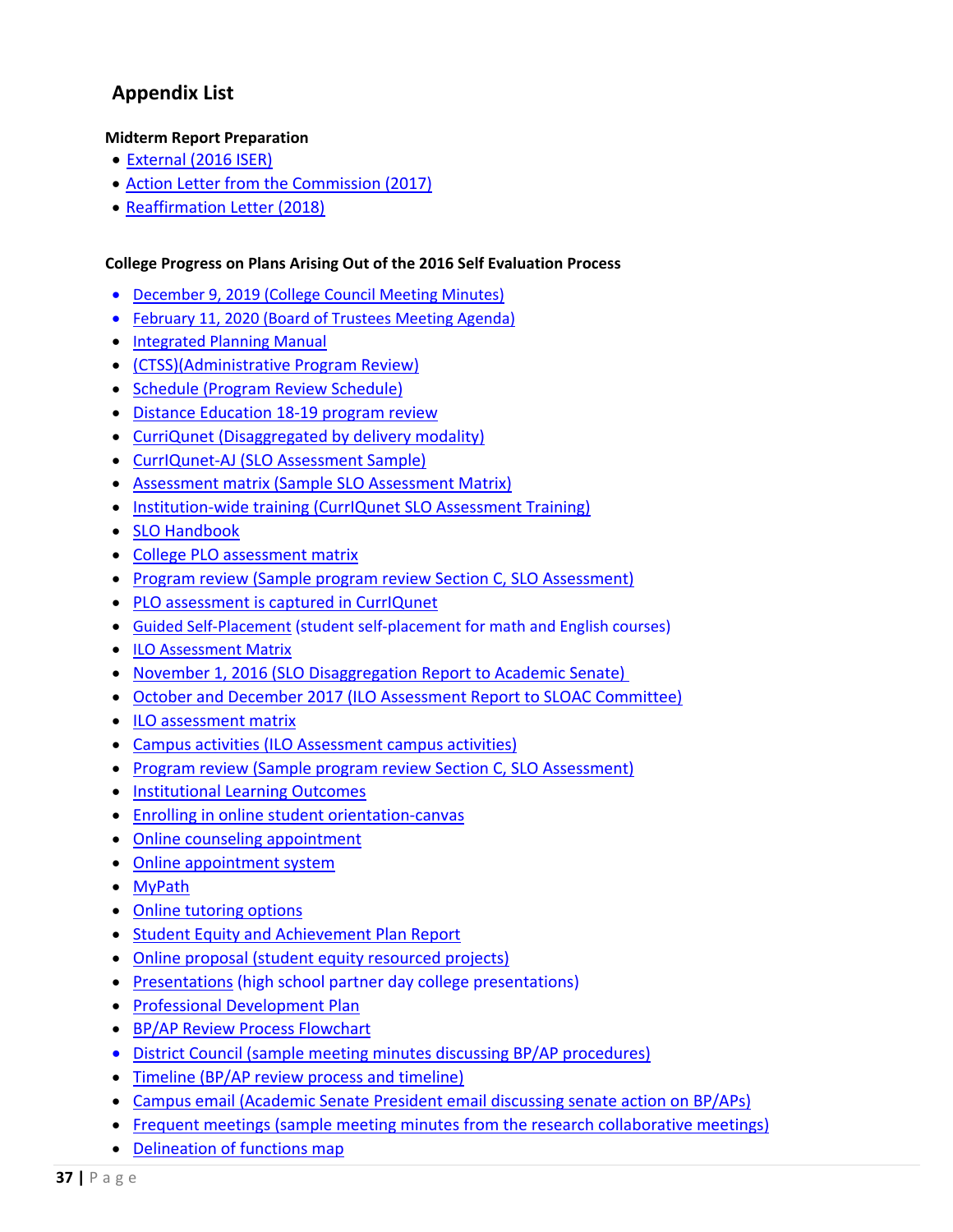#### **College Response to Recommendations for Improvement**

- [Integrated Planning Manual](https://www.evc.edu/AcademicAffairs/Documents/EVCIntegratedPlanningManual-2019.pdf)
- [Program Review Process](https://www.evc.edu/AcademicAffairs/Documents/Program-review-process-PR-template.docx)
- [Scheduled](https://www.evc.edu/AcademicAffairs/Documents/PR_Schedule_all_June22_2020.xlsx) (Program Review college schedule)
- [Feedback](https://www.evc.edu/AcademicAffairs/Documents/feedback.pdf) (sample minutes from the Institutional Effectiveness Committee Meeting reviewing program review feedback)
- [CurrIQunet](https://www.evc.edu/AcademicAffairs/Documents/CurriQunet-Sample-Disaggregated-data-by-delivery-modality.docx) (sample disaggregation of SLO Assessment by delivery mode)
- [Program Review Process](https://www.evc.edu/AcademicAffairs/Documents/Comprehensive-PR-template-for-2019-2020.docx)
- [Distance Education Program](https://www.evc.edu/AcademicAffairs/Documents/DED-19-19-PR.docx) Review
- [Resource allocation request](https://www.evc.edu/AcademicAffairs/Documents/Resource-Allocation-Request-through-program-review.pdf)
- [Timeline](https://www.evc.edu/AcademicAffairs/Documents/timeline-for-recommended-updates-review-and-cyclica-review.pdf) (BP/AP review process and timeline)
- [campus email](https://www.evc.edu/AcademicAffairs/Documents/Campus-email-AcadSenateUpdate-BP-AP.pdf) (Academic Senate President email discussing senate action on BP/APs)
- [advisory group](https://www.evc.edu/AcademicAffairs/Documents/Advisory-Group-District-Policies-Committee-Spring-2019.docx) (district policy advisory group)
- [2016 Institutional Self Evaluation Report \(ISER\)](https://www.evc.edu/discover-evc/accreditation/2016-self-evaluation-report)
- [Student Learning Outcomes Assessment Committee](https://www.evc.edu/AcademicAffairs/Documents/SLOAC-AS-18-19_minutes-SLO.pdf) (sample SLO assessment reports to Academic Senate)
- [SLO Coordinator](https://www.evc.edu/AcademicAffairs/Documents/SLO-coordinator.pdf) (training opportunity at college Professional Development Day Fall 2018)
- [SLO Assessment matrices](https://www.evc.edu/AcademicAffairs/Documents/assessment-matrix_NURS_002A.pdf) (sample SLO assessment process before implementing CurrIQunet assessment)
- [CurrIQunet-AJ](https://www.evc.edu/AcademicAffairs/Documents/CurrIQunet-AJ.-SLO-Assessment-Sample.docx) (SLO Assessment sample in CurrIQunet)
- [Program review process](https://www.evc.edu/AcademicAffairs/Documents/Program-review-process-PR-template.docx) (19/20 College Instructional Program Review Template)
- [Program review](https://www.evc.edu/AcademicAffairs/Documents/Program-Review-PLO-SLO-Analysis-Excerpt-AJ-PR18-19.docx) (excerpt of PLO/SLO Assessment in program review)
- [Follow-Up Report](http://www.evc.edu/discover-evc/accreditation/2018-follow-up-report)
- [ACCJC 2018 Letter](https://www.evc.edu/AcademicAffairs/Documents/ACCJC-Reaffirmation-Letter_06_13_2018.pdf)
- [Purged](https://www.evc.edu/AcademicAffairs/Documents/purged-Memo-about-fire-proof-storage.pdf) (established purge and scan plan for secured student documents)
- [College program review template](https://www.evc.edu/AcademicAffairs/Documents/Program-review-process-PR-template.docx) (19/20 College Instructional Program Review Template)
- [Budget allocation process](https://www.evc.edu/AcademicAffairs/Documents/Budget-allocation-process.pdf)
- [Budget Committee](https://www.evc.edu/AcademicAffairs/Documents/Budget-Committee-Annual-Self-Eval-Report.docx)
- [Shared governance process](https://www.evc.edu/AcademicAffairs/Documents/IPM_manual-pages-15-29.pdf)
- [Integrated Planning Manual](https://www.evc.edu/AcademicAffairs/Documents/EVCIntegratedPlanningManual-2019.pdf)
- [Periodic updates](https://www.evc.edu/AcademicAffairs/Documents/periodic-updates.pdf) (sample schedule of participatory governance reports to college council)
- [Committee progress](https://www.evc.edu/AcademicAffairs/Documents/committee-progress_2018-2019_CC_Minutes-SGReports-Hiring.pdf) (sample college council minutes showing committee updates)
- [Faculty hires](https://www.evc.edu/AcademicAffairs/Documents/faculty-hires.pdf) (sample college council minutes showing faculty hire list process)
- [Campus forums](https://www.evc.edu/AcademicAffairs/Documents/campus-forum.pdf)
- [Governance survey](https://www.evc.edu/AcademicAffairs/Documents/Governance_Survey.pdf)

#### **District Response to Recommendations for Improvement**

- [Sample Q Report\\_ FY19-20 Q3 Quarterly Budget Report](https://www.evc.edu/AcademicAffairs/Documents/Sample-Q-Report_FY19-20_Q3-Quarterly-Budget-Report.pdf)
- SJECCD- [Budget Allocation Attachments](https://www.evc.edu/AcademicAffairs/Documents/SJECCD-Budget-Allocation-Attachments.pdf)
- [HMR.Perf.Audit.SJECCD.112619](https://www.evc.edu/AcademicAffairs/Documents/HMR-Perf-Audit-SJECCD-112519.pdf)
- [Sample District Budget Committee Meeting minutes 12/19/10](https://www.evc.edu/AcademicAffairs/Documents/Sample-District-Budget-Committee-Minutes-12-19-19.pdf)
- [San-Jose-Evergreen Community College District 2018-2025 Strategic Priorities](https://www.sjeccd.edu/RIE/Documents/2018-2025_Strategic_Priorities.pdf) ["RESOURCE ALLOCATION MODEL FOR INSTITUTIONAL TRANSFORMATION Presented to the](https://www.evc.edu/AcademicAffairs/Documents/Resource-allocation-model-for-institutional-transformation.pdf) [Honorable](https://www.evc.edu/AcademicAffairs/Documents/Resource-allocation-model-for-institutional-transformation.pdf)  [Board of Trustees San Jose-Evergreen Community College District June 11, 2019"](https://www.evc.edu/AcademicAffairs/Documents/Resource-allocation-model-for-institutional-transformation.pdf)
- [RAM Final Steps Breakdown](https://www.evc.edu/AcademicAffairs/Documents/RAM-final-steps-breakdown.pdf)
- [Ends Statement and](https://www.sjeccd.edu/Chancellor/Documents/Ends%20Statement%20and%20Ends%20Policies.pdf) Ends Policies
- [RAM Adoption detailed Board of Trustees 06.06.2019](https://www.evc.edu/AcademicAffairs/Documents/RAM-adoption-detailed-Board-of-Trustees-06-06-2019.pdf)
- [Consultant Report Final RAM Report 8.25.17](https://www.evc.edu/AcademicAffairs/Documents/Consultant-Report_Final-RAM-Report-8-25-17.pdf)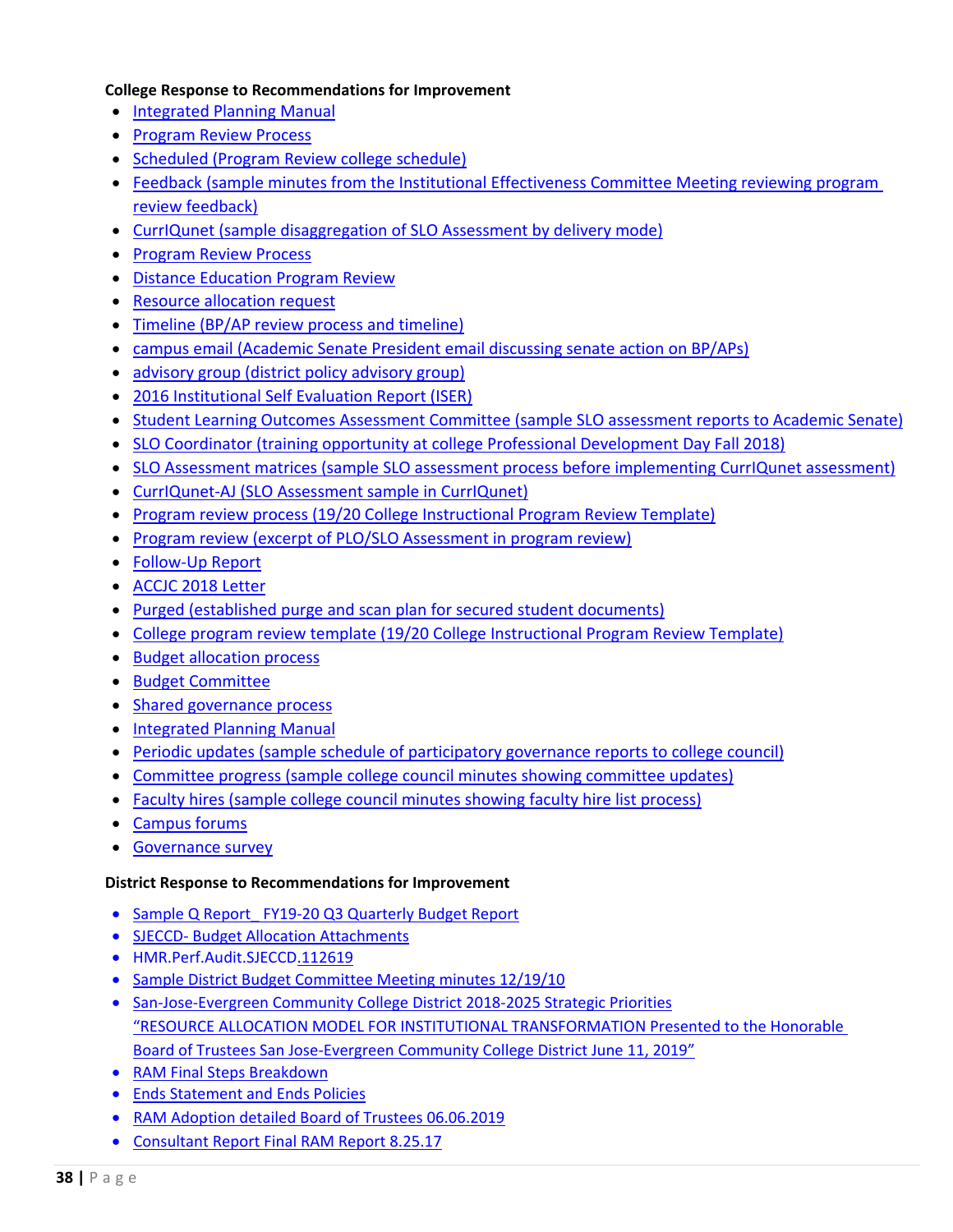- [Sample RAM Task Force Meeting Minutes](https://www.evc.edu/AcademicAffairs/Documents/Sample_RAMTaskfoce_Minutes-2-12-18.pdf)
- [RAM Final Steps Breakdown](https://www.evc.edu/AcademicAffairs/Documents/RAM-final-steps-breakdown.pdf)
- [District Committee Evaluation Proposal 12-18-19](https://www.evc.edu/AcademicAffairs/Documents/District-Committees-Evaluation-Proposal-12-18-19.docx)
- [Sample Survey-District Council Self Evaluation Survey for 2019-20](https://www.evc.edu/AcademicAffairs/Documents/Sample-Survey-District_Council_Self-Evaluation_Survey_for_2019-20.docx)
- [AB/BP process Flow Chart v2](https://www.evc.edu/AcademicAffairs/Documents/BP-AP-Review-Process-Flowchart.pdf)
- District Council mins Flow chart Process discussion 12/ 19 19 See Highlighted
- Sample BP.AP Review Status for District Council 4.23.20
- [Documentation of BPAP Review Mrgs. January 22,23, 2020](https://www.evc.edu/AcademicAffairs/Documents/Documentation-of-BPAP-Review-Mtgs-Jan22-23-2020.docx)
- [Sample List of BP-AP's Under Review-District Council 11.14.2019](https://www.evc.edu/AcademicAffairs/Documents/Timeline-Sample-List-of-BP-APs-Under-Review-11.14.19.docx)

#### **Reflection on Improving Institutional Performance: Student Learning Outcomes and Institution Set Standards**

- [Student Learning Outcomes Assessment Committee](https://www.evc.edu/AcademicAffairs/Documents/SLOAC-AS-18-19_minutes-SLO.pdf) (updates provided to Academic Senate)
- [CurriQunet](https://www.evc.edu/AcademicAffairs/Documents/CurrIQunet-AJ.-SLO-Assessment-Sample.docx) (sample SLO Assessment in CurrIQunet)
- [SLO survey in Fall 2019](https://www.evc.edu/AcademicAffairs/Documents/SLO-Survey_Nov25-2019.xlsx) (faculty survey)
- [2018/2019 Nursing Program Review](https://www.evc.edu/AcademicAffairs/Documents/18-19_Nursing-PR-pages27-28.pdf)
- [ESL faculty](https://www.evc.edu/AcademicAffairs/Documents/ESL-faculty-PR.pdf) (sample SLO assessment success stories)
- [Global Ends Statements & Policies](https://www.evc.edu/AcademicAffairs/Documents/Ends_Statement_and_Ends_Policies.pdf)
- [Annual Report](https://www.evc.edu/AcademicAffairs/Documents/ACCJC-2020-Annual-Report.pdf)
- [Comprehensive Program Review](https://www.evc.edu/AcademicAffairs/Documents/Comprehensive-Program-Review-template-for-19-20-page3.pdf)
- Student Equity and [Achievement Plan Report](http://www.evc.edu/AcademicAffairs/Documents/EVC_Student%20Equity%20Presentation%2006.06.pdf)
- [Vision for Success-Institutional Set Standards Dashboard](https://app.powerbi.com/view?r=eyJrIjoiMmE0MzczOGEtOTA5MC00MzViLWIxYmYtODIxNjIxODYyMmNkIiwidCI6IjdjYzhlMzU3LTQ2OGQtNDcyYy1hNmZjLWM1NjAwZTc4OWI1NSIsImMiOjZ9)
- [Global Ends Statements & Policies](https://www.evc.edu/AcademicAffairs/Documents/Ends_Statement_and_Ends_Policies.pdf)
- [Presented](https://www.sjeccd.edu/Chancellor/Documents/IESS_Student_Success_Report_First%20Monitoring_Report_Final_5.14.19.pdf) (Board Ends Policy Report)

#### **Action Steps for Quality Focus Essay (QFE) Project 1**

- [Integrated Planning Manual](https://www.evc.edu/AcademicAffairs/Documents/EVCIntegratedPlanningManual-2019.pdf)
- [October 7, 2019](https://www.evc.edu/AcademicAffairs/Documents/Oct7_2019-IEC_Minutes-IPM.pdf) (approval of the Integrated Planning Manual at the Institutional Effectiveness Committee)
- November 5<sup>th</sup> [\(Academic Senate consent agenda for Integrated Planning Manual\)](https://www.evc.edu/AcademicAffairs/Documents/Nov-5th-AS_minutes.pdf)
- [December 9th, 2019](https://www.evc.edu/AcademicAffairs/Documents/Dec-9th-2019_college-council-minutes.pdf) (college council meeting minutes approving integrated planning manual)
- [Research agenda](https://www.evc.edu/AcademicAffairs/Documents/Research%20Agenda.pdf)
- [Educational Master Plan](http://www.evc.edu/President/Documents/Educational-Master-Plan.pdf)
- [Integrated Planning Manual](https://www.evc.edu/AcademicAffairs/Documents/EVCIntegratedPlanningManual-2019.pdf)
- [Student Equity and Achievement \(SEA\) Program](http://www.evc.edu/AcademicAffairs/Documents/Executive-Summary-Integrated-Plan-2017-19.pdf)
- [Annual Self-Evaluation](https://www.evc.edu/AcademicAffairs/Documents/Annual-Self-Evaluation.pdf) (governance committee annual evaluation)
- [Governance Survey](https://www.evc.edu/AcademicAffairs/Documents/Governance_Survey.pdf)
- [External Requests](https://sjeccd.qualtrics.com/jfe/form/SV_6hxVx9ysxkg5CXr) (campus research request form)
- [Internal Requests](https://services.sjeccd.edu/TDClient/1862/Portal/Requests/ServiceDet?ID=36935) (campus research request form)
- [Annual report](https://www.evc.edu/AcademicAffairs/Documents/ACCJC-2020-Annual-Report.pdf) (College 2020 ACCJC Annual Report)
- [Comprehensive Program Review](https://www.evc.edu/AcademicAffairs/Documents/Comprehensive-Program-Review-template-for-19-20-page3.pdf)
- [Global Ends Statements & Policies](https://www.evc.edu/AcademicAffairs/Documents/Ends_Statement_and_Ends_Policies.pdf)
- [\(Vision for success dashboard\)](https://app.powerbi.com/view?r=eyJrIjoiMmE0MzczOGEtOTA5MC00MzViLWIxYmYtODIxNjIxODYyMmNkIiwidCI6IjdjYzhlMzU3LTQ2OGQtNDcyYy1hNmZjLWM1NjAwZTc4OWI1NSIsImMiOjZ9)
- [Survey results](http://www.evc.edu/AcademicAffairs/Documents/Survey%20Results-Participatory%20Governance.pdf) (participatory governance 2019 survey results)
- [Results](http://www.evc.edu/AcademicAffairs/Documents/Survey%20Results-Participatory%20Governance.pdf)